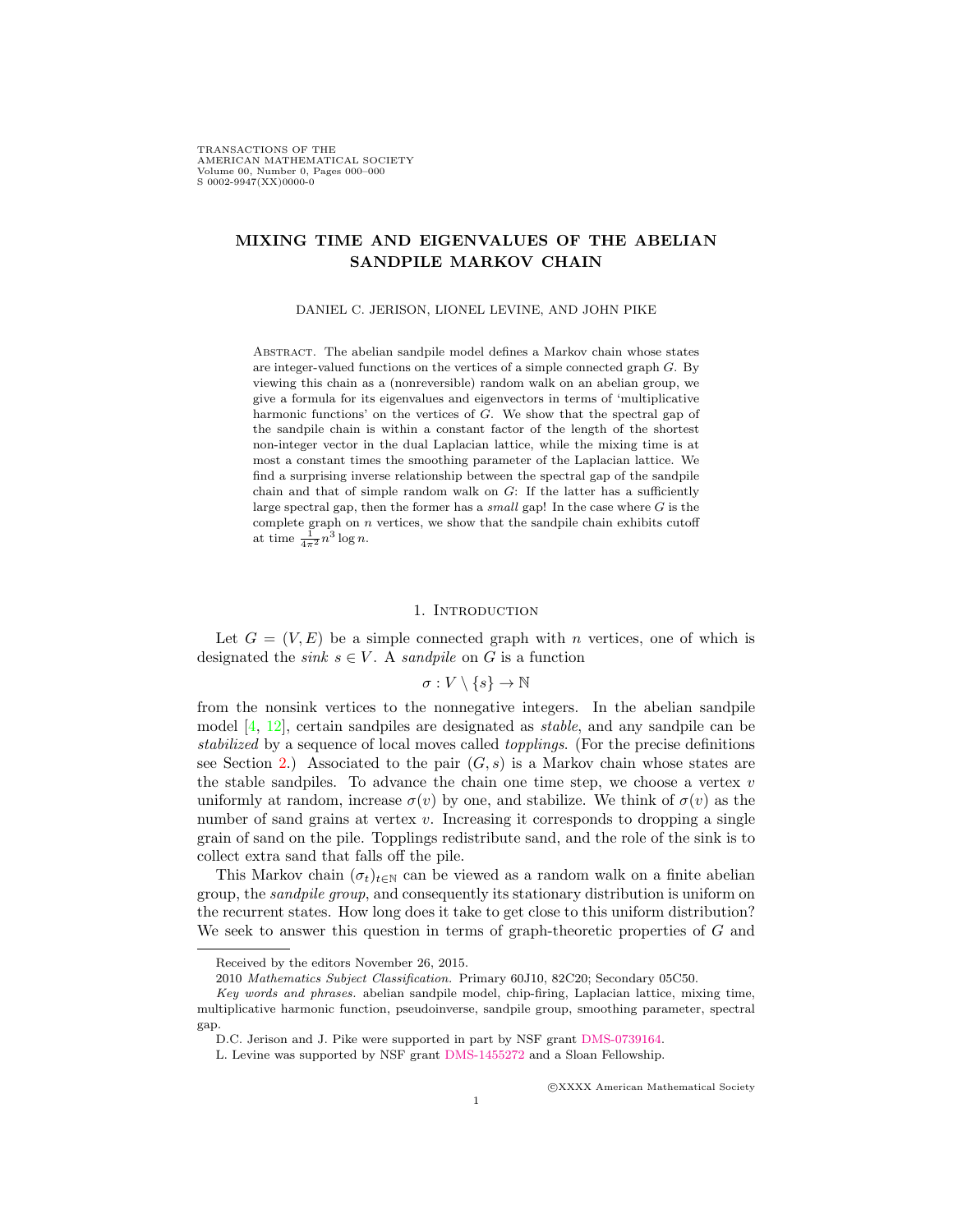algebraic properties of its Laplacian. What graph properties control the mixing time? In other words, how much randomly added sand is enough to make the sandpile 'forget' its initial state?

As we will see in Section [2,](#page-4-0) the characters of the sandpile group are indexed by multiplicative harmonic functions on G. These are functions

$$
h: V \to \mathbb{C}^*
$$

satisfying  $h(s) = 1$  and

$$
h(v)^{\deg(v)} = \prod_{w \sim v} h(w)
$$

for all  $v \in V$ , where  $deg(v)$  is the number of edges incident to v, and we write  $w \sim v$ if  $\{v, w\} \in E$ . There are finitely many such functions, and they form an abelian group whose order is the number of spanning trees of G. Associated to each such  $h$  is an eigenvalue of the sandpile chain,

<span id="page-1-1"></span>
$$
\lambda_h = \frac{1}{n} \sum_{v \in V} h(v). \tag{1}
$$

Our first result relates the spectral gap of the sandpile chain to the shortest vector in a lattice. Both gap and lattice come in two flavors: continuous time and discrete time. Writing  $\mathcal H$  for the set of multiplicative harmonic functions, the continuous time gap is defined as

$$
\gamma_c = \min\{1 - \text{Re}(\lambda_h) : h \in \mathcal{H}, h \neq 1\}
$$

and the discrete time gap is defined as

$$
\gamma_d = \min\{1 - |\lambda_h| : h \in \mathcal{H}, h \neq 1\}.
$$

At times it will be useful to enumerate the vertices as  $V = \{v_1, \ldots, v_n\}$ . In this situation we always take  $v_n$  to be the sink vertex. The *full Laplacian* of G is the  $n \times n$  matrix

<span id="page-1-2"></span>
$$
\overline{\Delta}(i,j) = \begin{cases}\n\deg(v_i), & i = j \\
-1, & v_i \sim v_j \\
0, & \text{else.} \n\end{cases}
$$
\n(2)

The reduced Laplacian, which we will denote by  $\Delta$ , is the submatrix of  $\overline{\Delta}$  omitting the last row and column (corresponding to the sink). Note that  $\Delta$  is invertible, but  $\overline{\Delta}$  is not, since its rows sum to zero.

The lattice that controls the continuous time gap is  $\Delta^{-1}\mathbb{Z}^{n-1}$ , the integer span of the columns of  $\Delta^{-1}$ . To define the analogue for the discrete time gap, we consider the Moore-Penrose pseudoinverse  $\overline{\Delta}^+$  of the full Laplacian. We also define:

 $\mathbb{R}^n_0$ : the subspace of vectors in  $\mathbb{R}^n$  whose coordinates sum to zero,

 $\mathbb{Z}_0^n$ : the set of vectors in  $\mathbb{R}_0^n$  with integer coordinates,

 $\mathbb{W}^n$ : the orthogonal projection of  $\mathbb{Z}^n$  onto  $\mathbb{R}^n_0$ .

<span id="page-1-0"></span>Theorem 1.1. The spectral gap of the continuous time sandpile chain satisfies

$$
8\frac{\|y\|_2^2}{n} \le \gamma_c \le 2\pi^2 \frac{\|y\|_2^2}{n},
$$

where y is a vector of minimal Euclidean length in  $(\Delta^{-1}\mathbb{Z}^{n-1})\setminus \mathbb{Z}^{n-1}$ .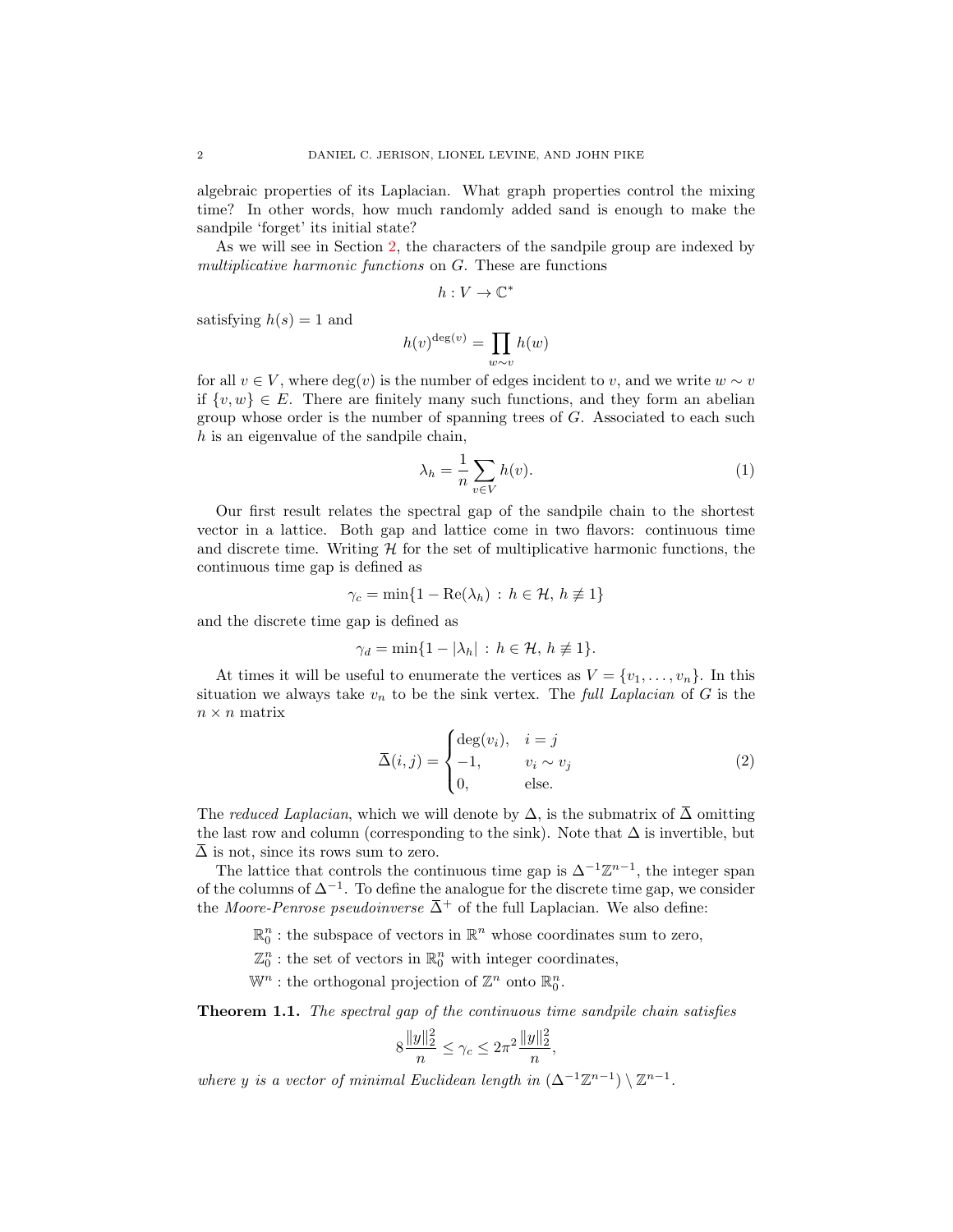The spectral gap of the discrete time sandpile chain satisfies

$$
8\frac{\|z\|_2^2}{n} \le \gamma_d \le 2\pi^2 \frac{\|z\|_2^2}{n},
$$

where z is a vector of minimal Euclidean length in  $(\bar{\Delta}^+ \mathbb{Z}_0^n) \setminus \mathbb{W}^n$ .

<span id="page-2-0"></span>The upper and lower bounds in Theorem [1.1](#page-1-0) match up to a constant factor. In Theorem [2.11](#page-10-0) below, we will also prove a simple lower bound for the discrete time gap, namely

$$
\gamma_d \ge \frac{8}{d_*^2 n} \tag{3}
$$

where  $d_*$  is the penultimate term in the nondecreasing degree sequence. The reason for the appearance of the second-largest degree is that  $\gamma_d$  (unlike  $\gamma_c$ ) does not depend on the choice of sink, which can be moved to the vertex of largest degree.

The standard bound of the mixing time in terms of the spectral gap is  $t_{\text{mix}} =$  $O(\gamma_d^{-1} \log |\mathcal{G}|)$  where  $\mathcal G$  is the sandpile group. The size of this group—the number of spanning trees of G—can be exponential in  $n \log d_*$ , so the factor of  $\log |\mathcal{G}|$  can be significant. The resulting upper bound on the mixing time obtained from [\(3\)](#page-2-0) is often far from the truth. To improve it, our next result gives an upper bound for the  $L^2$  mixing time of the sandpile chain in terms of a lattice invariant called the smoothing parameter. Let  $\Lambda$  be a lattice in  $\mathbb{R}^m$ , and let  $V = \text{Span}(\Lambda) \subseteq \mathbb{R}^m$ . Denote the dual lattice by  $\Lambda^* = \{x \in V : \langle x, y \rangle \in \mathbb{Z} \text{ for all } y \in \Lambda\}.$  For  $s > 0$ , the function

$$
f_{\Lambda}(s) = \sum_{x \in \Lambda^* \backslash \{\mathbf{0}\}} e^{-\pi s^2 ||x||_2^2}
$$

is continuous and strictly decreasing, with a limit of  $\infty$  as  $s \to 0$  and a limit of 0 as  $s \to \infty$ . For  $\varepsilon > 0$ , the smoothing parameter of  $\Lambda$  is defined as  $\eta_{\varepsilon}(\Lambda) := f_{\Lambda}^{-1}(\varepsilon)$ .

<span id="page-2-1"></span>**Theorem 1.2.** Fix  $\varepsilon > 0$  and let  $\sigma$  be any recurrent state of the sandpile chain. Let  $H^t_\sigma$  and  $P^t_\sigma$  denote the distributions at time t of the continuous and discrete time sandpile chains, respectively, started from  $\sigma$ . The  $L^2$  distances from U, the uniform distribution on recurrent states, satisfy:

$$
||H_{\sigma}^{t} - U||_{2}^{2} \leq \varepsilon \text{ for all } t \geq \frac{\pi}{16}n \cdot \eta_{\varepsilon}^{2}(\Delta \mathbb{Z}^{n-1}),
$$
  

$$
||P_{\sigma}^{t} - U||_{2}^{2} \leq \varepsilon \text{ for all } t \geq \frac{\pi}{16}n \cdot \eta_{\varepsilon}^{2}(\overline{\Delta} \mathbb{Z}^{n}).
$$

The smoothing parameter  $\eta_{\varepsilon}$  can be bounded in terms of n and  $d_*$ , allowing us to show in Theorem [4.3](#page-25-0) that every sandpile chain has mixing time of order at most  $d_*^2 n \log n$ . In the case of the complete graph  $K_n$ , we use eigenfunctions to provide a matching lower bound. The upper and lower bounds taken together demonstrate that the sandpile chain on  $K_n$  exhibits total variation cutoff.

<span id="page-2-2"></span>**Theorem 1.3.** Let  $P^t_{\sigma}$  be the distribution of the discrete time sandpile chain on  $K_n$  after t steps started at a fixed recurrent state  $\sigma$ , and let U be the uniform distribution on recurrent states. For any  $c \geq 5/4$ ,

$$
||P_{\sigma}^{t} - U||_{\text{TV}} \le e^{-c} \text{ for all } t \ge \frac{1}{4\pi^{2}} n^{3} \log n + cn^{3},
$$
  

$$
||P_{\sigma}^{t} - U||_{\text{TV}} \ge 1 - e^{-35c} \text{ for all } 0 \le t \le \frac{1}{4\pi^{2}} n^{3} \log n - cn^{3}.
$$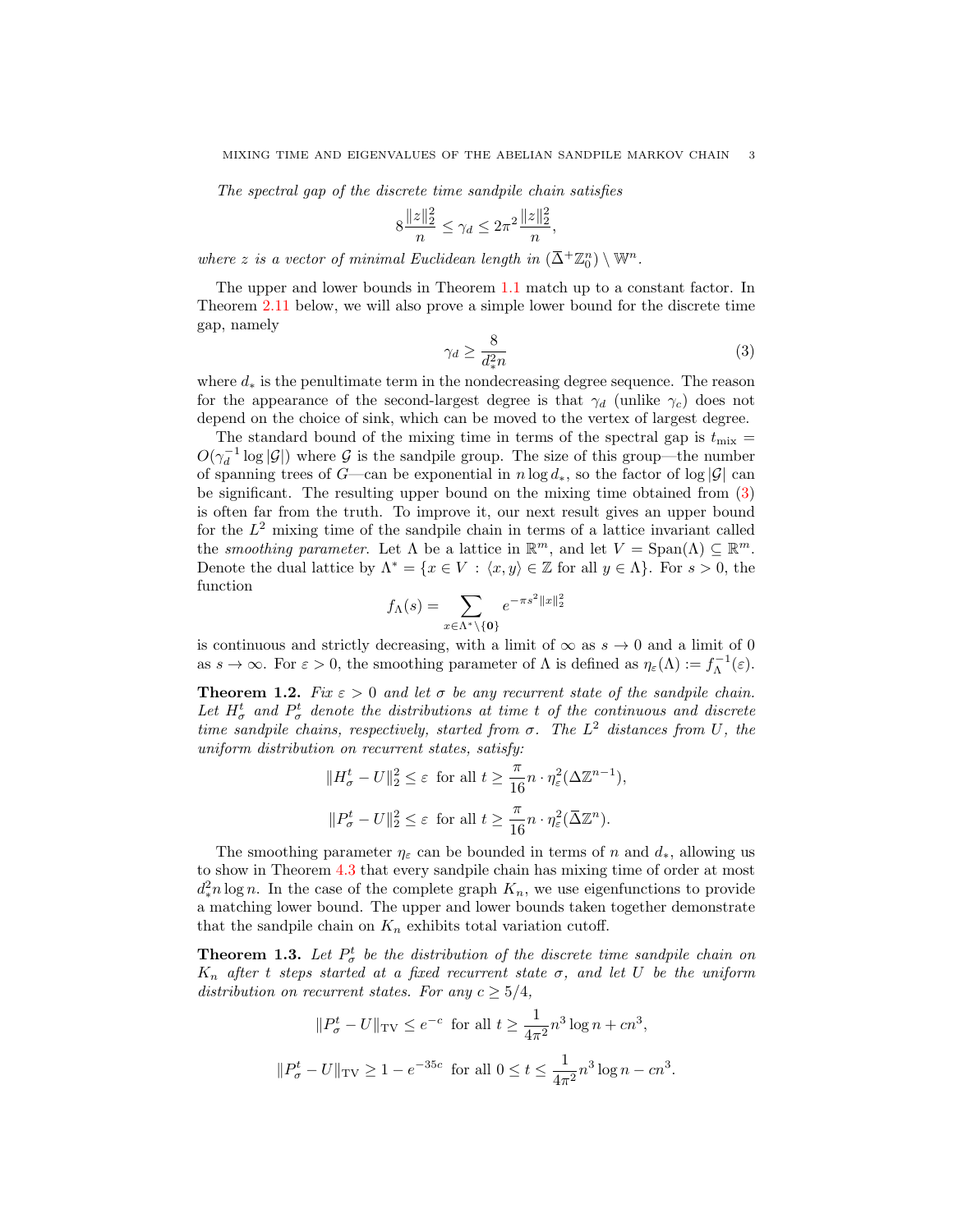While the lower bound is specific to  $K_n$ , the upper bound holds for any graph with *n* vertices. Therefore, as the underlying graph varies with a fixed number of vertices, the sandpile chain on the complete graph mixes asymptotically slowest: For any graph sequence  $G_n$  such that  $G_n$  has n vertices,

$$
\limsup_{n \to \infty} \frac{t_{\text{mix}}(G_n)}{t_{\text{mix}}(K_n)} \le 1.
$$

1.1. An inverse relationship for spectral gaps. Given the central role of the graph Laplacian  $\overline{\Delta}$  in Theorems [1.1](#page-1-0) and [1.2,](#page-2-1) one might ask how the eigenvalues  ${\lambda_h : h \in \mathcal{H}}$  of the sandpile chain relate to the eigenvalues of the Laplacian itself. In particular, how does mixing of the sandpile chain on G relate to mixing of the simple random walk on  $G$ ? The sandpile chain typically has an exponentially larger state space, so there is not necessarily a simple relationship. Indeed, certain local features of G that have little effect on the Laplacian spectrum can decrease the spectral gap of the sandpile chain. An example is the existence of two vertices  $x, y$ with a common neighborhood, which enables the multiplicative harmonic function

$$
h(x) = e^{2\pi i/d}
$$
,  $h(y) = e^{-2\pi i/d}$ ,  $h(z) = 1$  for  $z \neq x, y$ ,

where  $d = \deg(x) = \deg(y)$ . The corresponding eigenvalue  $\lambda_h$  is close to 1, so the spectral gap of the sandpile chain is rather small whenever two such vertices exist.

Nevertheless there is a curious inverse relationship between the spectral gap of the sandpile chain and the spectral gap of the Laplacian. According to our next result, if the simple random walk on G mixes sufficiently quickly, then the sandpile chain on  $G$  mixes slowly!

<span id="page-3-0"></span>Theorem 1.4. The spectral gap of the discrete time sandpile chain satisfies

$$
\gamma_d \leq \frac{4\pi^2}{\beta_1^2 n}
$$

where  $0 = \beta_0 < \beta_1 \leq \cdots \leq \beta_{n-1}$  are the eigenvalues of the full Laplacian  $\overline{\Delta}$ .

For a bounded degree expander graph, this upper bound on  $\gamma_d$  matches the lower bound [\(3\)](#page-2-0) up to a constant factor.

1.2. Related work. We were drawn to the topic of sandpile mixing times in part by its intrinsic mathematical interest and in part by questions arising in statistical physics. Many questions about the sandpile model, even if they appear unrelated to mixing, seem to lead inevitably to the study of its mixing time. For instance, the failure of the 'density conjecture' [\[15,](#page-36-2) [24,](#page-37-0) [32\]](#page-37-1) and the distinction between the stationary and threshold states  $[27]$  are consequences of slow mixing. Our characterization of the eigenvalues of the sandpile chain may also help explain the recent finding of 'memory on two time scales' for the sandpile dynamics on the 2-dimensional square grid [\[34\]](#page-37-3).

The significance of the characters of  $\mathcal G$  for the sandpile model was first remarked by Dhar, Ruelle, Sen and Verma [\[11\]](#page-36-3), who in particular analyzed the sandpile group of the square grid graph with sink at the boundary. Our multiplicative harmonic functions h are related to the toppling invariants Q of [\[11\]](#page-36-3) by  $h = e^{2\pi i Q}$ .

In the combinatorics literature the abelian sandpile model is known as 'chipfiring' [\[8\]](#page-36-4). For an alternative construction of the sandpile group, using flows on the edges instead of functions on the vertices, see  $[3]$ ; also  $[7]$  and  $[19]$ , Ch. 14]. The geometry of the Laplacian lattice  $\overline{\Delta} \mathbb{Z}^n$  is studied in [\[1,](#page-36-7) [31\]](#page-37-5) in connection with the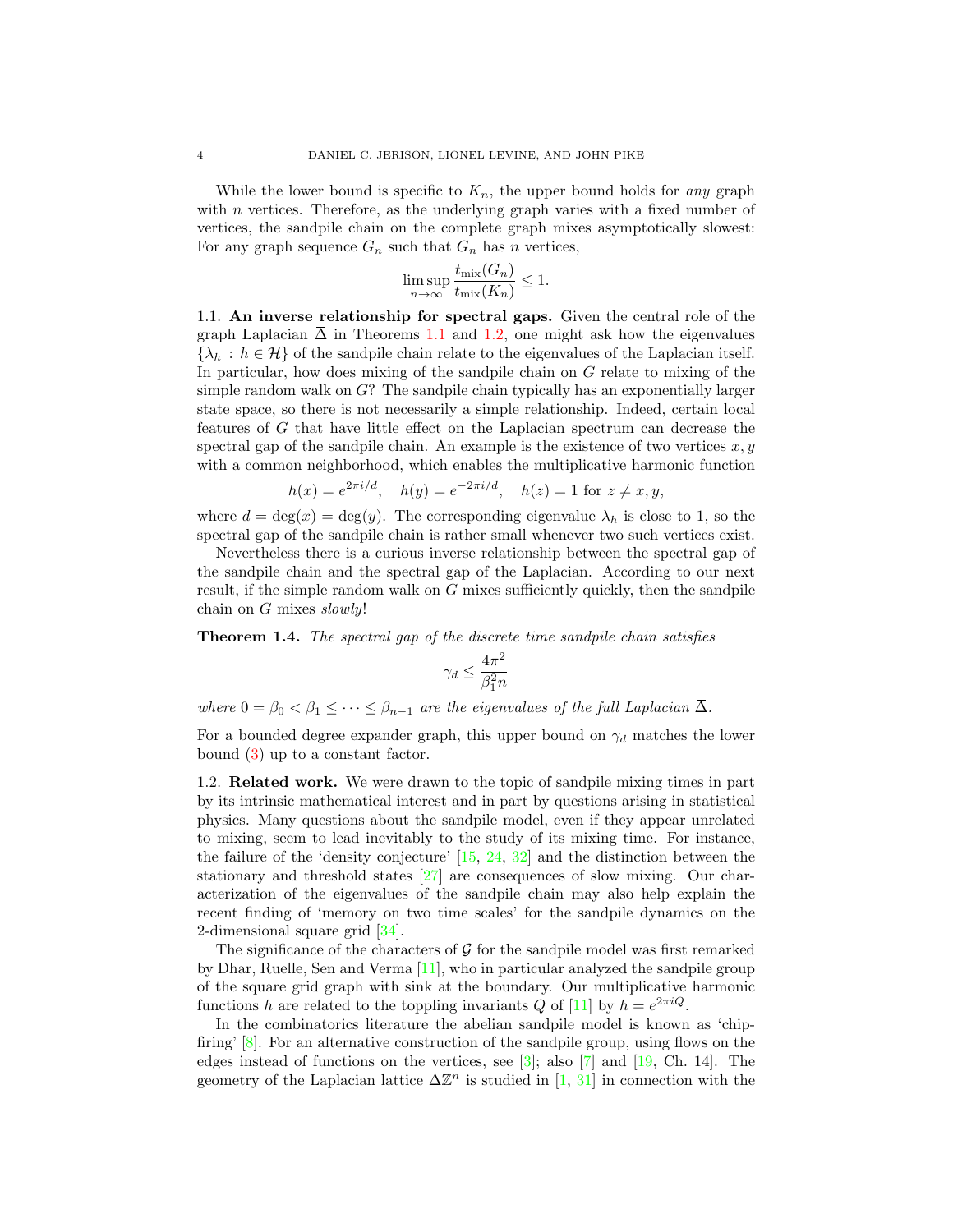combinatorial Riemann-Roch theorem of Baker and Norine [\[5\]](#page-36-8). We do not know of a direct connection between that theorem and sandpile mixing times, but the central role of the Laplacian lattice in both is suggestive.

The pseudoinverse  $\overline{\Delta}^+$  has appeared before in the context of sandpiles: It is used by Björner, Lovász and Shor  $[8]$  to bound the number of topplings until a configuration stabilizes; see [\[20\]](#page-37-6) for a recent improvement. In addition, the pseudoinverse is a crucial ingredient in the 'energy pairing' of Baker and Shokrieh [\[6\]](#page-36-9).

The smoothing parameter was introduced by Micciancio and Regev [\[29\]](#page-37-7) in the context of lattice-based cryptography. Our interest lies in results that relate the smoothing parameter to other lattice invariants, many of which have natural interpretations in the setting of the sandpile chain. Relationships of this kind have been found by [\[30,](#page-37-8) [17,](#page-36-10) [36\]](#page-37-9).

1.3. Outline. After formally defining the sandpile chain and recalling how it can be expressed as a random walk on the sandpile group, Section [2](#page-4-0) applies the classical eigenvalue formulas and mixing bounds for random walk on a group, giving the characterization [\(1\)](#page-1-1) of eigenvalues in terms of multiplicative harmonic functions. Although the sandpile chain is nonreversible in general, the usual mixing bounds hold thanks to the orthogonality of the characters of the sandpile group. Our first application of [\(1\)](#page-1-1) is the lower bound [\(3\)](#page-2-0) on the spectral gap  $\gamma_d$ . Section [2](#page-4-0) concludes by showing how one can sometimes exploit local features of G, which we call 'gadgets,' to infer an upper bound on  $\gamma_d$ . In many cases, this upper bound matches the lower bound from [\(3\)](#page-2-0) up to a constant factor.

The next two sections are the heart of the paper. Section [3](#page-14-0) proves a correspondence between multiplicative harmonic functions and equivalence classes of vectors in the dual Laplacian lattices  $\Delta^{-1}\mathbb{Z}^{n-1}$  and  $\bar{\Delta}^+\mathbb{Z}_0^n$ , leading to Theorems [1.1](#page-1-0) and [1.4.](#page-3-0) Section [4](#page-23-0) proves Theorem [1.2](#page-2-1) and thereby obtains sharp bounds on mixing time in terms of the number of vertices and maximum degree of G.

The final Section [5](#page-28-0) treats several examples: cycles, complete and complete bipartite graphs, the torus, and 'rooted sums.' For the complete graph, we show a lower bound on mixing time that matches the upper bound from Section [4,](#page-23-0) proving Theorem [1.3.](#page-2-2) The examples are collected in one place to improve the flow of the paper, but some readers will want to look at them before or in parallel to reading the proofs in Sections [3](#page-14-0) and [4.](#page-23-0)

1.4. Notation. Throughout the paper,  $\mathbb{N} = \{0, 1, 2, \ldots\}$  and log is the natural logarithm. We denote the usual inner product and Euclidean norm on  $\mathbb{R}^n$  by  $\langle \cdot, \cdot \rangle$ and  $\|\cdot\|_2$ . We use standard Landau notation:  $f(n) = o(g(n))$  if  $\lim_{n\to\infty} f(n)/g(n) =$ 0;  $f(n) = O(g(n))$  if  $f(n) \leq Cg(n)$  for some  $C < \infty$  and all n;  $f(n) = \Omega(g(n))$  if  $f(n) \ge cg(n)$  for some  $c > 0$  and all n; and  $f(n) = \Theta(g(n))$  if  $f(n) = O(g(n))$  and  $f(n) = \Omega(g(n))$ . At times we write  $f(n) \ll g(n)$  to mean  $f(n) = o(g(n))$ .

# 2. The Sandpile Chain

<span id="page-4-0"></span>We begin by formally defining the sandpile chain. Let  $G = (V, E)$  be a simple connected graph with finite vertex set  $V = \{v_1, \ldots, v_n\}$ . We call  $v_n$  the sink and write  $s = v_n$ . A sandpile is a collection of indistinguishable *chips* distributed amongst the non-sink vertices  $V = V \setminus \{s\}$ , and thus can be represented by a function  $\eta : \tilde{V} \to \mathbb{N}$ . The *configuration*  $\eta$  corresponds to the sandpile with  $\eta(v)$ chips at vertex v. We say that  $\eta$  is stable at the vertex  $v \in \tilde{V}$  if  $\eta(v) < \deg(v)$ .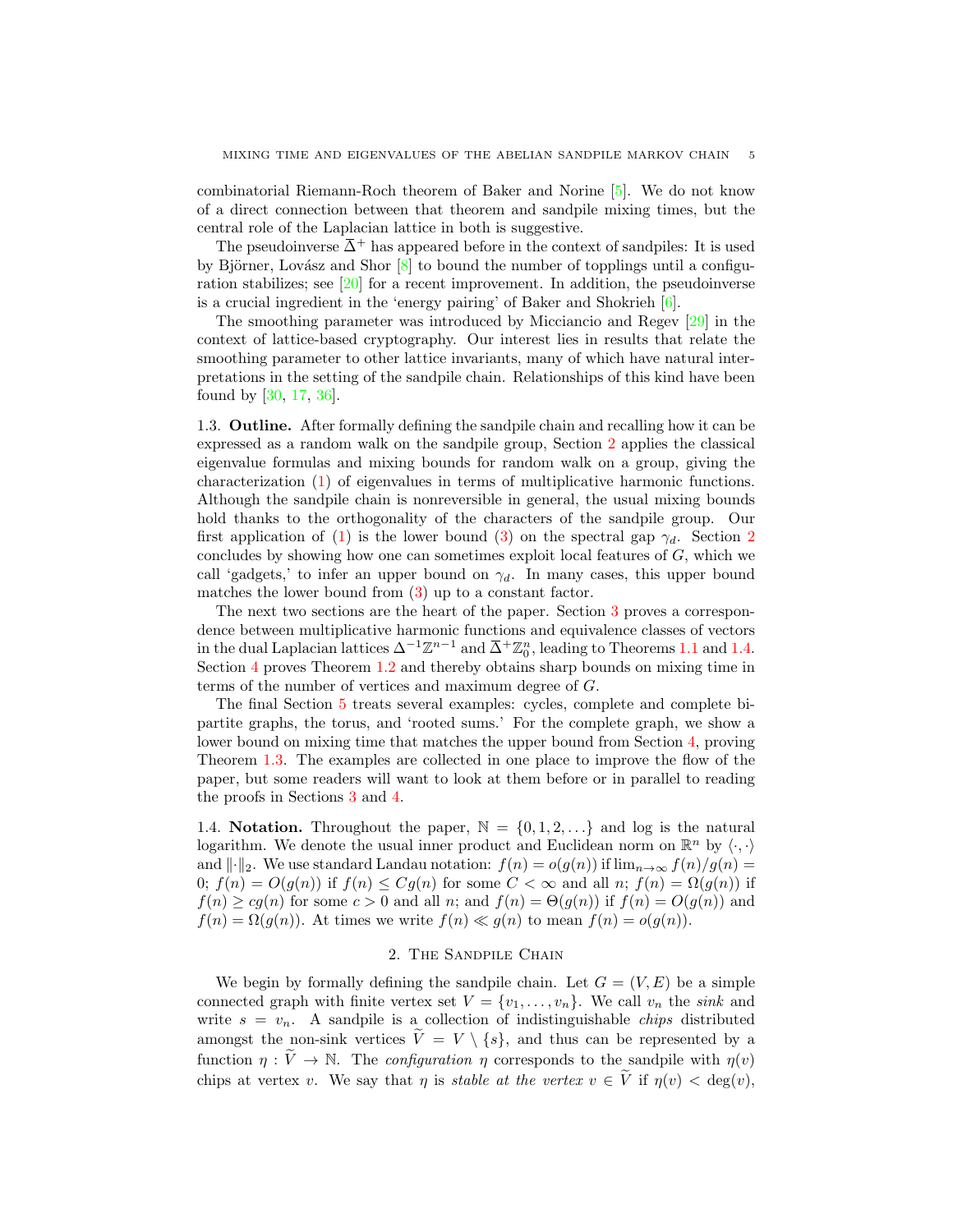and say that  $\eta$  is *stable* if it is stable at each non-sink vertex. If the number of chips at  $v$  is greater than or equal to its degree, then the vertex is allowed to *topple*, sending one chip to each of its neighbors. This leads to the new configuration  $\eta'$ with  $\eta'(v) = \eta(v) - \deg(v)$  and  $\eta'(u) = \eta(u) + 1$  if  $\{u, v\} \in E$ , and  $\eta'(u) = \eta(u)$ otherwise. Toppling  $v$  may cause other vertices to become unstable, which can lead to further topplings, and any chip that falls into the sink is gone forever. Since we are assuming that G is connected, the presence of the sink ensures that one can reach a stable sandpile from any initial configuration (in finitely many steps) by successively performing topplings at unstable sites. An easy argument shows that the final stable configuration, which we denote by  $\eta^{\circ}$ , does not depend on the order in which the topplings are carried out, hence the appelation abelian sandpile [\[12\]](#page-36-1).

Define the sum of two configurations by  $(\sigma + \eta)(v) = \sigma(v) + \eta(v)$ . The abelian property shows that if we restrict our attention to the set of stable configurations  $\mathcal{S} = \{ \eta \in \mathbb{N}^{\tilde{V}} : \eta(v) < \deg(v) \text{ for all } v \in \tilde{V} \},\$  then the operation of addition followed by stabilization,  $\eta \oplus \sigma = (\eta + \sigma)^{\circ}$ , makes S into a commutative monoid. The identity is the empty configuration  $\iota \equiv 0$ . In light of this semigroup structure, it is natural to consider random walks on S: If  $\mu$  is a probability on S, then beginning with some initial state  $\eta_0$ , define  $\eta_{t+1} = \eta_t \oplus \sigma_{t+1}$  where  $\sigma_1, \sigma_2, \ldots$  are drawn independently from  $\mu$ . A natural candidate for  $\mu$  is the uniform distribution on the configurations  $\delta_v(u) = 1\{u = v\}$  as v ranges over V. (Note that  $\delta_s = \iota$ .) In words, at each time step we add a chip to a random vertex and stabilize.

Now define the *saturated configuration* by  $\eta_*(v) = \deg(v) - 1$  for each  $v \in V$ . Our assumptions ensure that from any initial state, the random walk on  $S$  driven by the uniform distribution on  $\{\delta_v\}_{v\in V}$  will visit  $\eta_*$  in finitely many steps with full probability. (If  $M = \sum_{v \in \tilde{V}} (\deg(v) - 1)$ , then the probability of visiting  $\eta_*$ within M steps from any stable configuration is at least  $n^{-M}$ .) The random walk will thus eventually be absorbed by the communicating class  $\mathcal{G} = \{ \eta \in \mathcal{S} : \eta =$  $\eta_* \oplus \sigma$  for some  $\sigma \in \mathcal{S}\}$ . Accordingly, the configurations in G are called recurrent. In the language of semigroups,  $\mathcal{G} = \eta_* \oplus \mathcal{S}$  is the minimal ideal of S. To see that this is so, suppose that *I* is an ideal of S (that is,  $\mathcal{I} \oplus \mathcal{S} \subseteq \mathcal{I}$ ) and let  $\sigma \in \mathcal{I}$ . Define  $\overline{\sigma}(v) = \deg(v) - 1 - \sigma(v)$ . Then  $\overline{\sigma} \in \mathcal{S}$ , so  $\eta_* = \sigma + \overline{\sigma} = \sigma \oplus \overline{\sigma} \in \mathcal{I} \oplus \mathcal{S} \subseteq \mathcal{I}$ , hence  $\mathcal{G} \subseteq \mathcal{I}$ . As the minimal ideal of a commutative semigroup,  $\mathcal{G}$  is a nonempty abelian group under  $\oplus$ . (Briefly, for any  $a \in \mathcal{G}, \mathcal{G} \subseteq a \oplus \mathcal{G} \subseteq \mathcal{G}$  since  $\mathcal{G}$  is the minimal ideal, hence  $a \oplus x = b$  has a solution in G for all  $a, b \in \mathcal{G}$ .) The article [\[2\]](#page-36-11) contains an excellent exposition of this perspective.

Because the random walk will eventually end up in the sandpile group  $G$  anyway, it makes sense to restrict the state space to  $\mathcal G$  to begin with. Rather than thinking of this Markov chain in terms of  $S$  acting on  $G$ , it is more convenient to consider it as a random walk on  $\mathcal G$  so that we may draw on a rich existing theory. To this end, let id denote the identity in  $G$  (which is not equal to  $\iota$  in general). Then for each  $v \in V$ ,  $\sigma_v := \delta_v \oplus id \in \mathcal{G}$  since  $\mathcal{G}$  is an ideal of S containing id. Also,  $\sigma_v \oplus \eta = \delta_v \oplus id \oplus \eta = \delta_v \oplus \eta$  for all  $\eta \in \mathcal{G}$ . The process of successively adding chips to random vertices and stabilizing can thus be represented as the random walk on G driven by the uniform distribution on  $S = {\{\sigma_v\}}_{v \in V}$ .<sup>[1](#page-5-0)</sup> Since G is an abelian group generated by  $S$ , we can conclude, for example, that the chain is irreducible with

<span id="page-5-0"></span><sup>&</sup>lt;sup>1</sup>More precisely, the pushforward of the uniform distribution on V under the map  $v \mapsto \sigma_v$ . Lemma 4.6 in [\[5\]](#page-36-8) implies that the  $\sigma_v$ 's are distinct as elements of G if and only if G is 2-edge connected.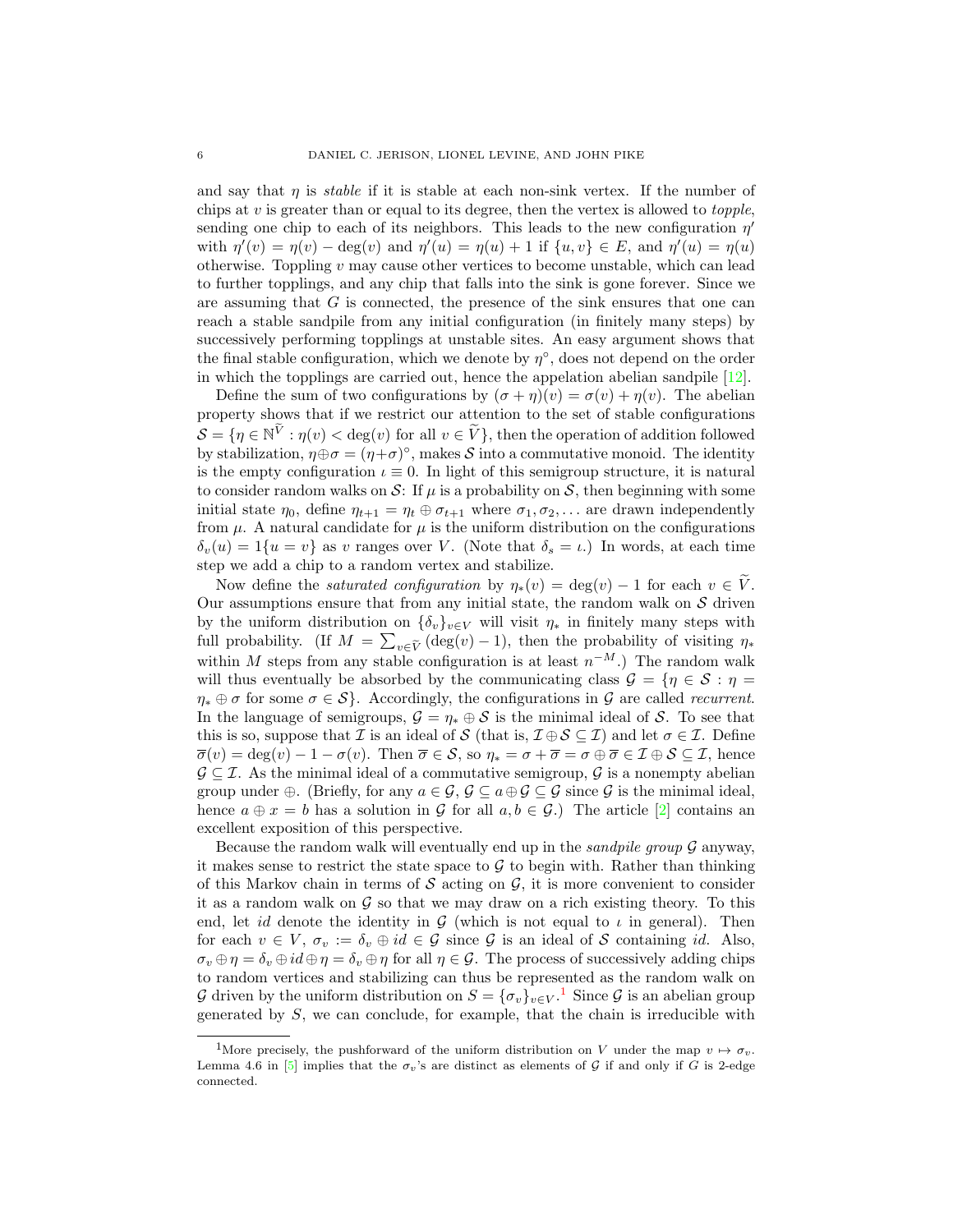uniform stationary distribution and that the characters of  $\mathcal G$  form an orthonormal basis of eigenfunctions for the transition operator [\[33\]](#page-37-10).

Though the foregoing is all very nice in theory, even computing the identity element of the sandpile group of a specific graph in these abstract terms is typically quite involved, so it is useful to establish a more concrete realization of  $\mathcal G$ . Recall that the reduced Laplacian  $\Delta$  of G is the  $(n-1) \times (n-1)$  submatrix of the full Laplacian  $\Delta$  formed by deleting the nth row and column (corresponding to the sink vertex). We claim that

$$
\mathcal{G} \cong \mathbb{Z}^{n-1}/\Delta \mathbb{Z}^{n-1},
$$

an isomorphism being given by  $\eta \mapsto (\eta(v_1), \dots, \eta(v_{n-1})) + \Delta \mathbb{Z}^{n-1}$ . Note that this implies that  $|\mathcal{G}| = \det(\Delta)$ , which is equal to the number of spanning trees in G by the matrix-tree theorem [\[35\]](#page-37-11). The interpretation is that  $z \in \mathbb{Z}^{n-1}$  corresponds to the configuration having  $z_i$  chips at vertex  $v_i$ , where we are allowing vertices to have a negative number of chips—a hole or a debt, say. For  $x \in \mathbb{Z}^{n-1}$ , adding  $\Delta x$  to z corresponds to performing  $-x_i$  topplings at each vertex  $v_i$ . (A negative toppling means that the vertex takes one chip from each of its neighbors.) Isomorphism is established by showing that each coset contains exactly one vector corresponding to a recurrent configuration. One way to see this is to observe that the lattice  $\Delta \mathbb{Z}^{n-1}$ contains points with arbitrarily large smallest coordinate, so from any  $z \in \mathbb{Z}^{n-1}$ , there is an  $x \in \Delta \mathbb{Z}^{n-1}$  with  $(x + z)_i \geq \deg(v_i)$  for all  $1 \leq i \leq n-1$ . Then use the fact that stabilizing such a configuration amounts to adding some  $y \in \Delta \mathbb{Z}^{n-1}$  and results in a unique recurrent configuration. We refer the reader to [\[21\]](#page-37-12) for a more detailed account.

In this view, the sandpile chain is a random walk on  $\Gamma := \mathbb{Z}^{n-1}/\Delta \mathbb{Z}^{n-1}$  driven by the uniform distribution on  $\{e_1, \ldots, e_{n-1}, \mathbf{0}\}$ , where  $e_i$  is the vector with a one in the ith coordinate and zeros elsewhere. Geometrically, we are performing a random walk on the positive orthant of  $\mathbb{Z}^{n-1}$  by taking steps of unit length in a direction chosen uniformly at random from the standard basis vectors of  $\mathbb{Z}^{n-1}$  (with a holding probability of  $1/n$ , but we are concerned only with our relative location within cells of the lattice  $\Delta \mathbb{Z}^{n-1}$ .

2.1. Spectral properties. Since the sandpile chain is a random walk on a finite abelian group Γ, we can find the eigenvalues and eigenfunctions of the associated transition matrix in terms of the *characters* of  $\Gamma$ , that is, elements of the dual group

$$
\widehat{\Gamma} := \mathrm{Hom}(\Gamma, \mathbb{T})
$$

where T is the set of complex numbers of modulus 1. We emphasize that the sandpile chain is *not* reversible in general, as our generating set  $\{e_1, \ldots, e_{n-1}, 0\}$  is generally not closed under negation modulo  $\Delta \mathbb{Z}^{n-1}$ . Nevertheless we will see that the usual bounds on mixing still hold due to orthogonality of the characters.

Our starting point is the following well-known lemma, which is particularly simple in our case thanks to the fact that all irreducible representations of an abelian group are one-dimensional. See [\[13\]](#page-36-12) for the general (nonabelian) case.

<span id="page-6-0"></span>**Lemma 2.1.** If  $\mu$  is a probability on a finite abelian group A, then the transition matrix for the associated random walk has an orthonormal basis of eigenfunctions consisting of the characters of A. The eigenvalue corresponding to a character  $\chi$  is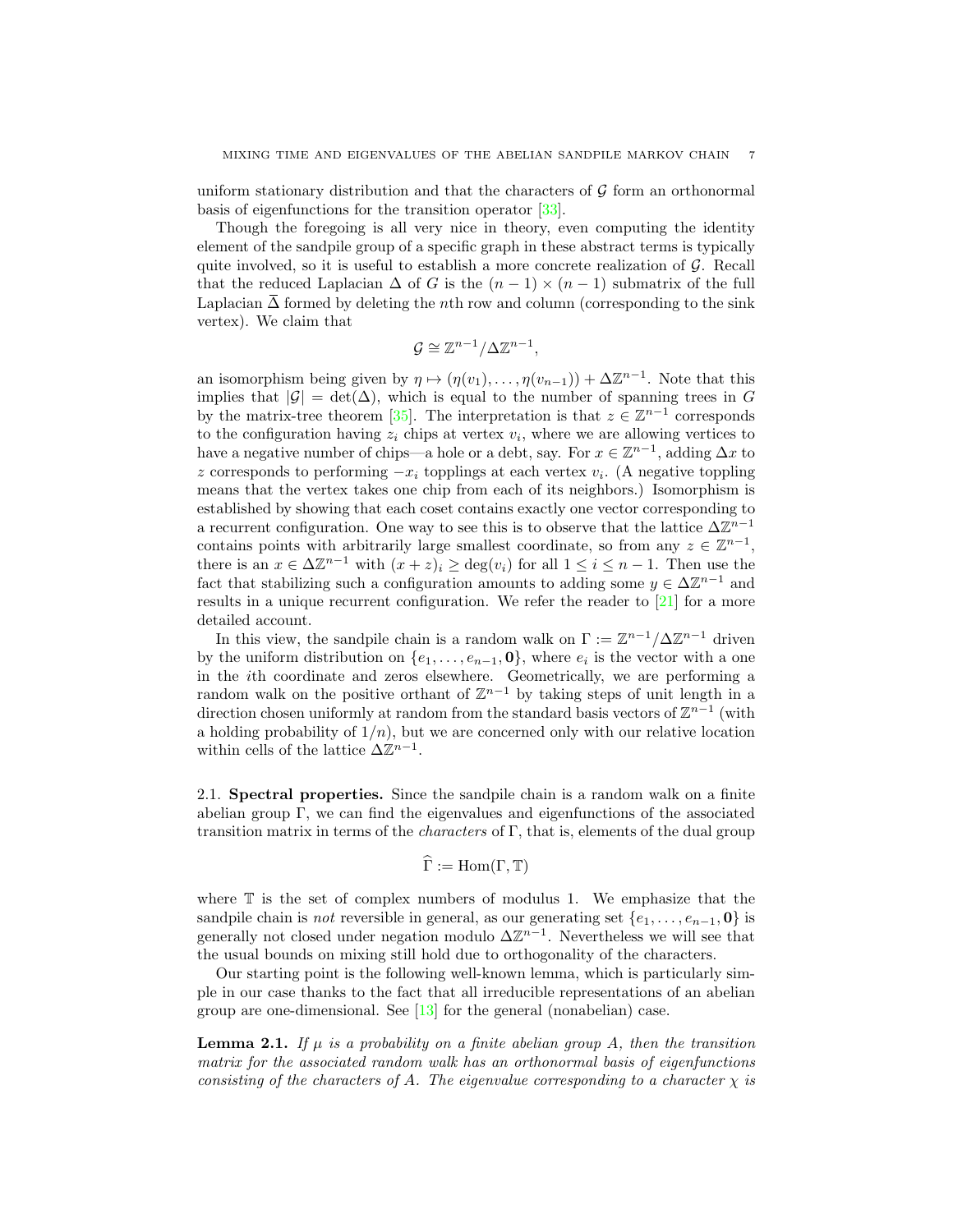given by the evaluation of the Fourier transform

$$
\widehat{\mu}(\chi) := \sum_{a \in A} \mu(a) \chi(a).
$$

*Proof.* Let  $Q(x, y) = \mu(yx^{-1})$  denote the transition matrix. For any character  $\chi$ , we have

$$
(Q\chi)(x) = \sum_{y \in A} Q(x, y)\chi(y) = \sum_{y \in A} \mu(yx^{-1})\chi(y)
$$

$$
= \sum_{z \in A} \mu(z)\chi(zx) = \chi(x)\sum_{z \in A} \mu(z)\chi(z),
$$

hence  $\chi$  is an eigenfunction with eigenvalue  $\hat{\mu}(\chi)$ . The result follows by observing that there are  $|A|$  characters and they are orthonormal with respect to the standard inner product  $(f,g) = \frac{1}{|A|} \sum_{a \in A} f(a) \overline{g(a)}$  on  $\mathbb{C}$  $A$ .

To apply the preceding lemma, we are going to express the characters of the abstract group  $\Gamma$  in terms of functions defined on the vertices of our graph  $G$ . These are the multiplicative harmonic functions

$$
h:V\to \mathbb{T}
$$

satisfying  $h(s) = 1$  and

<span id="page-7-0"></span>
$$
h(v)^{\deg(v)} = \prod_{u \sim v} h(u) \tag{4}
$$

for all  $v \in V$ . We will refer to [\(4\)](#page-7-0) as the 'geometric mean value property' at vertex v. We pause to make two remarks about this definition.

*Remark* 2.2. We could equivalently take the codomain of  $h$  to be all nonzero complex numbers. The geometric mean value property implies  $\Delta(\log|h|) \equiv 0$ , so  $\log|h|$ is a constant function. Since  $h(s) = 1$  it follows that h takes values on the unit circle T.

<span id="page-7-4"></span>Remark 2.3. The identity

<span id="page-7-2"></span>
$$
\prod_{v \in V} h(v)^{\deg(v)} = \prod_{v \in V} \prod_{u \sim v} h(u) \tag{5}
$$

holds for *any* function h. Therefore if the geometric mean value property holds at every vertex but one, then in fact it holds at every vertex.

Denote by  $H$  the set of all multiplicative harmonic functions on  $G$ . This set is nonempty since it contains the constant function 1. One readily checks that it is an abelian group under pointwise multiplication.

For each  $h \in \mathcal{H}$ , define  $\chi'_h : \mathbb{Z}^{n-1} \to \mathbb{T}$  by

<span id="page-7-1"></span>
$$
\chi'_h(z) = \prod_{j=1}^{n-1} h(v_j)^{z_j},\tag{6}
$$

and define  $\chi_h : \mathbb{Z}^{n-1}/\Delta \mathbb{Z}^{n-1} \to \mathbb{T}$  by  $\chi_h(z + \Delta \mathbb{Z}^{n-1}) = \chi'_h(z)$ . The ensuing proof shows that  $\chi_h$  is well-defined.

<span id="page-7-3"></span>**Lemma 2.4.** The characters of  $\Gamma$  are precisely  $\{\chi_h\}_{h \in \mathcal{H}}$ .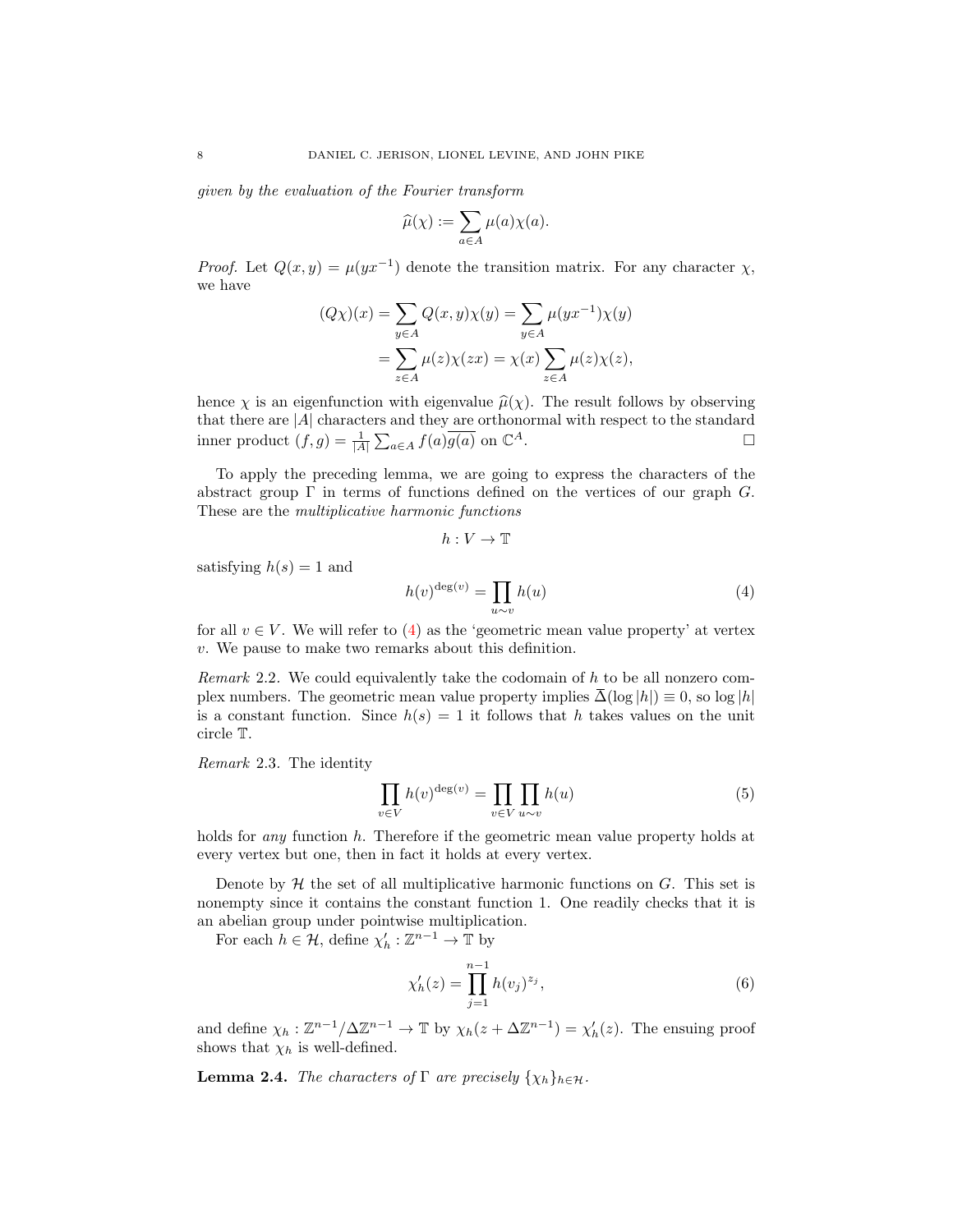*Proof.* From [\(6\)](#page-7-1), each function  $\chi'_h$  is a homomorphism. For each standard basis vector  $e_j \in \mathbb{Z}^{n-1}$ ,

<span id="page-8-0"></span>
$$
\chi'_h(\Delta e_j) = h(v_j)^{\deg(v_j)} \prod_{v_k \sim v_j} h(v_k)^{-1} = 1,\tag{7}
$$

using the geometric mean value property and  $h(s) = 1$ . Therefore  $\chi'_h$  is constant on cosets of  $\Delta \mathbb{Z}^{n-1}$  and thus descends to  $\chi_h \in \widehat{\Gamma}$ .

Conversely, every  $\chi \in \widehat{\Gamma}$  lifts to a homomorphism  $\chi': \mathbb{Z}^{n-1} \to \mathbb{T}$  that is identically 1 on  $\Delta \mathbb{Z}^{n-1}$ . Define  $h: V \to \mathbb{T}$  by  $h(v_j) = \chi'(e_j)$  for  $j \leq n-1$  and  $h(s) = 1$ . Since  $\chi'$  is a homomorphism, it satisfies equation [\(6\)](#page-7-1), so  $\chi = \chi_h$ . By equation [\(7\)](#page-8-0), h satisfies the geometric mean value property at every non-sink vertex, implying that  $h \in \mathcal{H}$ .

Observe that the map  $h \mapsto \chi_h$  gives an isomorphism between H and  $\hat{\Gamma}$ . Since  $\Gamma$  is a finite abelian group, we have  $\mathcal{H} \cong \widehat{\Gamma} \cong \Gamma \cong \mathcal{G}$ . Thus examining the multiplicative harmonic functions on G can give insights about the structure of the corresponding sandpile group. For example, the following proposition gives another way to see that the sandpile group of an undirected graph does not depend on the choice of sink.

<span id="page-8-2"></span>**Proposition 2.5.** If  $\mathcal{H}_v$  denotes the group of multiplicative harmonic functions on G with sink at v, then the map  $\phi : \mathcal{H}_u \to \mathcal{H}_w$  given by  $\phi(h)(v) = h(w)^{-1}h(v)$  is an isomorphism.

Returning to the language of sandpiles, we see that the characters of  $\mathcal G$  are the functions  $\{f_h: \mathcal{G} \to \mathbb{T}\}_{h \in \mathcal{H}}$ , where

$$
f_h(\eta) = \prod_{v \in \widetilde{V}} h(v)^{\eta(v)}.
$$

Thus Lemma [2.1](#page-6-0) implies the following.

<span id="page-8-1"></span>Theorem 2.6. An orthonormal basis of eigenfunctions for the transition matrix of the sandpile chain on G is  $\{f_h\}_{h\in\mathcal{H}}$ . The eigenvalue associated with  $f_h$  is

$$
\lambda_h := \frac{1}{n} \sum_{v \in V} h(v).
$$

*Proof.* Letting p denote the uniform distribution on  $\{\sigma_v\}_{v\in V}$ , we see that the eigenvalue associated with  $f_h$  is

$$
\widehat{p}(f_h) = \sum_{\eta \in \mathcal{G}} p(\eta) f_h(\eta) = \sum_{v \in V} \frac{1}{n} f_h(\sigma_v) = \frac{1}{n} \sum_{v \in V} h(v).
$$

Before proceeding to our main topic of mixing times, we remark on two ways to extend the above analysis.

Remark 2.7. Theorem [2.6](#page-8-1) holds for an arbitrary chip-addition distribution  $\mu$ , with the only change being that  $f_h$  then has eigenvalue  $\lambda_h = \sum_{v \in V} \mu(v)h(v)$ . For example, we may choose to add chips at a uniform nonsink vertex, in which case the eigenvalue associated with  $f_h$  is

$$
\widetilde{\lambda}_h = \frac{1}{n-1} \sum_{v \in \widetilde{V}} h(v).
$$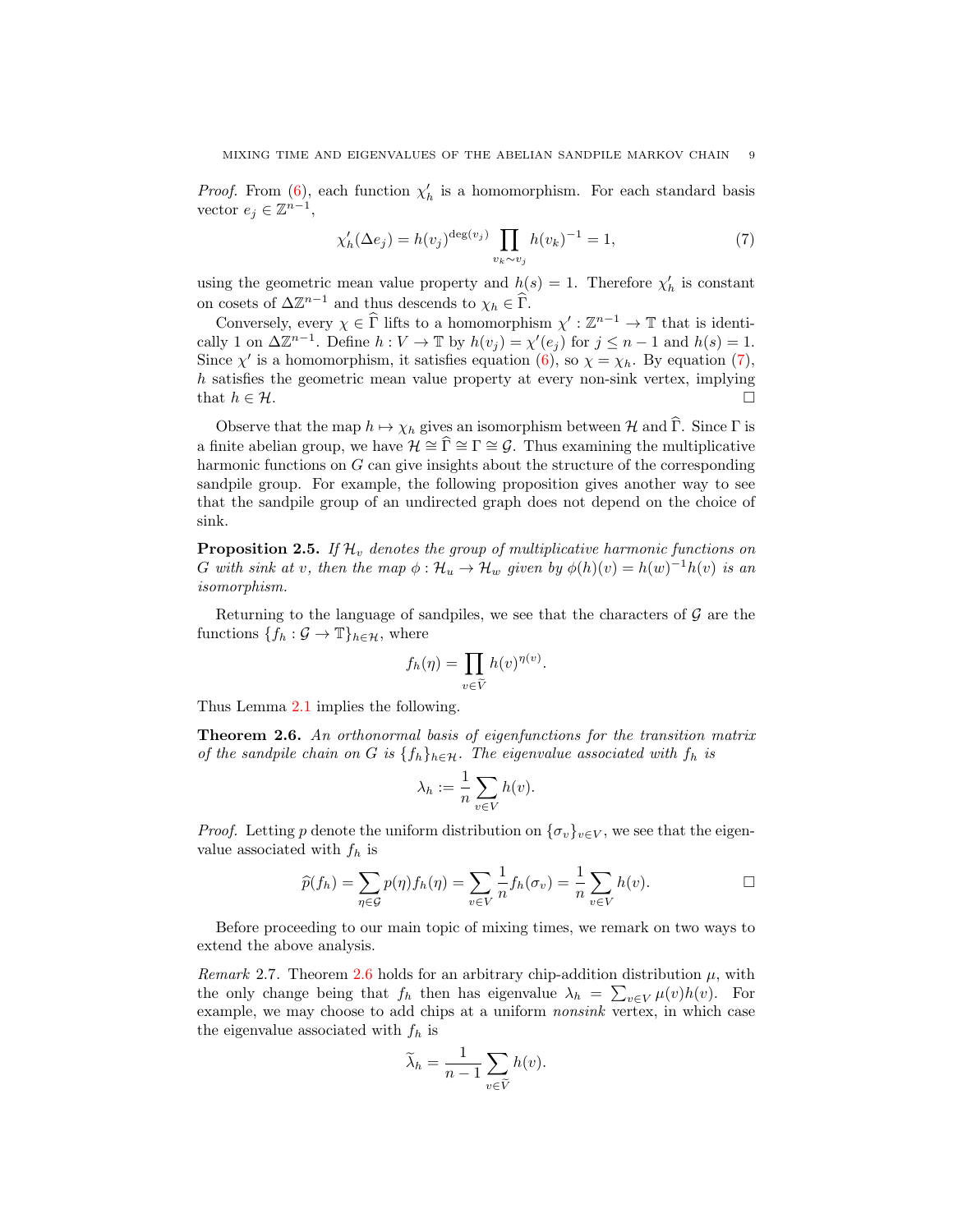Since the only multiplicative harmonic function that is constant on  $\tilde{V}$  is  $h \equiv 1$  (as can be seen by applying the geometric mean value property at a neighbor of the sink), we have  $|\tilde{\lambda}_h| < 1$  for all nontrivial  $h \in \mathcal{H}$ . Therefore, this 'non-lazy' version of the sandpile chain is aperiodic despite the lack of holding probabilities.

*Remark* 2.8. Suppose that  $G$  is a directed multigraph in which every vertex has a directed path to the sink. In this setting there is a Laplacian  $\overline{\Delta}$  analogous to [\(2\)](#page-1-2) although it is no longer a symmetric matrix: its off-diagonal entries are  $\bar{\Delta}_{uv} = -e_{uv}$ where  $e_{uv}$  is the number of edges directed from u to v, and its diagonal entries are  $\bar{\Delta}_{uu} = d_u - e_{uu}$  where  $d_u$  is the outdegree of vertex u. The sandpile group is naturally isomorphic to  $\mathbb{Z}^{n-1}/\Delta_s^{\mathsf{T}}\mathbb{Z}^{n-1}$ , where  $\Delta_s^{\mathsf{T}}$  is the transpose of the submatrix omitting the row and column of  $\overline{\Delta}$  corresponding to the sink s. Unlike in the undirected case, this group may depend on the choice of  $s$  (but see [\[14,](#page-36-13) Theorem 2.10]). If we define

$$
\mathcal{H}_s := \left\{ h : V \to \mathbb{T} \text{ such that } h(s) = 1 \text{ and } h(u)^{d_u} = \prod_{v \in V} h(v)^{e_{uv}} \text{ for all } u \neq s \right\}
$$

then nearly all of this section carries over to the directed case. The exceptions are  $(5)$  and Proposition [2.5,](#page-8-2) which hold only when G is Eulerian.

2.2. Mixing times. Since the sandpile chain is an irreducible and aperiodic random walk on a finite group, the law of the chain at time  $t$  approaches the uniform distribution on G as  $t \to \infty$ . Our interest is in the rate of convergence. To avoid trivialities, we assume throughout that G is not a tree, so that  $|\mathcal{G}| > 1$ .

The metrics we consider are the  $L^2$  distance

$$
\|\mu - \nu\|_2 = \left( |\mathcal{G}| \sum_{g \in \mathcal{G}} |\mu(g) - \nu(g)|^2 \right)^{\frac{1}{2}}
$$

and the total variation distance

$$
\|\mu - \nu\|_{\text{TV}} = \frac{1}{2} \sum_{g \in \mathcal{G}} |\mu(g) - \nu(g)| = \max_{A \subseteq \mathcal{G}} (\mu(A) - \nu(A)).
$$

Note that Cauchy-Schwarz immediately implies  $\|\mu - \nu\|_{TV} \leq \frac{1}{2} \|\mu - \nu\|_2$ .

We always assume that the chain is started from a deterministic state  $\sigma \in \mathcal{G}$ . As a random walk on a group, the distance to stationarity after t steps under either of these metrics is independent of  $\sigma$ , so without loss of generality we take  $\sigma = id$ henceforth. Writing  $P_{id}^t$  for the distribution of the sandpile chain at time t and U for the uniform distribution on  $G$ , the following lemma (proved in  $[33]$ ) shows that  $||P_{id}^t - U||_2$  is completely determined by the eigenvalues from Theorem [2.6.](#page-8-1)

<span id="page-9-0"></span>**Lemma 2.9.** Let  $Q_{id}^t$  be the t-step distribution of a random walk on a finite abelian group A started at the identity and driven by a probability measure  $\mu$ , and let  $\pi$  be the uniform distribution on A. Then

$$
||Q_{id}^t - \pi||_2^2 = \sum_{\chi \neq 1} |\widehat{\mu}(\chi)|^{2t}
$$

where the sum is over all nontrivial characters.

For the sandpile chain, this says that

<span id="page-9-1"></span>
$$
||P_{id}^t - U||_2^2 = \sum_{h \in \mathcal{H} \setminus \{1\}} |\lambda_h|^{2t}.
$$
 (8)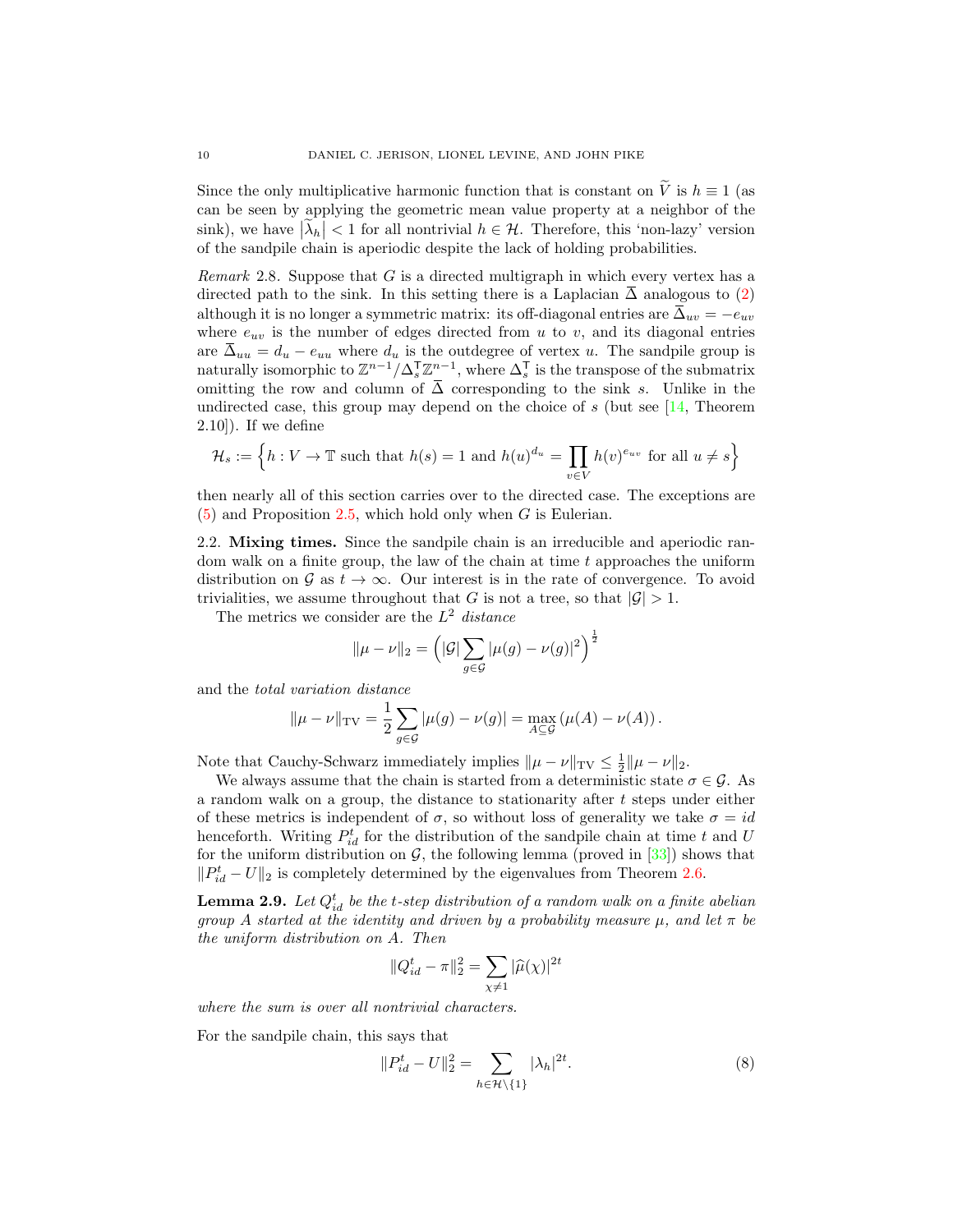Lemma [2.9](#page-9-0) is a special case of the famous Fourier bound from  $[13]$ . It also follows by an eigenfunction expansion exactly as in the standard proof of the spectral bound for reversible chains (see  $[26, Ch. 12]$ ). Though sandpile chains are not reversible in general, many of the same arguments still apply because of the orthogonality of the eigenfunctions. Probabilistically, this orthogonality is equivalent to the statement that the transition operator commutes with its time reversal.

Total variation convergence rates can also be estimated in terms of spectral information. To make this precise, we introduce some terminology. Let  $\lambda_* =$  $\max_{h \in \mathcal{H} \setminus \{1\}} |\lambda_h|$  denote the size of the subdominant eigenvalue of P. The (discrete time) spectral gap is defined as  $\gamma_d = 1 - \lambda_*$ , and the relaxation time as  $t_{rel} = \gamma_d^{-1}$ . The mixing time is  $t_{\text{mix}}(\varepsilon) = \min\{t \in \mathbb{N} : ||P_{id}^t - U||_{\text{TV}} \leq \varepsilon\}$ . The following proposition is standard for reversible Markov chains. It holds in our context as well using the above definition of relaxation time.

<span id="page-10-2"></span>Proposition 2.10. The mixing time of the sandpile chain satisfies

$$
\log\left(\frac{1}{2\varepsilon}\right)(t_{\text{rel}}-1) \leq t_{\text{mix}}(\varepsilon) \leq \left\lceil \log\left(\frac{|\mathcal{G}|^{\frac{1}{2}}}{2\varepsilon}\right)t_{\text{rel}} \right\rceil.
$$

*Proof.* The upper bound follows from  $(8)$  and the  $L^2$  bound on total variation by bounding the summands with  $\lambda_*^{2t}$ . Arithmetic manipulations then give the mixing time bound; see [\[26,](#page-37-13) Ch. 12] for details.

The lower bound is Theorem 12.4 from [\[26\]](#page-37-13). Reversibility is used there only to conclude that the constant function is orthogonal to nontrivial eigenfunctions in the inner product weighted by the stationary distribution. However, the same statement holds also for nonreversible chains since the stationary distribution, as a left eigenfunction with eigenvalue 1, is orthogonal to all nontrivial right eigenfunctions under the standard inner product.

Our next result gives a universal lower bound on the spectral gap  $\gamma_d$  (and thus an upper bound on  $t_{rel}$ ) in terms of the number of vertices n and the second largest degree  $d_*$  of the underlying graph.

<span id="page-10-0"></span>**Theorem 2.11.** Suppose that G has degree sequence  $d_1 \leq \cdots \leq d_{n-1} \leq d_n$  and set  $d_* = d_{n-1}$ . Then the spectral gap of the (discrete time) sandpile chain on G satisfies

$$
\gamma_d \ge \frac{8}{d_*^2 n}.
$$

The proof uses the following inequality.

<span id="page-10-1"></span>**Lemma 2.12.** Suppose  $0 \le r \le 2\pi$ . Then  $\cos(x) \le 1 - cx^2$  for all  $|x| \le r$ , where  $c = \frac{1-\cos(r)}{r^2}$  $\frac{\cos(r)}{r^2}$ .

*Proof.* Let  $f(x) = \frac{1 - \cos(x)}{x^2}$ , with  $f(0) = 1/2$  so that f is continuous on R. We will show that f is decreasing on the interval  $[0, 2\pi]$ . The inequality  $f(x) \geq f(r)$ for  $0 \le x \le r \le 2\pi$  rearranges into the desired inequality  $\cos(x) \le 1 - cx^2$ . Since f is even, the inequality also holds when  $-2\pi \leq -r \leq x \leq 0$ .

We have  $f'(x) = g(x)/x^3$ , where  $g(x) = x \sin(x) - 2(1 - \cos(x))$ . Thus, it suffices to show that g is negative on the interval  $(0, 2\pi)$ . Note that  $g(0) = g(2\pi) = 0$ . As well,  $g'(x) = x \cos(x) - \sin(x)$  and  $g''(x) = -x \sin(x)$ . This means g' is strictly decreasing for  $x \in [0, \pi]$  and strictly increasing for  $x \in [\pi, 2\pi]$ . Since  $g'(0) = 0$  and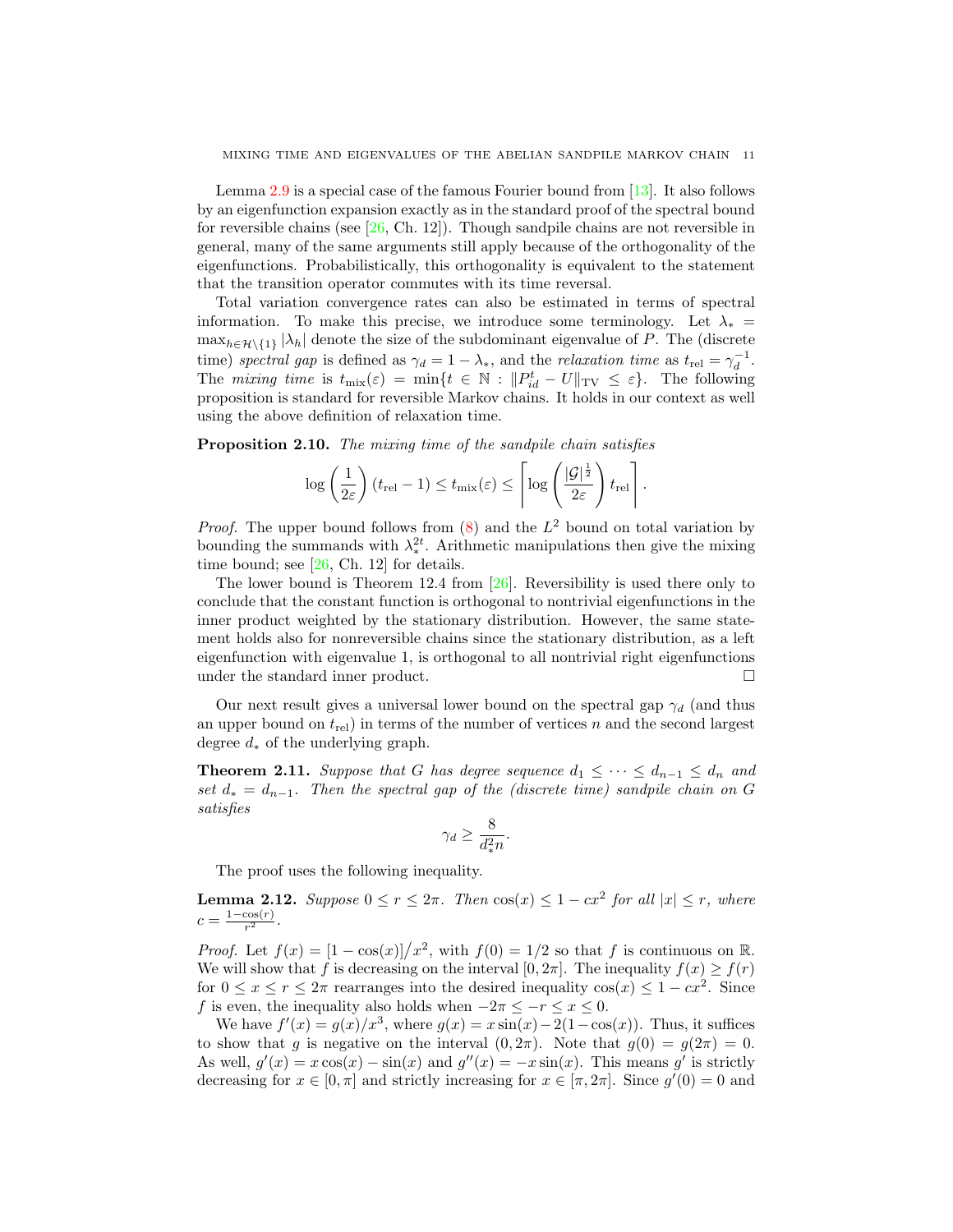$g'(2\pi) = 2\pi$ , there is  $x_0 \in (\pi, 2\pi)$  such that  $g'(x_0) = 0$  and  $g'(x) < 0$  for  $x \in (0, x_0)$ and  $g'(x) > 0$  for  $x \in (x_0, 2\pi]$ . Therefore g is strictly decreasing for  $x \in [0, x_0]$  and strictly increasing for  $x \in [x_0, 2\pi]$ . Because  $g(0) = g(2\pi) = 0$ , we conclude that  $g(x) < 0$  for  $x \in (0, 2\pi)$ , as desired.

Proof of Theorem [2.11.](#page-10-0) We note at the outset that Proposition [2.5](#page-8-2) implies that the moduli of the eigenvalues are invariant under change of sink, so we may assume without loss of generality that  $s$  is located at a vertex of maximum degree. Accordingly,  $\deg(v) \leq d_*$  for all  $v \in \tilde{V}$ .

Now fix  $h \in \mathcal{H}$  and suppose that there exists an arc  $C_{ab} = \{e^{i\theta} : 2\pi a \le \theta \le 2\pi b\}$ with  $0 < b - a < 1/d_*$  such that  $h(v) \in C_{ab}$  for every  $v \in V$ . We will show this implies  $h \equiv 1$ . Write  $h(v) = e^{2\pi i g(v)}$ , where  $g: V \to [a, b]$ . Note that for all  $v \in V$ ,

$$
\overline{\Delta}g(v) = \sum_{w \sim v} (g(v) - g(w))
$$

is an integer, by the geometric mean value property of  $h$  at  $v$ . On the other hand, since  $g(V) \subseteq [a, b],$ 

$$
\left|\overline{\Delta}g(v)\right|\leq \sum_{w\sim v}|g(v)-g(w)|\leq d_*(b-a)<1
$$

for all  $v \in \tilde{V}$ . Since the left side is an integer it must be zero, so g is harmonic on  $\tilde{V}$  in the usual sense. Uniqueness of harmonic extensions implies  $q \equiv q(s)$  and thus  $h \equiv h(s) = 1$ , as desired.

For any fixed  $h \in \mathcal{H} \setminus \{1\}$  write  $\lambda_h = re^{i\theta}$  with  $r \geq 0$ . The preceding argument shows that  $h(V)$  is not contained in any segment of the unit circle having arc length less than  $2\pi/d_*$ . For each  $v \in V$ , let  $A(v)$  be the unique angle  $-\pi < \phi \leq \pi$ such that  $h(v) = e^{i(\theta + \phi)}$ . Let  $\phi_1 = \min_{v \in V} A(v)$  and  $\phi_2 = \max_{v \in V} A(v)$ , so that  $\phi_2 - \phi_1 \geq 2\pi/d_*$ . We have

$$
|\lambda_h| = \frac{1}{n} \sum_{v \in V} \cos(A(v)) \le \frac{1}{n} [n - 2 + \cos(\phi_1) + \cos(\phi_2)].
$$

Using the identity

$$
\cos(\phi_1) + \cos(\phi_2) = 2\cos\left(\frac{\phi_2 + \phi_1}{2}\right)\cos\left(\frac{\phi_2 - \phi_1}{2}\right) \le 2\cos\left(\frac{\phi_2 - \phi_1}{2}\right),
$$

along with  $\pi/d_* \leq (\phi_2 - \phi_1)/2 < \pi$  and the fact that cosine is decreasing on  $[0, \pi]$ , we have

$$
|\lambda_h| \leq \frac{1}{n} \left[ n - 2 + 2 \cos \left( \frac{\pi}{d_*} \right) \right].
$$

Recalling our assumption that G is not a tree,  $\pi/d_* \leq \pi/2$ , so Lemma [2.12](#page-10-1) gives

$$
|\lambda_h| \le \frac{1}{n} \left[ n - 2 + 2 \left( 1 - \frac{4}{\pi^2} \left( \frac{\pi}{d_*} \right)^2 \right) \right] = 1 - \frac{8}{d_*^2 n}.
$$

Note that the number of stable configurations, and thus the order of the sandpile group, is at most  $d^{n-1}_*$ , so it follows from Theorem [2.11](#page-10-0) and Proposition [2.10](#page-10-2) that  $t_{\text{mix}}(\varepsilon) = O\left((d_*^2 \log d_*)n^2\right)$ . In Section [4,](#page-23-0) we will show that this bound can be improved to  $O(d_*^2 n \log n)$ .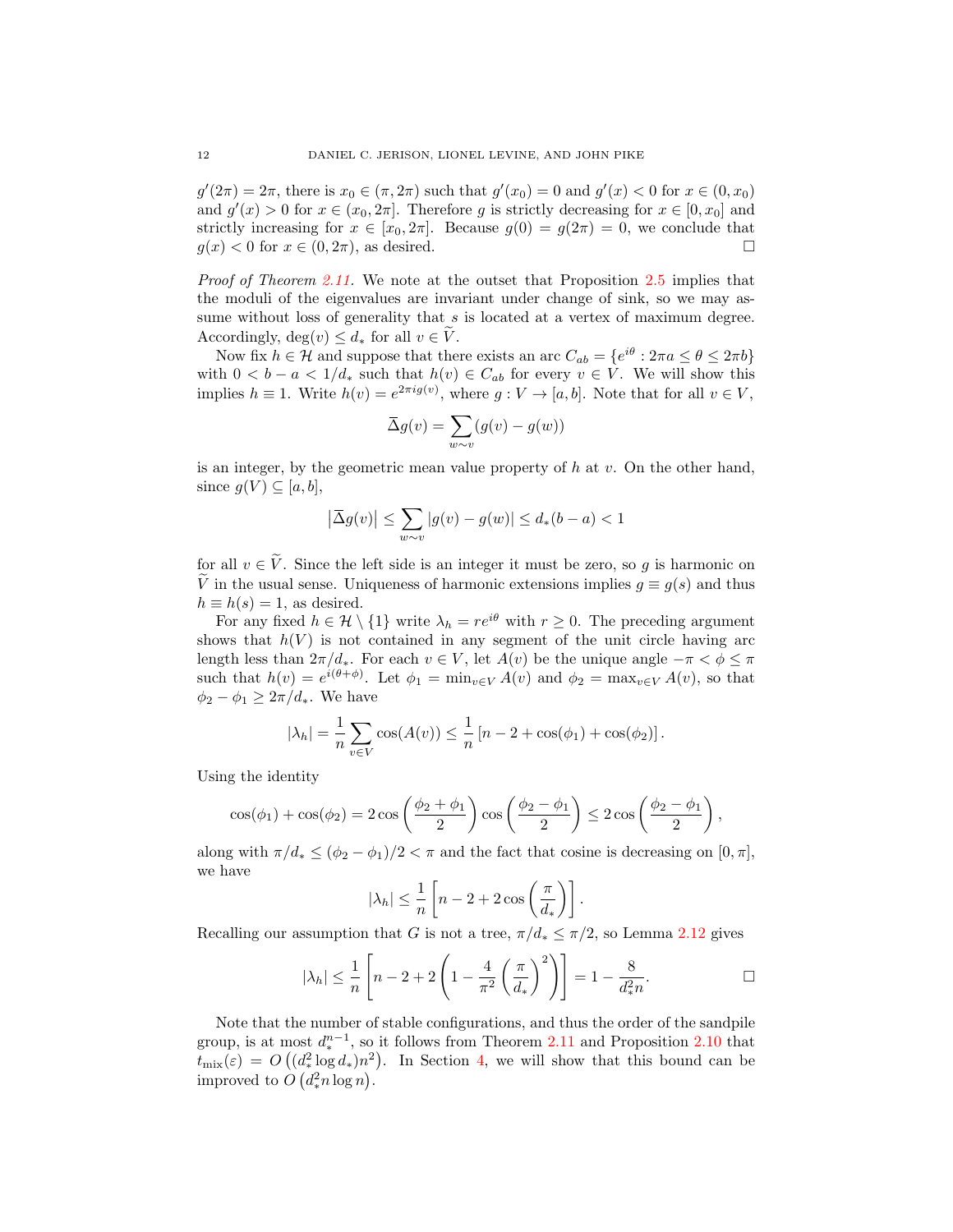2.3. Gadgets. In many cases, one can determine the order of the relaxation time  $t_{rel}$  of the sandpile chain by constructing just a single multiplicative harmonic func-tion. For bounded degree graphs, Theorem [2.11](#page-10-0) shows that  $t_{rel} = O(n)$ . Thus to show that  $t_{rel} = \Theta(n)$ , it suffices to find an  $h \in \mathcal{H}$  with  $|\lambda_h| \geq 1 - C/n$  for some constant C. Since the eigenvalues are all of the form  $\lambda_h = \frac{1}{n} \sum_{v \in V} h(v)$ , we see that large eigenvalues correspond to 'nearly constant' multiplicative harmonic functions. In particular, if there is an  $h \in \mathcal{H}$  which is constant on  $U \subseteq V$  with  $|V \setminus U| = m$ , then  $|\lambda_h| \geq (n-2m)/n$ .

For example, consider the m-fold Sierpinski gasket graph  $SG<sub>2</sub>(m)$  defined recursively as follows:  $SG_2(0)$  is the triangle  $K_3$  and  $SG_2(m)$  for  $m \geq 1$  is obtained by gluing three copies of  $SG_2(m-1)$  to obtain a triangle with center cut out. We take the 'topmost' vertex as the sink (Figure [1\)](#page-12-0).



<span id="page-12-0"></span>FIGURE 1. Sierpiński Gasket Graphs

It is easy to see that  $SG_2(m)$  has  $|V(m)| = \frac{1}{2} (3^{m+1} + 3)$  vertices, and it is known [\[9\]](#page-36-14) that the number of spanning trees is  $|\mathcal{G}(SG_2(m))| = 2^{\alpha(m)}3^{\beta(m)}5^{\gamma(m)}$  with  $\alpha(m) = \frac{1}{2}(3^m - 1), \ \beta(m) = \frac{1}{4}(3^{m+1} + 2m + 1), \ \gamma(m) = \frac{1}{4}(3^m - 2m - 1).$  To the best of the authors' knowledge, the invariant factor decomposition of  $\mathcal{G}(SG_2(m))$ is an open problem.

Each  $SG_2(m)$  contains a copy of  $SG_2(1)$  in the lower right corner. Referring to Figure [1,](#page-12-0) define h by  $h(a) = h(b) = h(c) = -1$  where a, b, c are the three inner vertices of this copy of  $SG_2(1)$ ; and  $h(v) = 1$  for all other vertices v of  $SG_2(m)$ . Then h is multiplicative harmonic with associated eigenvalue  $\lambda_h = 1 - 6/|V(m)|$ , hence the relaxation time is  $\Omega(|V(m)|)$ . Since  $SG_2(m)$  has bounded degree, we conclude that  $t_{rel} = \Theta(|V(m)|)$ .

Because large eigenvalues so often arise in this fashion, it is useful to introduce the following definition.

**Definition 2.13.** Let  $G' = (V', E')$  be a vertex induced subgraph of G, and let h' be a function from V' to  $\mathbb T$ . We call  $(G', h')$  a gadget of size  $m > 0$  in G if:

- (1)  $h'$  satisfies the geometric mean value property (with respect to  $G'$ ) at every  $v \in V'.$
- (2) The *interior*  $\text{int}(V') = \{v \in V' : h'(v) \neq 1\}$  has size m.
- (3) The boundary  $\partial V' = V' \setminus \text{int}(V')$  contains the subgraph boundary  $\{v' \in V' : \{v', u\} \in E \text{ for some } u \in V \setminus V'\}.$

Often we refer to the gadget  $(G', h')$  simply as  $G'$  for convenience. For example, the Sierpiński gasket graph  $SG_2(m)$  has a gadget  $SG_2(1)$  of size  $|\{a, b, c\}| = 3$ .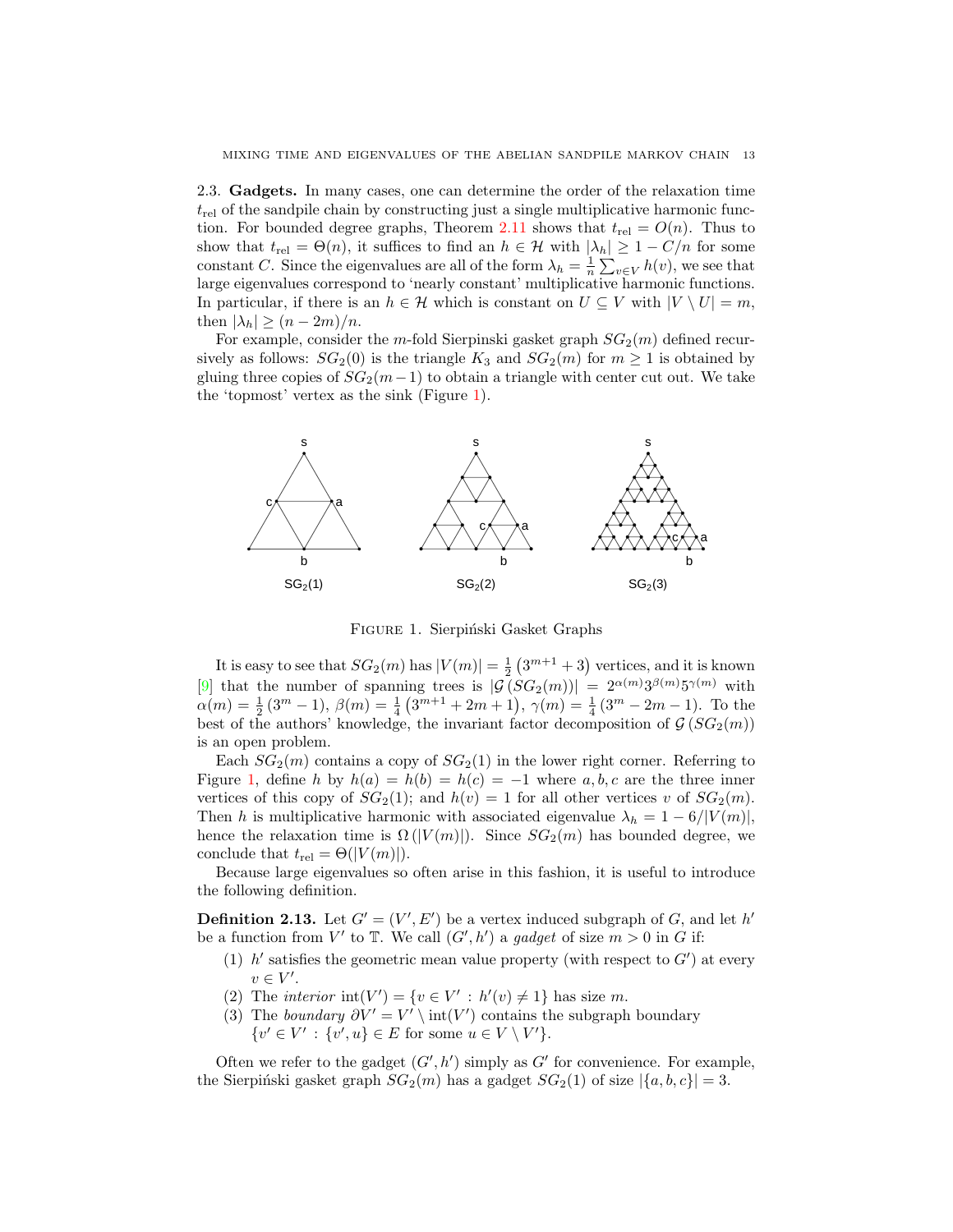**Proposition 2.14.** If  $(G', h')$  is a gadget of size m in G, then  $\gamma_d \leq \frac{2m}{n}$ .

*Proof.* Since  $\gamma_d$  is independent of the choice of sink vertex, we may assume that  $s \notin \text{int}(V')$ . Define  $h: V \to \mathbb{T}$  by  $h \equiv h'$  on V' and  $h \equiv 1$  on  $V \setminus V'$ . It is easily checked that  $h \in \mathcal{H}(G)$  and  $|\lambda_h| \geq \text{Re}(\lambda_h) \geq 1 - \frac{2m}{n}$ .

The next example shows that a gadget can have size as small as 2. Suppose that  $v_1, v_2 \in \tilde{V}$  have common neighborhood  $N = \{u \in V : u \sim v_1\} = \{u \in V : u \sim v_2\}$ with  $d = |N| > 1$ . Then the induced subgraph with vertex set  $V' = \text{int}(V') \cup \partial V'$ ,  $\text{int}(V') = \{v_1, v_2\}, \partial V' = N$ , is a gadget of size 2 in G. Indeed, if  $\omega$  is any nontrivial dth root of unity, then the function  $h: V \to \mathbb{T}$  given by

$$
h(v) = \begin{cases} \omega, & v = v_1 \\ \omega^{-1}, & v = v_2 \\ 1, & \text{else} \end{cases}
$$

is multiplicative harmonic on G. Taking  $\omega = e^{2\pi i/d}$ , the eigenvalue corresponding to h is  $\lambda_h = 1 - \frac{2}{n} \left( 1 - \cos\left(\frac{2\pi}{d}\right) \right)$ . Thus, in any graph on n vertices, two of which have the same neighborhood of size d, the spectral gap of the discrete time sandpile chain has order at most  $1/(d^2n)$ .

The common neighborhood gadget can also be understood from a more probabilistic perspective. The eigenfunction corresponding to h gives information about the difference mod d between the number of chips at  $v_1$  and  $v_2$ . For the chain to equilibrate, it must run long enough for this mod  $d$  difference to randomize. Since  $v_1$  and  $v_2$  have all neighbors in common, the mod d difference is invariant under toppling; it changes only when a chip is added at  $v_1$  or  $v_2$ .

Small gadgets can drastically affect the mixing time of the sandpile chain. For example, the sandpile chain on the cycle  $C_n$  mixes completely after a single step (see Section [5\)](#page-28-1); but if we add just two extra vertices u, w and 2d extra edges  $\{u, v_i\}$ and  $\{w, v_i\}$ ,  $j = 1, \ldots, d$  for some  $d \geq 2$ , then the relaxation time of the sandpile chain becomes  $\Omega(d^2n)$ .

The following theorem provides one way to rule out the presence of a small gadget.

### **Theorem 2.15.** If G has girth g, then all gadgets in G have size at least  $g/2$ .

Proof. We note at the outset that the relevant definitions preclude the existence of gadgets of size 1, so the theorem is vacuously true when  $g \leq 4$ . When  $g \geq 5$ , assume for the sake of contradiction that  $G = (V, E)$  is a counterexample having vertex set of minimum size. Let  $(G', h')$  be a gadget in G whose interior W has size  $|W| < g/2$ , and let h be the extension of h' to V by setting  $h \equiv 1$  on  $V \setminus V'$ , so that h satisfies the geometric mean value property at every  $v \in V$ . Any vertex of degree 1 could be deleted without affecting the girth of  $G$  or the value of  $h$  at the other vertices, so by minimality, every vertex of G has degree at least 2.

We now define a new graph  $K$  on the vertex set  $W$ . We draw an edge between the distinct vertices  $a, b \in W$  if  $\{a, b\} \in E$  or if there exists  $c \in V \setminus W$  with  ${a, c}, {b, c} \in E$ . Since any cycle in K would give rise to a cycle in G of length at most  $2|W|$ , the graph K has no cycles. Therefore there is  $a \in W$  such that  $\deg_K(a) = 0$  or 1.

Since  $\deg_G(a) \geq 2$ , the vertex a has at least one G-neighbor  $v \in V \setminus W$ . If v has no other neighbors in W, then  $1 = h(v)^{\deg(v)} = \prod_{w \sim v} h(w) = h(a)$ , a contradiction. Therefore v is adjacent to some  $b \in W$ , which must be the unique K-neighbor of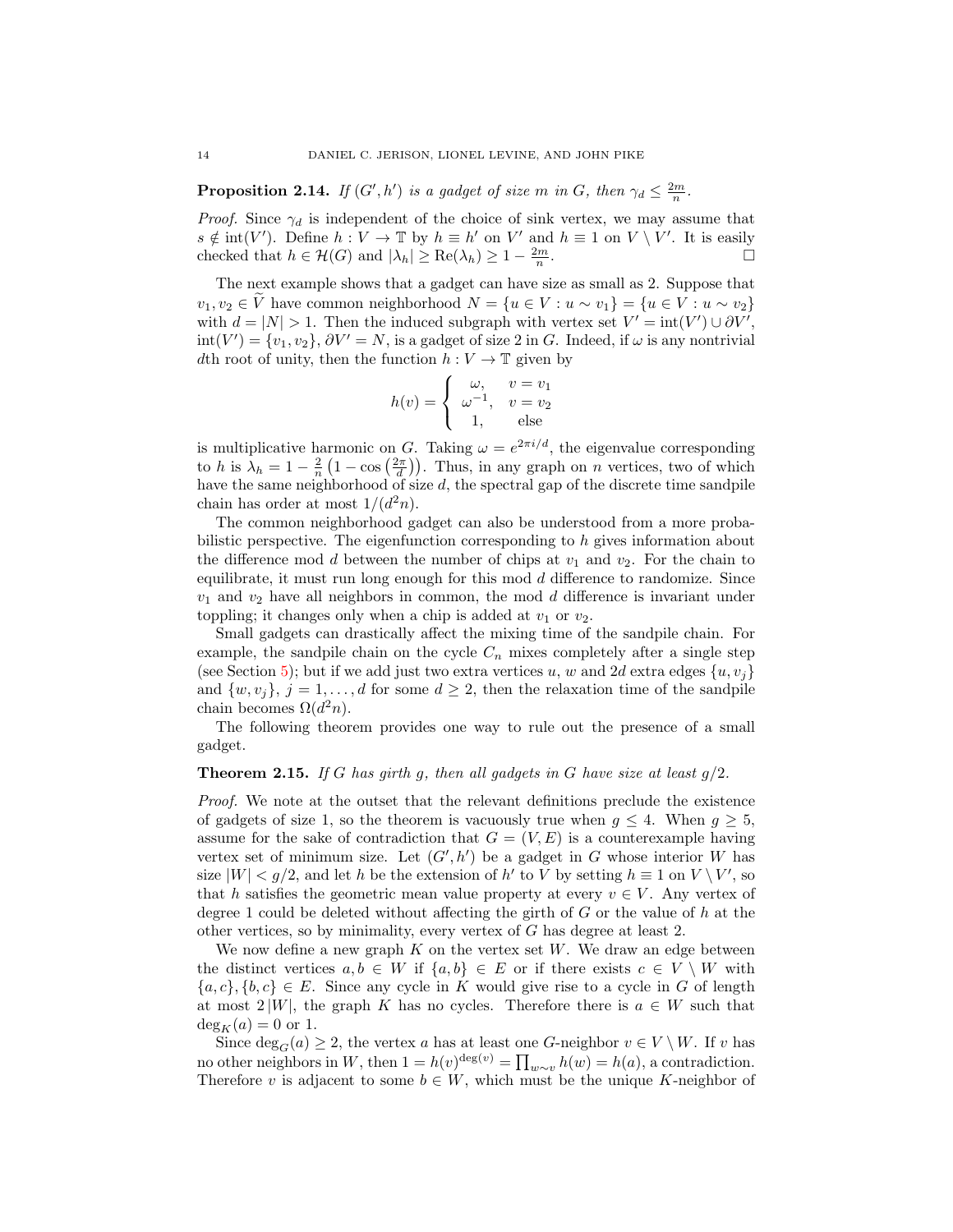a. The edge  $\{a, b\} \notin E$  because G has no triangles. Thus a has no G-neighbors in W, and it must have another G-neighbor  $v' \in V \setminus W$ . By the reasoning used for v, v' is also adjacent to b. But now the edges  $\{a, v\}$ ,  $\{v, b\}$ ,  $\{b, v'\}$ ,  $\{v', a\}$  form an illegal 4-cycle in G. This contradiction proves the theorem.  $\Box$ 

# 3. Dual Lattices

<span id="page-14-0"></span>In Section [2](#page-4-0) we saw that the sandpile chain is a random walk on the lattice quotient  $\Gamma = \mathbb{Z}^{n-1}/\Delta \mathbb{Z}^{n-1}$ . Its character group  $\widehat{\Gamma}$  is naturally isomorphic to

$$
\widehat{\Gamma} \cong (\Delta^{-1}\mathbb{Z}^{n-1})/\mathbb{Z}^{n-1}.
$$

We refer to  $\Delta^{-1}\mathbb{Z}^{n-1}$  as the *dual Laplacian lattice* because it equals  $(\Delta \mathbb{Z}^{n-1})^* =$  $\{x \in \mathbb{R}^{n-1} : \langle x, y \rangle \in \mathbb{Z} \text{ for all } y \in \Delta \mathbb{Z}^{n-1}\}.$  Since the group  $\mathcal{H}$  of multiplicative harmonic functions is isomorphic to  $\widehat{\Gamma}$  (see Lemma [2.4\)](#page-7-3), each  $h \in \mathcal{H}$  can be identified with an equivalence class  $x_h + \mathbb{Z}^{n-1} \subseteq \Delta^{-1} \mathbb{Z}^{n-1}$  of dual lattice vectors.

Given  $h \in \mathcal{H}$ , choose  $x_h \in \Delta^{-1}\mathbb{Z}^{n-1}$  of minimal Euclidean length that corresponds to  $h$ . The first main result in this section, Theorem  $3.4$ , relates the length  $||x_h||_2$  to the eigenvalue  $\lambda_h = \frac{1}{n} \sum_{v \in V} h(v)$  of the sandpile chain. Specifically, the length  $||x_h||_2$  determines the gap  $1 - \text{Re}(\lambda_h)$  up to a constant factor. This property lets us translate information about the lengths of dual lattice vectors into information about the convergence of the continuous time sandpile chain.

What about the discrete time sandpile chain? As it turns out, we get parallel results to the continuous case if we use a slightly different dual lattice, constructed using the *pseudoinverse* of the full Laplacian matrix  $\overline{\Delta}$ . The pseudoinverse construction leads to a quick proof of Theorem [1.4,](#page-3-0) which states that if the spectral gap of  $\overline{\Delta}$  is large, then the spectral gap of the discrete time sandpile chain is small.

This section is organized as follows. Section [3.1](#page-14-1) provides preliminary details about the discrete and continuous time sandpile chains. Sections [3.2](#page-15-0) and [3.3](#page-17-0) construct the two dual lattices and prove the correspondence between dual lattice vector lengths and sandpile chain eigenvalues. Section [3.4](#page-20-0) proves the inverse relationship (Theorem [1.4\)](#page-3-0) and uses it to determine the order of the sandpile chain spectral gap for families of expander graphs.

<span id="page-14-1"></span>3.1. Discrete and continuous time. In this subsection we compare the discrete time sandpile chain with its continuous time analogue. In discrete time, the mixing properties are essentially independent of the choice of sink vertex, while in continuous time, the choice of sink can affect the mixing by up to a factor of  $n$ .

Recall that the transition matrix  $P$  for the discrete time sandpile chain has eigenvalues  $\{\lambda_h : h \in \mathcal{H}\}\$ , where  $\lambda_h = \frac{1}{n} \sum_{v \in V} h(v)$ . The continuous time chain, which proceeds by dropping chips according to a rate 1 Poisson process, has kernel

$$
H^{t}(\eta,\sigma) = \sum_{k=0}^{\infty} e^{-t} \frac{t^k}{k!} P^k(\eta,\sigma) = e^{-t(I-P)}(\eta,\sigma).
$$

The eigenvalues of  $H^t$  are  $\{e^{-t(1-\lambda_h)} : h \in \mathcal{H}\}.$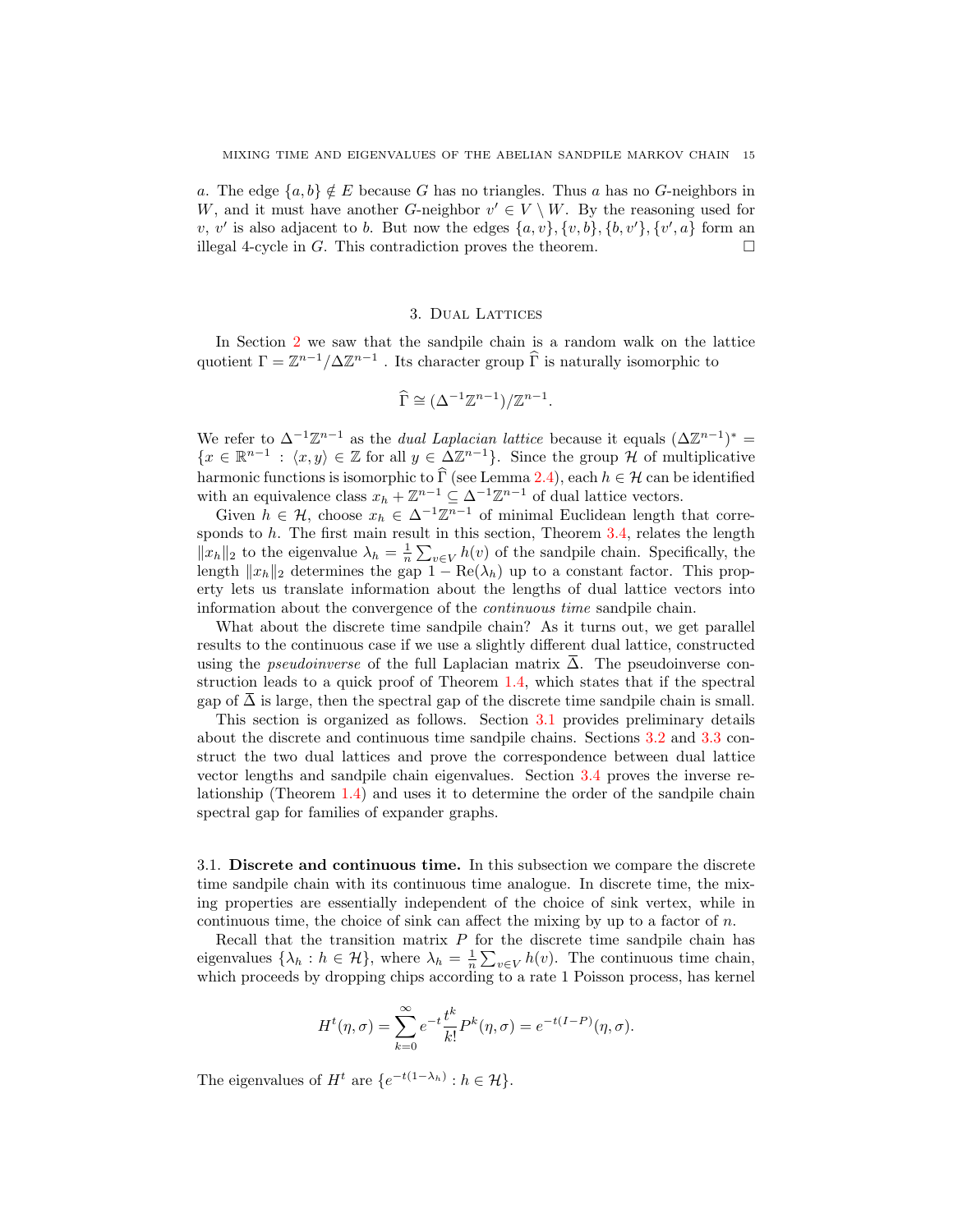If the chains are started from the identity configuration, then after time t the  $L^2$ distances from the uniform distribution U are

$$
||P_{id}^t - U||_2^2 = \sum_{h \in \mathcal{H} \setminus \{1\}} |\lambda_h|^{2t},
$$
  

$$
||H_{id}^t - U||_2^2 = \sum_{h \in \mathcal{H} \setminus \{1\}} \left| e^{-t(1-\lambda_h)} \right|^2 = \sum_{h \in \mathcal{H} \setminus \{1\}} e^{-2t(1-\text{Re}(\lambda_h))}.
$$

The mixing of the discrete time chain is controlled by the eigenvalues with modulus close to 1, while the mixing of the continuous time chain is controlled by the eigenvalues with real part close to 1. This motivates the definitions for the discrete and continuous time spectral gaps given in Section [1:](#page-0-0)

$$
\gamma_d = \min\{1 - |\lambda_h| : h \in \mathcal{H}, h \neq 1\},\
$$
  

$$
\gamma_c = \min\{1 - \text{Re}(\lambda_h) : h \in \mathcal{H}, h \neq 1\}.
$$

<span id="page-15-1"></span>**Proposition 3.1.** Every eigenvalue  $\lambda_h$  of the discrete time sandpile chain satisfies

$$
1 - |\lambda_h| \le 1 - \text{Re}(\lambda_h) \le n(1 - |\lambda_h|).
$$

Hence  $\gamma_d \leq \gamma_c \leq n \gamma_d$ .

*Proof.* The lower bound is immediate. For the upper bound, since  $h(s) = 1$ , we can write

$$
\lambda_h = \frac{1}{n} [1 + (n-1)z],
$$

where  $z = \frac{1}{n-1} \sum_{v \in \tilde{V}} h(v)$  satisfies  $|z| \leq 1$ . Therefore

$$
1 - \operatorname{Re}(\lambda_h) = \frac{n-1}{n} \left[ 1 - \operatorname{Re}(z) \right]
$$

and

$$
|\lambda_h|^2 = \frac{1}{n^2} \left[ 1 + 2(n-1) \text{Re}(z) + (n-1)^2 |z|^2 \right].
$$

Using that  $|z|^2 \leq 1$ ,

$$
1 - |\lambda_h|^2 \ge \frac{2(n-1)}{n^2} [1 - \text{Re}(z)] = \frac{2}{n} [1 - \text{Re}(\lambda_h)].
$$

Hence

$$
1 - \operatorname{Re}(\lambda_h) \le \frac{n}{2} (1 + |\lambda_h|)(1 - |\lambda_h|) \le n(1 - |\lambda_h|).
$$

We have seen that the magnitudes  $|\lambda_h|$ , and thus the values of  $\gamma_d$  and  $||P_{id}^k-U||_2$ , do not depend on the location of the sink. By contrast, the choice of sink can affect the values of  $\gamma_c$  and  $||H_{id}^t - U||_2$ . Proposition [3.1](#page-15-1) shows that the value of  $\gamma_c$  cannot vary by more than a factor of  $n$ . In Section  $5$ , we will see two examples where moving the sink changes  $\gamma_c$  by a factor of roughly  $n/2$ .

<span id="page-15-0"></span>3.2. Dual lattice: Continuous time. In this subsection, we define the first of two dual lattices and describe the correspondence between multiplicative harmonic functions and dual lattice vectors. Then we show the relationship between lengths of dual lattice vectors and eigenvalues of the continuous time sandpile chain.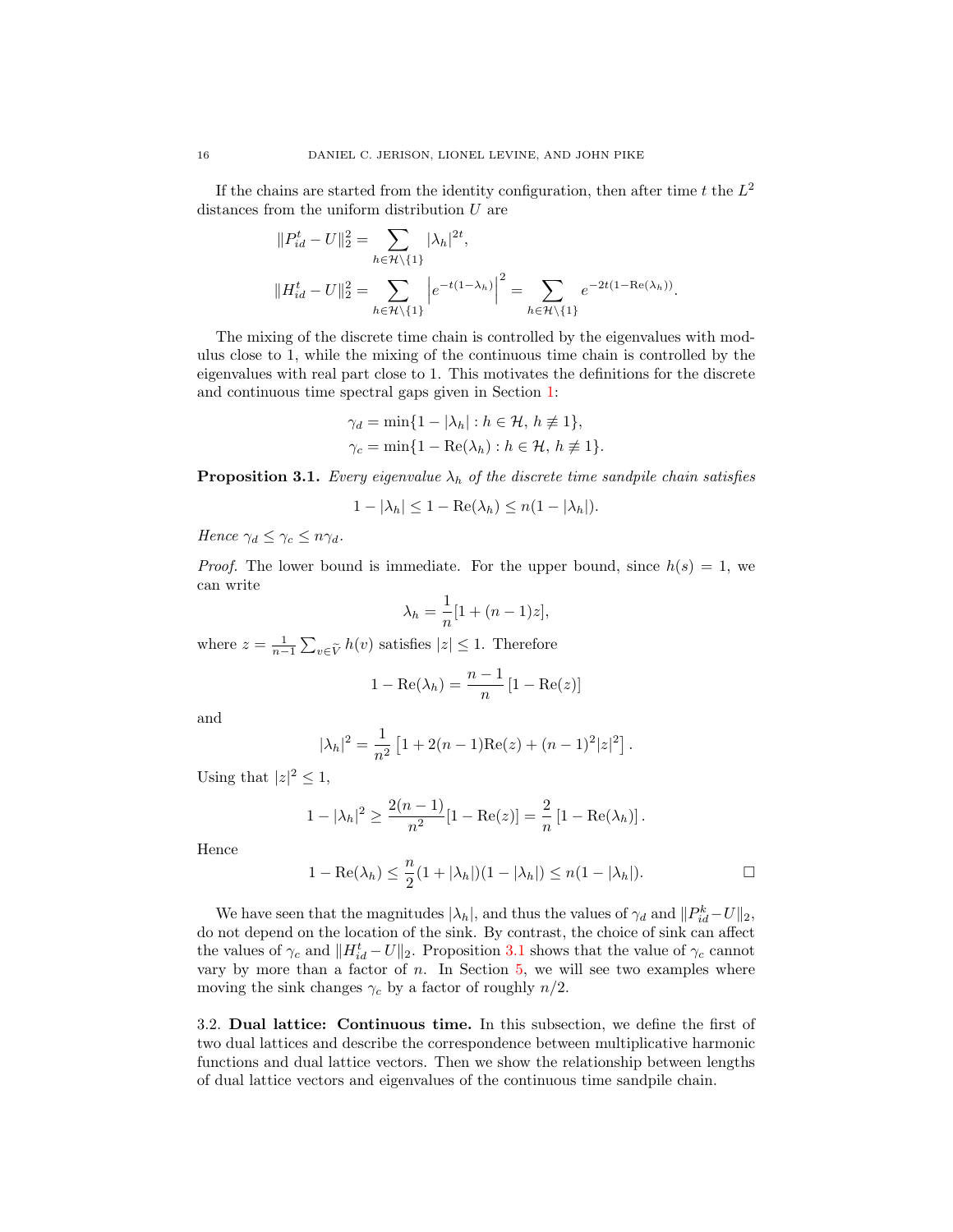<span id="page-16-2"></span>**Proposition 3.2.** The map from  $\Delta^{-1}\mathbb{Z}^{n-1} \to \mathcal{H}$  given by

<span id="page-16-1"></span>
$$
x = (x_1, ..., x_{n-1}) \mapsto h(v_j) = \begin{cases} e^{2\pi i x_j} & \text{if } 1 \le j \le n-1, \\ 1 & \text{if } j = n, \end{cases}
$$
 (9)

is a surjective homomorphism with kernel  $\mathbb{Z}^{n-1}$ . Therefore  $\mathcal{H} \cong \Delta^{-1}\mathbb{Z}^{n-1}/\mathbb{Z}^{n-1}$ .

We treat x as a column vector; the notation  $x = (x_1, \ldots, x_{n-1})$  is purely for convenience.

*Proof.* Suppose  $x \in \mathbb{R}^{n-1}$  maps to h by [\(9\)](#page-16-1). We claim that  $h \in \mathcal{H}$  if and only if  $\Delta x \in \mathbb{Z}^{n-1}$ . Indeed, h satisfies the geometric mean value property at  $v_j \neq s$  if and only if

$$
1 = h(v_j)^{\deg(v_j)} \prod_{v_k \sim v_j} h(v_k)^{-1} = h(v_j)^{\deg(v_j)} \prod_{\substack{v_k \sim v_j \\ v_k \neq s}} h(v_k)^{-1},
$$

where the second equality holds because  $h(s) = 1$ . As the right-hand side is

$$
\exp\Bigl(2\pi ix_j\deg(v_j)-\sum_{\substack{1\leq k\leq n-1:\\v_k\sim v_j}}2\pi ix_k\Bigr)=e^{2\pi i(\Delta x)_j},
$$

we see that  $\Delta x \in \mathbb{Z}^{n-1}$  if and only if h satisfies the geometric mean value property at every non-sink vertex (and thus at the sink as well by Remark [2.3\)](#page-7-4).

It follows that [\(9\)](#page-16-1) defines a surjective homomorphism from  $\Delta^{-1}\mathbb{Z}^{n-1}$  to H. It is immediate from the definition that the kernel is  $\mathbb{Z}^{n-1}$ . — Процессиональные производствование и производствование и производствование и производствование и производс<br>В 1990 году в 1990 году в 1990 году в 1990 году в 1990 году в 1990 году в 1990 году в 1990 году в 1990 году в<br>

Remark 3.3. The isomorphism  $\mathcal{H} \cong \Delta^{-1}\mathbb{Z}^{n-1}/\mathbb{Z}^{n-1}$  is the dual version of the isomorphism  $\mathcal{G} \cong \mathbb{Z}^{n-1}/\Delta \mathbb{Z}^{n-1}$ . Although finite abelian groups are non-canonically isomorphic to their duals, in this case there is a natural map from  $\mathbb{Z}^{n-1}/\Delta \mathbb{Z}^{n-1}$ to  $\Delta^{-1}\mathbb{Z}^{n-1}/\mathbb{Z}^{n-1}$ , namely multiplication by  $\Delta^{-1}$ . The corresponding map from G to H can be described as follows: Given a sandpile configuration  $\eta$  viewed as an element of  $\mathbb{Z}^{n-1}$ , let  $x = \Delta^{-1}\eta$ . Set  $h(v_j) = e^{2\pi ix_j}$  for all  $1 \le j \le n-1$  and  $h(s) = 1$ . If  $\eta$  and  $\eta'$  are equivalent configurations (that is,  $\eta - \eta' \in \Delta \mathbb{Z}^{n-1}$ ), then the resulting functions  $h, h'$  will be equal.

When G is a directed graph,  $\Delta$  is not symmetric, and  $\mathcal{H} \cong \Delta^{-1}\mathbb{Z}^{n-1}/\mathbb{Z}^{n-1}$ whereas  $\mathcal{G} \cong \mathbb{Z}^{n-1}/\Delta^T \mathbb{Z}^{n-1}$ ; these groups are still isomorphic, but not naturally.

Fix  $h \in \mathcal{H}$ , and choose  $|x_j| \leq 1/2$  such that  $h(v_j) = e^{2\pi i x_j}$  for all  $1 \leq j \leq n$ . (In particular,  $x_n = 0$ .) The next theorem quantifies the following simple idea: If the eigenvalue

$$
\lambda_h = \frac{1}{n} \sum_{j=1}^n e^{2\pi i x_j}
$$

is close to 1, then the vector  $(x_1, \ldots, x_{n-1})$  should be close to 0; more precisely, the squared length  $||x||_2^2$  is within a constant factor of  $1 - \text{Re}(\lambda_h)$ .

<span id="page-16-0"></span>**Theorem 3.4.** Given  $h \in \mathcal{H}$ , choose  $x \in \Delta^{-1}\mathbb{Z}^{n-1}$  of minimal Euclidean length such that  $x \mapsto h$  via [\(9\)](#page-16-1). Then

$$
8\frac{\|x\|_2^2}{n} \le 1 - \text{Re}(\lambda_h) \le 2\pi^2 \frac{\|x\|_2^2}{n}.
$$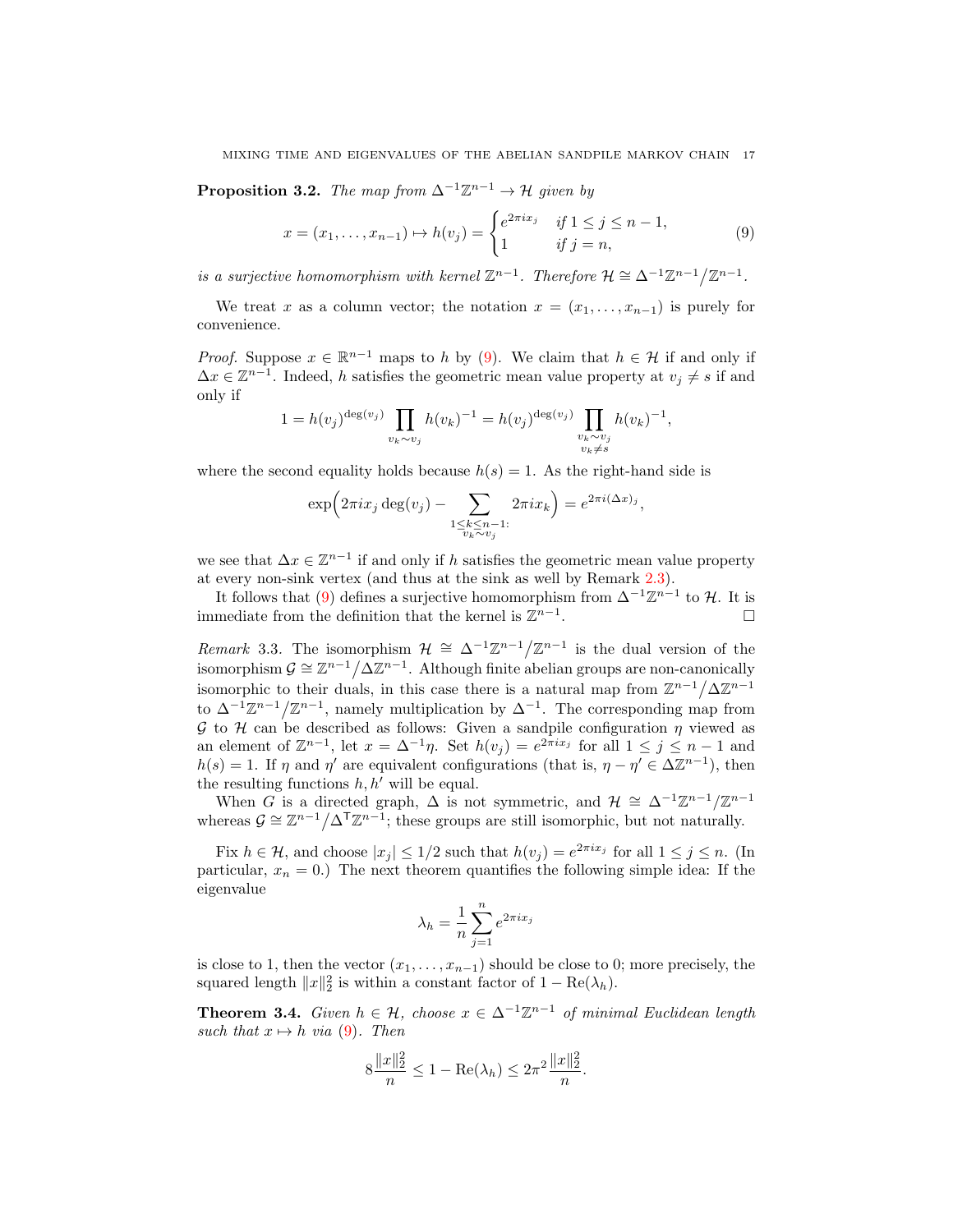*Proof.* We know that  $|x_i| \leq 1/2$  for all  $1 \leq j \leq n-1$ , so  $|2\pi x_i| \leq \pi$ . We will use the inequality  $1-t^2/2 \leq \cos(t) \leq 1-2t^2/\pi^2$  for all  $|t| \leq \pi$ , where the upper bound is Lemma [2.12.](#page-10-1) Since

$$
1 - \text{Re}(\lambda_h) = \frac{1}{n} \sum_{j=1}^n [1 - \text{Re}(h(v_j))] = \frac{1}{n} \sum_{j=1}^{n-1} [1 - \cos(2\pi x_j)],
$$

it follows that

$$
\frac{1}{n}\sum_{j=1}^{n-1}\frac{2}{\pi^2}(2\pi x_j)^2 \le 1 - \text{Re}(\lambda_h) \le \frac{1}{n}\sum_{j=1}^{n-1}\frac{1}{2}(2\pi x_j)^2,
$$

which is the desired result.  $\Box$ 

We can bound the continuous time spectral gap  $\gamma_c$  by minimizing Theorem [3.4](#page-16-0) over all  $h \neq 1$ . Since  $h \equiv 1$  corresponds to vectors  $x \in \mathbb{Z}^{n-1}$ , we immediately obtain the first statement in Theorem [1.1:](#page-1-0)

<span id="page-17-1"></span>Corollary 3.5. The spectral gap of the continuous time sandpile chain satisfies

$$
8\frac{\|y\|_2^2}{n} \le \gamma_c \le 2\pi^2 \frac{\|y\|_2^2}{n},
$$

where y is a vector of minimal Euclidean length in  $(\Delta^{-1}\mathbb{Z}^{n-1})\setminus \mathbb{Z}^{n-1}$ .

There are cases in which the shortest vector in  $\Delta^{-1}\mathbb{Z}^{n-1}\setminus \mathbb{Z}^{n-1}$  is much longer than the shortest nonzero vector in  $\Delta^{-1}\mathbb{Z}^{n-1}$ . For example, if G is a cycle on n vertices, then the length of the shortest vector in  $\Delta^{-1}\mathbb{Z}^{n-1} \setminus \mathbb{Z}^{n-1}$  has order  $\sqrt{n}$ . But since  $\mathbb{Z}^{n-1} \subseteq \Delta^{-1} \mathbb{Z}^{n-1}$ , the lattice  $\Delta^{-1} \mathbb{Z}^{n-1}$  contains vectors of length 1.

<span id="page-17-0"></span>3.3. Dual lattice: Discrete time. To analyze the discrete time sandpile chain using  $\mathcal{H} \cong \Delta^{-1}\mathbb{Z}^{n-1}/\mathbb{Z}^{n-1}$ , we could argue as follows. The eigenvalue  $\lambda_h$  is close to the unit circle when the values  $h(v_i)$  are close to each other. This happens when the equivalence class in  $\Delta^{-1}\mathbb{Z}^{n-1}$  associated with h contains a vector x close to the line  ${c1 : c \in \mathbb{R}$ , where 1 denotes the all-ones vector. Instead of pursuing this approach, we start over with a different dual lattice construction that puts the sink on an equal footing with the other vertices. We will show that the analogue of  $\Delta^{-1}\mathbb{Z}^{n-1}$  in this new construction is naturally associated with the discrete time sandpile chain in the same way that  $\Delta^{-1}\mathbb{Z}^{n-1}$  is associated with the continuous time sandpile chain. Although the construction is somewhat involved, the reward—an easy proof of Theorem [1.4—](#page-3-0)makes it worthwhile.

We first provide a sink-independent analogue of the group  $\mathbb{Z}^{n-1}/\Delta\mathbb{Z}^{n-1}$ . Recall that  $\overline{\Delta}$  is the full *n*-dimensional Laplacian matrix of G. If  $x \in \mathbb{R}^n$ , then  $\bar{\Delta}x \in \mathbb{R}^n_0$ . It can be checked that under the map from  $\mathbb{Z}^{n-1}$  to  $\mathbb{Z}_0^n$  that sends  $(x_1, \ldots, x_{n-1}) \mapsto (x_1, \ldots, x_{n-1}, -\sum_{j=1}^{n-1} x_j)$ , the image of  $\Delta \mathbb{Z}^{n-1}$  is exactly  $\overline{\Delta} \mathbb{Z}^n$ . Hence  $\mathbb{Z}^{n-1}/\Delta\mathbb{Z}^{n-1} \cong \mathbb{Z}_0^n/\overline{\Delta}\mathbb{Z}^n$ . This isomorphism is used in [\[21\]](#page-37-12) to prove that the sandpile group is independent of the choice of sink.

The analogue to  $\Delta^{-1}\mathbb{Z}^{n-1}$  is the dual lattice  $(\bar{\Delta}\mathbb{Z}^n)^* = \{x \in \mathbb{R}^n_0 : \langle x, y \rangle \in$ Z for all  $y \in \overline{\Delta} \mathbb{Z}^n$ . We will see below that  $(\overline{\Delta} \mathbb{Z}^n)^* = \overline{\Delta}^+ \mathbb{Z}_0^n$ , where  $\overline{\Delta}^+$  is the Moore-Penrose pseudoinverse of  $\overline{\Delta}$ , an n-dimensional symmetric matrix which we now define.

Because the graph G is connected,  $\overline{\Delta}$  has eigenvalue 0 with multiplicity 1, and its kernel is ker $\overline{\Delta} = \{c1 : c \in \mathbb{R}\}\$ . The orthogonal subspace to ker  $\overline{\Delta}$  is  $\mathbb{R}_0^n$ . Since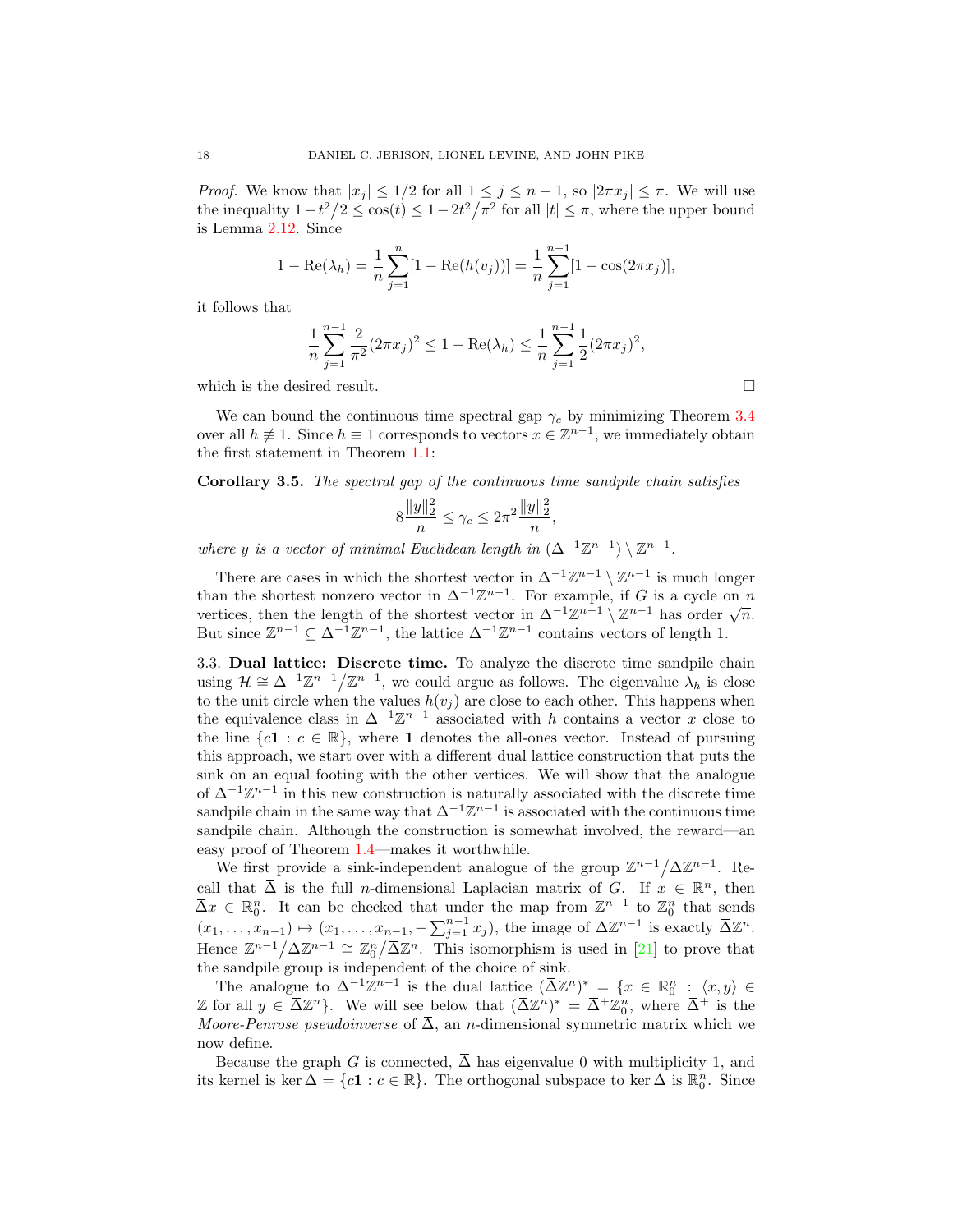$\bar{\Delta}$  is symmetric,  $\mathbb{R}^n_0$  is an invariant subspace for the map  $x \mapsto \bar{\Delta}x$ . Indeed, this map is invertible when restricted to  $\mathbb{R}_0^n$ . Any vector in  $\mathbb{R}^n$  can be written uniquely as  $y + c\mathbf{1}$  for  $y \in \mathbb{R}_0^n$  and  $c \in \mathbb{R}$ . The matrix  $\overline{\Delta}^+$  is defined by  $\overline{\Delta}^+(y+c\mathbf{1})=x$ , where x is the unique vector in  $\mathbb{R}^n_0$  such that  $\overline{\Delta}x = y$ . Thus the maps  $x \mapsto \overline{\Delta}x$ and  $y \mapsto \overline{\Delta}^+ y$  are inverses on  $\mathbb{R}^n_0$ . Also, ker  $\overline{\Delta}^+$  = ker  $\overline{\Delta}$ , and the maps  $x \mapsto \overline{\Delta}^+ \overline{\Delta} x$ and  $y \mapsto \overline{\Delta} \overline{\Delta}^+ y$  on  $\mathbb{R}^n$  are both the same as orthogonal projection onto  $\mathbb{R}^n_0$ . If the eigenvalues of  $\overline{\Delta}$  are  $0 = \beta_0 < \beta_1 \leq \beta_2 \leq \cdots \leq \beta_{n-1}$ , then the eigenvalues of  $\overline{\Delta}$ <sup>+</sup> are  $0 < \beta_{n-1}^{-1} \leq \beta_{n-2}^{-1} \leq \cdots \leq \beta_1^{-1}$ .

To see why  $(\bar{\Delta}\mathbb{Z}^n)^* = \bar{\Delta}^+\mathbb{Z}_0^n$ , suppose first that  $x = \bar{\Delta}^+a$  for some  $a \in \mathbb{Z}_0^n$ . For any  $b \in \mathbb{Z}^n$ ,  $\langle x, \overline{\Delta}b \rangle = \langle \overline{\Delta} \overline{\Delta}^+ a, b \rangle = \langle a, b \rangle \in \mathbb{Z}$ . Thus  $x \in (\overline{\Delta} \mathbb{Z}^n)^*$ . Conversely, if  $x \in (\overline{\Delta \mathbb{Z}}^n)^*$ , then  $x \in \mathbb{R}^n_0$  and  $\langle \overline{\Delta x}, e_j \rangle = \langle x, \overline{\Delta} e_j \rangle \in \mathbb{Z}$  for all  $1 \leq j \leq n$ . This means  $\overline{\Delta}x \in \mathbb{Z}_0^n$ , so  $x \in \overline{\Delta}^+ \mathbb{Z}_0^n$ .

Here is the parallel to Proposition [3.2.](#page-16-2)

<span id="page-18-1"></span>**Proposition 3.6.** The map from  $\overline{\Delta}^+ \mathbb{Z}_0^n \to \mathcal{H}$  given by

<span id="page-18-0"></span>
$$
x = (x_1, ..., x_n) \mapsto h(v_j) = e^{2\pi i (x_j - x_n)}
$$
(10)

is a surjective homomorphism with kernel  $\mathbb{W}^n$ . Therefore  $\mathcal{H} \cong \overline{\Delta}^+ \mathbb{Z}_0^n / \mathbb{W}^n$ .

*Proof.* We first observe that the function  $h(v_j) = e^{2\pi i y_j}$  is in H if and only if the vector  $y = (y_1, \ldots, y_n)$  satisfies  $y_n \in \mathbb{Z}$  and  $\overline{\Delta}y \in \mathbb{Z}_0^n$ . This is because the geometric mean value property is the statement

$$
1 = \widetilde{h}(v_j)^{\deg(v_j)} \prod_{v_k \sim v_j} \widetilde{h}(v_k)^{-1} = e^{2\pi i (\overline{\Delta}y)_j}
$$

as in the proof of Proposition [3.2.](#page-16-2) Note that  $\overline{\Delta}y \in \mathbb{Z}_0^n$  if and only if  $\overline{\Delta}y \in \mathbb{Z}^n$  since the columns of  $\overline{\Delta}$  sum to zero. The condition  $y_n \in \mathbb{Z}$  is equivalent to  $h(s) = 1$ .

Let  $x \in \overline{\Delta}^+ \mathbb{Z}_0^n$  and define h by [\(10\)](#page-18-0). We write  $h(v_j) = e^{2\pi i y_j}$ , where  $y = x - x_n \mathbf{1}$ . Then  $y_n = 0$  and  $\overline{\Delta} y = \overline{\Delta} x \in \overline{\Delta} \overline{\Delta}^+ \mathbb{Z}_0^n = \mathbb{Z}_0^n$ , implying that  $h \in \mathcal{H}$ .

It is clear that the map  $(10)$  is a homomorphism. To see that it is surjective, take any  $h \in \mathcal{H}$ . Let  $h(v_j) = e^{2\pi i y_j}$ , so that  $\overline{\Delta}y \in \mathbb{Z}_0^n$ . Let  $c = \frac{1}{n}(y_1 + \cdots + y_n)$  and define  $x = y - c1$ . Then  $x \in \mathbb{R}_0^n$  and  $\overline{\Delta}x = \overline{\Delta}y \in \mathbb{Z}_0^n$ , meaning that  $x = \overline{\Delta} + \overline{\Delta}x \in \overline{\Delta} + \mathbb{Z}_0^n$ . In addition,  $x_j - x_n = y_j - y_n$  and so  $e^{2\pi i(x_j - x_n)} = h(v_j)/h(v_n) = h(v_j)$  for each *j*. Thus  $x \mapsto h$  via [\(10\)](#page-18-0).

For the kernel of [\(10\)](#page-18-0), first note that  $\mathbb{W}^n = \overline{\Delta}^+ \overline{\Delta} \mathbb{Z}^n \subseteq \overline{\Delta}^+ \mathbb{Z}_0^n$ . A vector  $x \in$  $\bar{\Delta}^+\mathbb{Z}_0^n$  maps to  $h \equiv 1$  via [\(10\)](#page-18-0) if and only if  $x_j - x_n \in \mathbb{Z}$  for all j. If  $x \in \mathbb{W}^n$ , we can write  $x = y - c1$  for some  $y \in \mathbb{Z}^n$  and  $c \in \mathbb{R}$ . Then each  $x_j - x_n = y_j - y_n \in \mathbb{Z}$ . Conversely, if  $x_j - x_n \in \mathbb{Z}$  for all j, let  $y = x - x_n \mathbf{1} \in \mathbb{Z}^n$ . Since  $x \in \mathbb{R}^n_0$  is a translate of y by a multiple of 1, x is the orthogonal projection of y onto  $\mathbb{R}_0^n$ , so  $x \in \mathbb{W}^n$ . This proves that  $\mathbb{W}^n$  is the kernel of [\(10\)](#page-18-0).

Remark 3.7. As in the other dual lattice construction, multiplication by  $\overline{\Delta}^+$  gives a natural map from  $\mathbb{Z}_0^n/\bar{\Delta}\mathbb{Z}^n$  (which is isomorphic to  $\mathcal{G}$ ) to  $\bar{\Delta}^+\mathbb{Z}_0^n/\bar{\Delta}^+\bar{\Delta}\mathbb{Z}^n =$  $\bar{\Delta}^+\mathbb{Z}_0^n/\mathbb{W}^n$  (which is isomorphic to  $\mathcal{H}$ ). The corresponding map from  $\mathcal G$  to  $\mathcal H$  is the same one described in the remark following Proposition [3.2.](#page-16-2)

Suppose  $h \in \mathcal{H}$  is given. Every x that maps to h via  $(10)$  arises by the following recipe: Choose  $y \in \mathbb{R}^n$  such that  $h(v_j) = e^{2\pi i y_j}$  for all j; set  $c = \frac{1}{n}(y_1 + \cdots + y_n)$ ;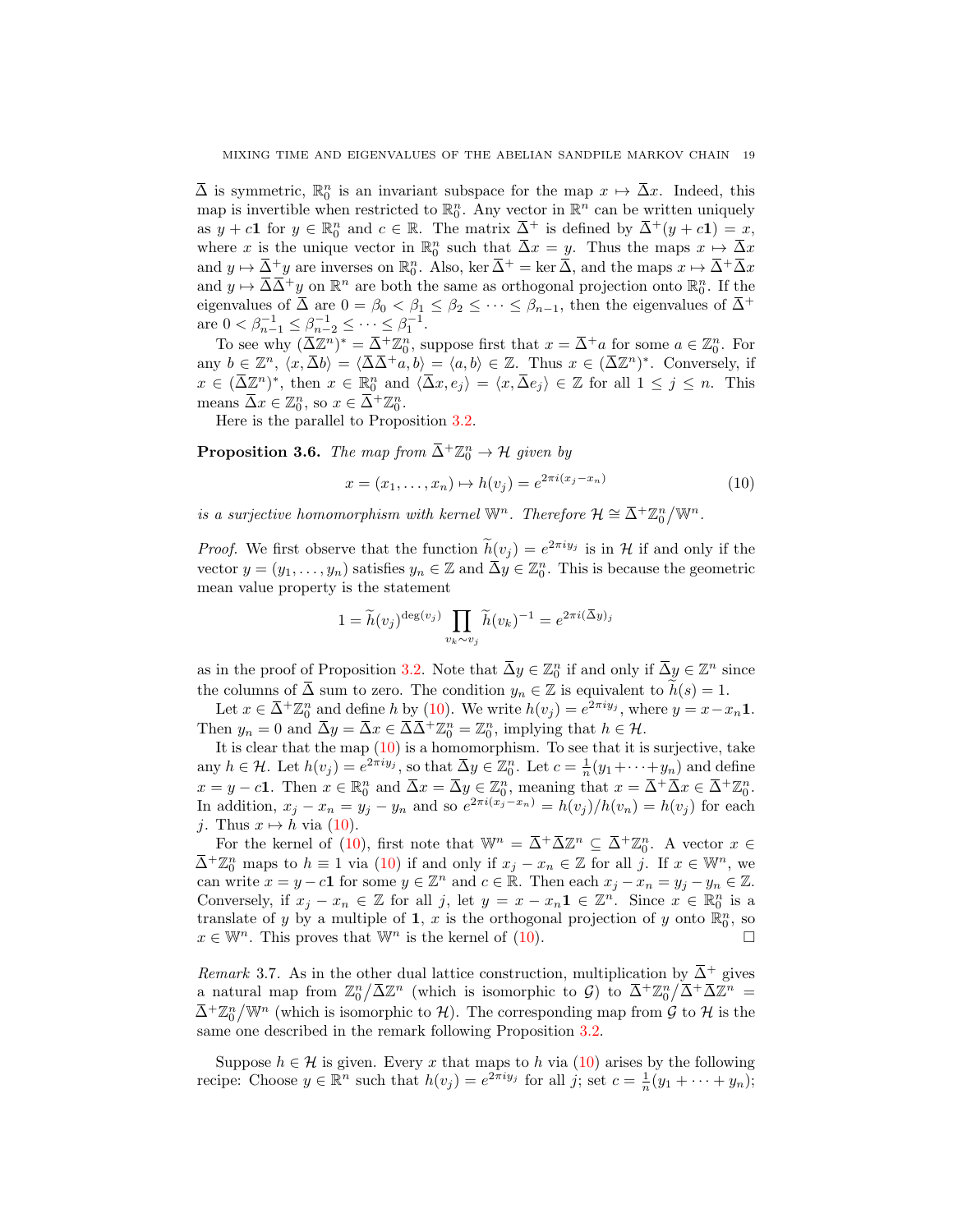and let  $x = y - c1$ . Then

$$
||x||_2^2 = \sum_{j=1}^n (y_j - c)^2,
$$

so x is short when the values  $y_j$  are close to each other. This can only happen if the eigenvalue  $\lambda_h = \frac{1}{n} \sum_{j=1}^n h(v_j)$  is close to the unit circle. The next theorem, which is parallel to Theorem [3.4,](#page-16-0) makes this intuition precise.

<span id="page-19-0"></span>**Theorem 3.8.** Given  $h \in \mathcal{H}$ , choose  $x \in \overline{\Delta}^{\perp} \mathbb{Z}_0^n$  of minimal Euclidean length such that  $x \mapsto h$  via [\(10\)](#page-18-0). Then

$$
8\frac{\|x\|_2^2}{n} \le 1 - |\lambda_h| \le 2\pi^2 \frac{\|x\|_2^2}{n}.
$$

*Proof.* The upper bound is straightforward: Since  $cos(t) \geq 1 - t^2/2$ ,

$$
|\lambda_h| = \left| \frac{1}{n} \sum_{j=1}^n e^{2\pi i (x_j - x_n)} \right| = \frac{1}{n} \left| \sum_{j=1}^n e^{2\pi i x_j} \right| \ge \frac{1}{n} \text{Re} \left[ \sum_{j=1}^n e^{2\pi i x_j} \right]
$$

$$
= \frac{1}{n} \sum_{j=1}^n \cos(2\pi x_j) \ge 1 - \frac{1}{n} \sum_{j=1}^n 2\pi^2 x_j^2 = 1 - 2\pi^2 \frac{\|x\|_2^2}{n}.
$$

For the lower bound, let  $r = |\lambda_h|$  and write  $\lambda_h = re^{2\pi i\theta}$ . We will construct a vector  $x_0 \in \overline{\Delta}^+ \mathbb{Z}_0^n$  that maps to h via [\(10\)](#page-18-0) for which  $8||x_0||_2^2/n \leq 1-r$ . Since  $||x||_2 \leq ||x_0||_2$ , the result will follow.

Choose  $y \in \mathbb{R}^n$  such that for all  $j, h(v_j) = e^{2\pi i y_j}$  and  $|y_j - \theta| \leq 1/2$ . Then

$$
\lambda_h = re^{2\pi i \theta} = \frac{1}{n} \sum_{j=1}^n e^{2\pi i y_j},
$$
 which implies that  $r = \frac{1}{n} \sum_{j=1}^n e^{2\pi i (y_j - \theta)}.$ 

Since  $\cos(t) \leq 1 - 2t^2/\pi^2$  for all  $|t| \leq \pi$  (by Lemma [2.12\)](#page-10-1),

$$
|\lambda_h| = r = \text{Re}(r) = \frac{1}{n} \sum_{j=1}^n \cos(2\pi(y_j - \theta)) \le 1 - \frac{1}{n} \sum_{j=1}^n 8(y_j - \theta)^2.
$$
 (11)

It follows that

<span id="page-19-2"></span>
$$
8\frac{\|y - \theta \mathbf{1}\|_2^2}{n} \le 1 - r.
$$

Let  $x_0$  be the orthogonal projection of y onto  $\mathbb{R}_0^n$ . Then  $x_0 = y - c1$ , where  $c = \frac{1}{n}(y_1 + \cdots + y_n)$ . The surjectivity argument in the proof of Proposition [3.6](#page-18-1) shows that  $x_0 \in \overline{\Delta}^+ \mathbb{Z}_0^n$  and that  $x_0 \mapsto h$  via [\(10\)](#page-18-0). Since  $x_0$  is also the orthogonal projection of  $y - \theta \mathbf{1}$  onto  $\mathbb{R}_0^n$ ,  $||x_0||_2 \le ||y - \theta \mathbf{1}||_2$ . Hence

$$
8\frac{\|x\|_2^2}{n} \le 8\frac{\|x_0\|_2^2}{n} \le 8\frac{\|y - \theta \mathbf{1}\|_2^2}{n} \le 1 - r.
$$

By minimizing Theorem [3.8](#page-19-0) over all  $h \neq 1$ , noting that  $h \equiv 1$  corresponds to vectors  $x \in \mathbb{W}^n$ , we obtain the second statement in Theorem [1.1:](#page-1-0)

<span id="page-19-1"></span>**Corollary 3.9.** The spectral gap  $\gamma_d$  of the discrete time sandpile chain satisfies

$$
8\frac{\|z\|_2^2}{n} \le \gamma_d \le 2\pi^2 \frac{\|z\|_2^2}{n},
$$

where z is a vector of minimal Euclidean length in  $(\bar{\Delta}^+ \mathbb{Z}_0^n) \setminus \mathbb{W}^n$ .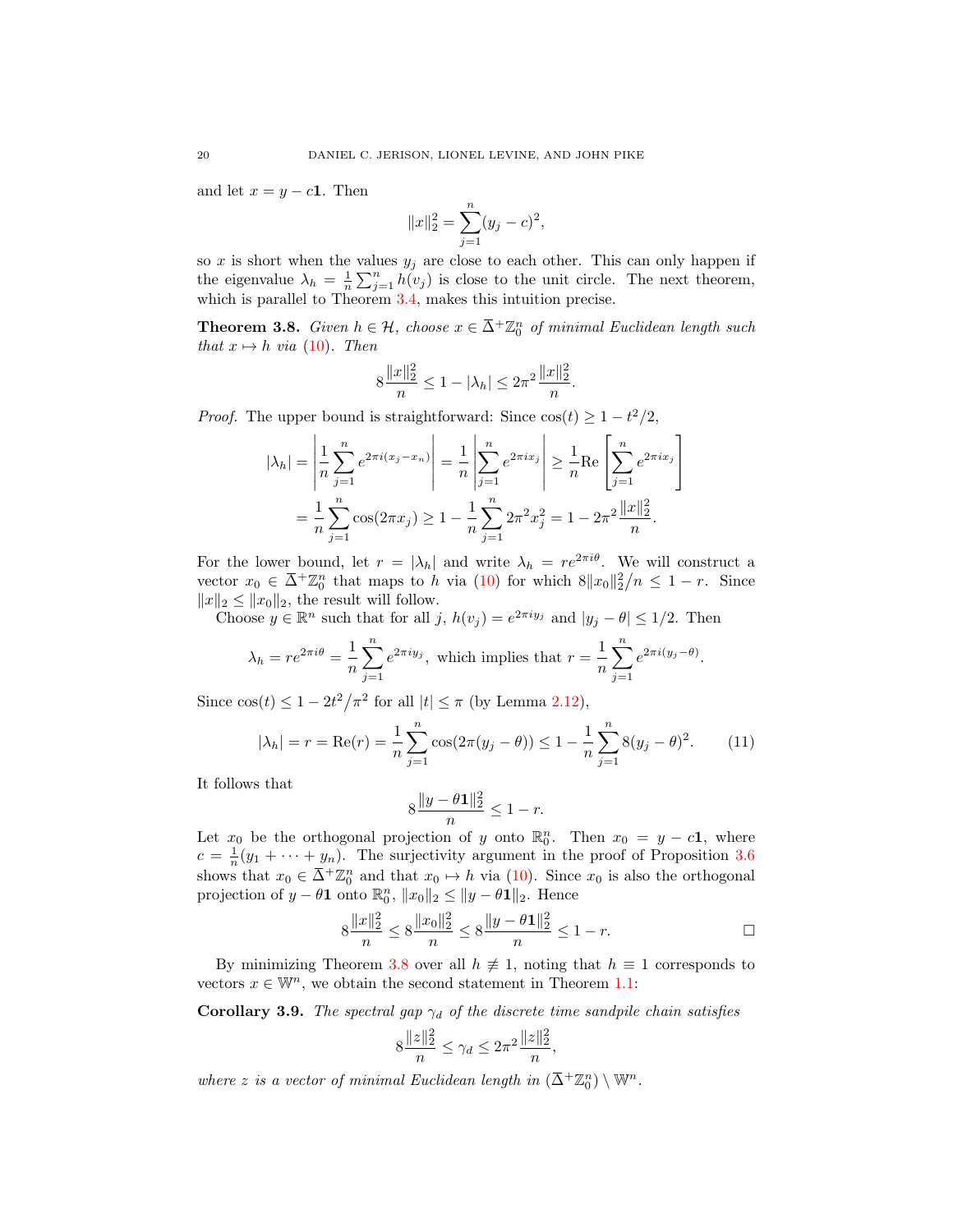As with the remark following Corollary  $3.5$ , the cycle on n vertices provides an As with the remark following Coronary 3.9, the cycle on *n* vertices provides an example where the shortest vector in  $\bar{\Delta}^+\mathbb{Z}_0^n \setminus \mathbb{W}^n$  has length of order  $\sqrt{n}$ , while the shortest nonzero vector in  $\overline{\Delta}$ <sup>+</sup> $\mathbb{Z}_0^n$  has length slightly less than 1.

<span id="page-20-0"></span>3.4. An inverse relationship. Let  $0 = \beta_0 < \beta_1 \leq \cdots \leq \beta_{n-1}$  be the eigenvalues of the full Laplacian matrix  $\overline{\Delta}$ . The least positive eigenvalue  $\beta_1$  is called the spectral gap of the graph  $G$ , or sometimes the *algebraic connectivity* of  $G$ . When  $G$  is a d-regular graph,  $\beta_1/d$  is the spectral gap of the simple random walk on  $G<sup>2</sup>$  $G<sup>2</sup>$  $G<sup>2</sup>$  Larger values of  $\beta_1$  mean that G is 'more connected,' and in the d-regular case that the simple random walk on G mixes faster (setting aside issues of periodicity).

In this subsection we prove Theorem [1.4,](#page-3-0) which says that the spectral gap of the discrete time sandpile chain satisfies

$$
\gamma_d \le \frac{4\pi^2}{\beta_1^2 n}.
$$

Surprisingly, large values of  $\beta_1$  cause the sandpile chain to mix slowly! This inverse relationship is reminiscent of the bound of Björner, Lovász and Shor  $[8,$  Theorem 4.2] on the number of topplings until a configuration stabilizes, which has a factor of  $\beta_1$  in the denominator and is also proved using the pseudoinverse  $\overline{\Delta}^+$ .

*Proof of Theorem [1.4.](#page-3-0)* By Corollary [3.9,](#page-19-1)  $\gamma_d$  is determined up to a constant factor by the length of the shortest vector in the dual lattice  $\overline{\Delta}^+ \mathbb{Z}_0^n$  that is not also in the sublattice W<sup>n</sup>. The eigenvalues of  $\overline{\Delta}$ <sup>+</sup> are  $0 < \beta_{n-1}^{-1} \leq \beta_{n-2}^{-1} \leq \cdots \leq \beta_1^{-1}$ . Therefore a lower bound on  $\beta_1$  gives an upper bound on the operator norm of  $\overline{\Delta}^+$ .

Since  $\mathcal{H} \cong \overline{\Delta}^+ \mathbb{Z}_0^n/\mathbb{W}^n$  by Proposition [3.6,](#page-18-1) we may assume that  $\mathbb{W}^n$  is a proper sublattice of  $\bar{\Delta}^+\mathbb{Z}_0^n$  (otherwise we would have  $|\mathcal{H}| = 1$  and  $\gamma_d$  itself would be meaningless). As the lattice  $\mathbb{Z}_0^n$  is generated by the vectors  $e_i - e_n$ ,  $1 \le i \le n - 1$ , we can choose j such that  $\overline{\Delta}^+(e_i - e_n) \notin \mathbb{W}^n$ . This gives

$$
\|\overline{\Delta}^+(e_j - e_n)\|_2^2 \le \frac{\|e_j - e_n\|_2^2}{\beta_1^2} = \frac{2}{\beta_1^2}
$$

By Corollary [3.9,](#page-19-1)

$$
\gamma_d \le \frac{2\pi^2}{n} \|\bar{\Delta}^+(e_j - e_n)\|_2^2 \le \frac{4\pi^2}{\beta_1^2 n}.
$$

.

Later in this subsection we will consider a class of graphs for which the bound in Theorem [1.4](#page-3-0) is accurate to a constant factor. In many cases, though, it can be far from sharp. For example, when G is the torus  $\mathbb{Z}_m \times \mathbb{Z}_m$  (so that  $n = m^2$ ),  $\beta_1$ has order  $1/n$ .

The analogue of Theorem [1.4](#page-3-0) for the continuous time spectral gap is harder to prove because we must use  $\Delta^{-1}$  instead of  $\bar{\Delta}^+$ . If  $0 < \rho_1 \le \rho_2 \le \cdots \le \rho_{n-1}$  are the eigenvalues of  $\Delta$ , then the Cauchy interlacing theorem [\[23,](#page-37-14) Ch. 4] implies that  $\beta_{j-1} \leq \rho_j \leq \beta_j$  for all  $1 \leq j \leq n-1$ . Therefore the eigenvalues  $\rho_{n-1}^{-1}, \ldots, \rho_2^{-1}$ of  $\Delta^{-1}$  are all bounded above by  $\beta_1^{-1}$ , but  $\rho_1^{-1}$  may be much larger than  $\beta_1^{-1}$ . A parallel argument to the proof of Theorem [1.4](#page-3-0) would break down because of this large eigenvalue. Nevertheless, with considerable effort we can show the following bound. We omit the proof for reasons of space.

<span id="page-20-1"></span><sup>&</sup>lt;sup>2</sup>The second-largest eigenvalue of the transition matrix is  $1-\beta_1/d$ . This disagrees with our earlier definition of the spectral gap as the minimum absolute distance between a nontrivial eigenvalue and the unit circle, but it accords with standard usage for reversible Markov chains.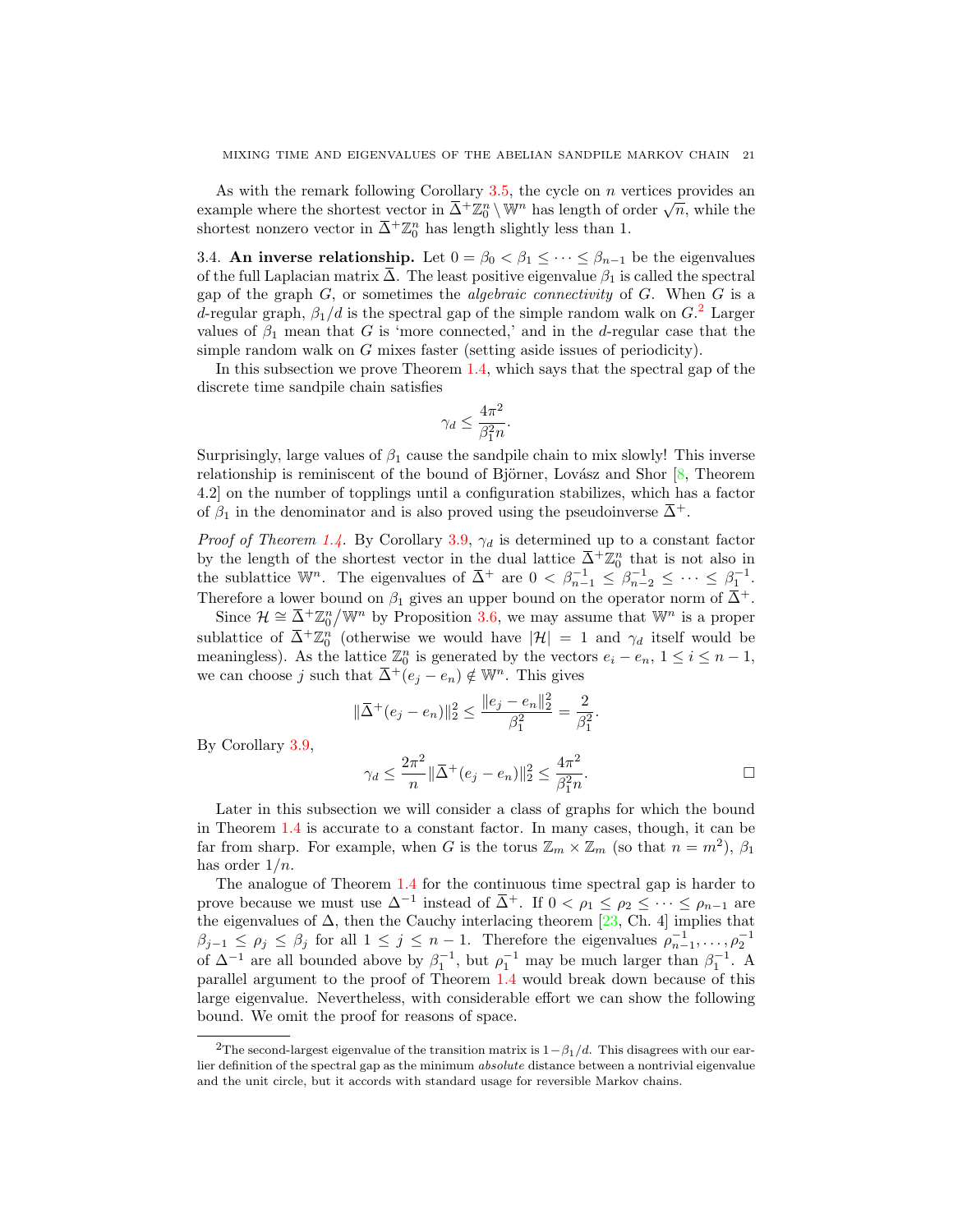<span id="page-21-2"></span>Theorem 3.10. Suppose the graph G has no vertices of degree 1. The spectral gap of the continuous time sandpile chain satisfies

$$
\gamma_c \le \frac{4\pi^2 + O(1/n)}{\beta_1^2 n} \le \frac{10\pi^2}{\beta_1^2 n}.
$$

Combining Theorems [2.11](#page-10-0) and [1.4](#page-3-0) gives both upper and lower bounds on the discrete time spectral gap:

$$
\frac{8}{d_*^2 n} \le \gamma_d \le \frac{4\pi^2}{\beta_1^2 n},
$$

where  $d_*$  is the second-largest vertex degree. We now introduce a class of graphs for which the upper and lower bounds have the same order. These are, in our language, the expander graphs with bounded degree ratio.

Loosely, the graph  $G$  is an expander if it is sparse and if the simple random walk on G mixes quickly. Expanders have many applications in pure and applied mathematics as well as theoretical computer science. See the surveys [\[28,](#page-37-15) [22\]](#page-37-16) for more information.

For the purposes of this paper, we will not need the requirement of sparsity. Let K be the transition matrix for the simple random walk on G, and let  $L = I - K$ be the random walk Laplacian. Since  $K$  is reversible with respect to the stationary distribution  $\pi(v) = \deg(v) / \sum_{w \in V} \deg(w)$ , L has real eigenvalues  $0 = \theta_0 < \theta_1 \leq$  $\theta_2 \leq \cdots \leq \theta_{n-1}$ . The value  $\theta_1$  is called the spectral gap of L. When G is d-regular,  $\overline{\Delta} = dL$  and so  $\beta_1 = d\theta_1$ .

**Definition 3.11.** Fix  $\alpha > 0$ , and let L be the random walk Laplacian matrix for the graph G. We say G is an  $\alpha$ -expander if the spectral gap of L satisfies  $\theta_1 \geq \alpha$ .

The following lemma, whose proof is postponed to the end of this section, gives a relationship between  $\beta_1$  and  $\theta_1$  when G is not regular.

<span id="page-21-0"></span>**Lemma 3.12.** Let G have minimum and maximum vertex degrees  $d_{\min}$  and  $d_{\max}$ . The eigenvalues  $0 = \beta_0 < \beta_1 \leq \cdots \leq \beta_{n-1}$  of  $\Delta$  and  $0 = \theta_0 < \theta_1 \leq \cdots \leq \theta_{n-1}$  of L are related by

 $d_{\min}\theta_i \leq \beta_i \leq d_{\max}\theta_i, \qquad 0 \leq i \leq n-1.$ 

In particular,  $\beta_1 \geq d_{\text{min}} \theta_1$ . Thus if G is an  $\alpha$ -expander and the *degree ratio*  $d_{\text{max}}/d_{\text{min}}$  is bounded by a constant R, then  $\beta_1 \geq (\alpha/R)d_{\text{max}}$ .

<span id="page-21-1"></span>**Proposition 3.13.** Suppose that for fixed  $\alpha, R > 0$ , the graph G is an  $\alpha$ -expander and  $d_{\text{max}}/d_{\text{min}} \leq R$ . Then

$$
\frac{8}{d_{\max}^2 n} \le \gamma_d \le \frac{4\pi^2 R^2/\alpha^2}{d_{\max}^2 n}.
$$

Proof. The lower bound is Theorem [2.11.](#page-10-0) The upper bound is Theorem [1.4](#page-3-0) com-bined with Lemma [3.12,](#page-21-0) as discussed above.

For expanders with bounded degree ratio, Proposition [3.13](#page-21-1) determines the spectral gap  $\gamma_d$  of the discrete time sandpile chain up to a constant factor.

Note that we could replace  $d_{\text{max}}$  with  $d_*$  in the statement of Proposition [3.13](#page-21-1) to get a slightly stronger result with the exact same proof. This is useful in graphs where a single vertex has much higher degree than all the others.

We can prove an analogue of Proposition [3.13](#page-21-1) for the continuous time spectral gap  $\gamma_c$ . The proof uses Theorem [3.10](#page-21-2) when  $d_{\text{min}} \geq 2$  and a separate argument when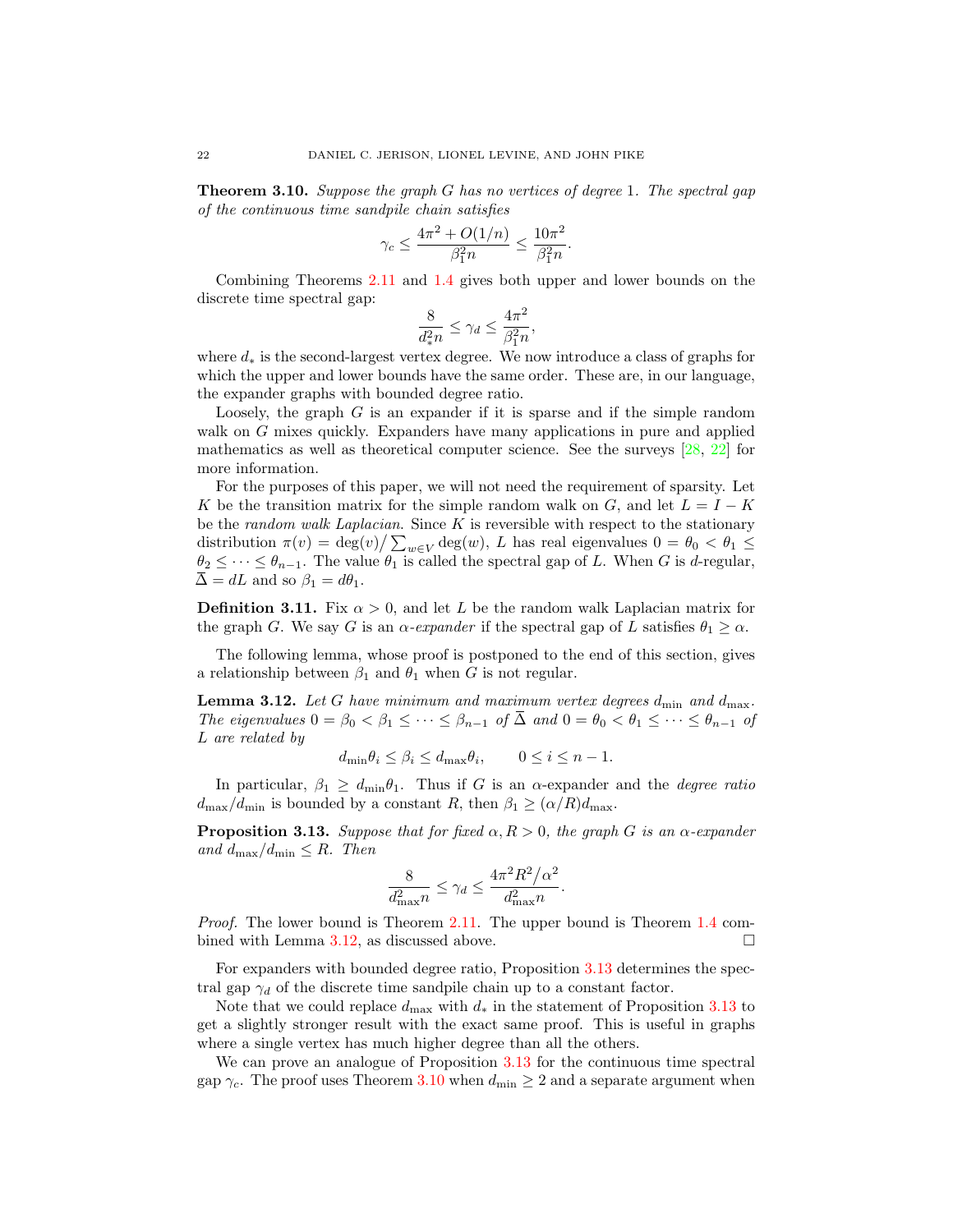$d_{\min} = 1$ . The lower bound is the same, since  $\gamma_c \geq \gamma_d$ . In the upper bound, the numerator  $4\pi^2 R^2/\alpha^2$  is replaced by  $1300R^3/\alpha^2$ .

Proposition [3.13](#page-21-1) allows us to determine the order of the relaxation time for the sandpile chain on some well-known random graphs.

<span id="page-22-1"></span>**Proposition 3.14.** Fix  $d \geq 3$ , and let  $(G_n)$  be a sequence of random d-regular graphs with  $|V(G_n)| = n \to \infty$ .<sup>[3](#page-22-0)</sup> The spectral gaps  $\gamma_d(n)$  for the discrete time sandpile chain satisfy  $\gamma_d = \Theta(1/n)$  almost surely.

<span id="page-22-2"></span>**Proposition 3.15.** Let  $p = p(n)$  satisfy  $0 \le p \le 1$  and  $np/\log(n) \to \infty$  as  $n \to \infty$ . Let  $G_n = G(n, p)$  be independently chosen Erdős-Rényi random graphs on n vertices with edge probability p. The spectral gaps  $\gamma_d(n)$  for the discrete time sandpile chain satisfy  $\gamma_d = \Theta(1/n^3 p^2)$  almost surely.

Both these propositions are simple applications of Proposition [3.13.](#page-21-1) For Proposition [3.14,](#page-22-1) all we need is the well-known fact that random d-regular graphs are expanders. A famous result of Friedman  $[16]$  says that for every  $\varepsilon > 0$ , the random walk spectral gap satisfies  $\theta_1 \geq 1 - 2\sqrt{d-1}/d - \varepsilon$  asymptotically almost surely.

For Proposition [3.15,](#page-22-2) we first note that in our regime,  $d_{\min}/np$  and  $d_{\max}/np$ converge to 1 almost surely as  $n \to \infty$ . (Use Bernstein's Inequality to show that the degree of each vertex concentrates around its mean  $(n-1)p$ , then take a union bound over all the vertices.) To prove expansion, Theorem 2 of  $[10]$  implies that because  $np/\log(n) \to \infty$ , almost surely  $\theta_1 \geq 1 - o(1)$ .

We conclude with the proof of Lemma [3.12.](#page-21-0)

Proof of Lemma [3.12.](#page-21-0) Define  $Z = \sum_{j=1}^{n} \deg(v_j)$ . The stationary distribution  $\pi$  of the simple random walk on G is  $\pi(v_j) = \deg(v_j)/Z$ . Consider these two inner products on the space  $\mathbb{R}^V = \{f : V \to \mathbb{R}\}$ :

$$
\langle f, g \rangle_{\pi} = \sum_{j=1}^{n} f(v_j) g(v_j) \pi(v_j), \qquad \langle f, g \rangle = \sum_{j=1}^{n} f(v_j) g(v_j).
$$

The matrix  $\overline{\Delta}$  is self-adjoint with respect to  $\langle \cdot, \cdot \rangle$ , while L is self-adjoint with respect to  $\langle \cdot, \cdot \rangle_{\pi}$ . We have  $\overline{\Delta} = DL$  where D is the diagonal matrix with entries  $D(j, j) =$  $deg(v_i)$ . The two inner products are related by

$$
\langle f, Dg \rangle = \sum_{j=1}^{n} f(v_j) \deg(v_j) g(v_j) = Z \langle f, g \rangle_{\pi}.
$$

In addition,

<span id="page-22-3"></span>
$$
\frac{d_{\min}}{Z} \langle f, f \rangle \le \sum_{j=1}^n \frac{\deg(v_j)}{Z} f(v_j)^2 = \langle f, f \rangle_\pi \le \frac{d_{\max}}{Z} \langle f, f \rangle.
$$

It follows that for  $f \not\equiv 0$ ,

$$
d_{\min}\left(\frac{\langle f, Lf \rangle_{\pi}}{\langle f, f \rangle_{\pi}}\right) = \frac{Z \langle f, Lf \rangle_{\pi}}{(Z/d_{\min})\langle f, f \rangle_{\pi}} \le \frac{\langle f, DLf \rangle}{\langle f, f \rangle} = \frac{\langle f, \overline{\Delta}f \rangle}{\langle f, f \rangle},
$$

$$
d_{\max}\left(\frac{\langle f, Lf \rangle_{\pi}}{\langle f, f \rangle_{\pi}}\right) = \frac{Z \langle f, Lf \rangle_{\pi}}{(Z/d_{\max})\langle f, f \rangle_{\pi}} \ge \frac{\langle f, DLf \rangle}{\langle f, f \rangle} = \frac{\langle f, \overline{\Delta}f \rangle}{\langle f, f \rangle}.
$$
(12)

<span id="page-22-0"></span><sup>&</sup>lt;sup>3</sup>More precisely, assume that for each  $n$  in the sequence, the set of simple  $d$ -regular graphs on n vertices is nonempty. Choose  $G_n$  uniformly from this set, independently for each n.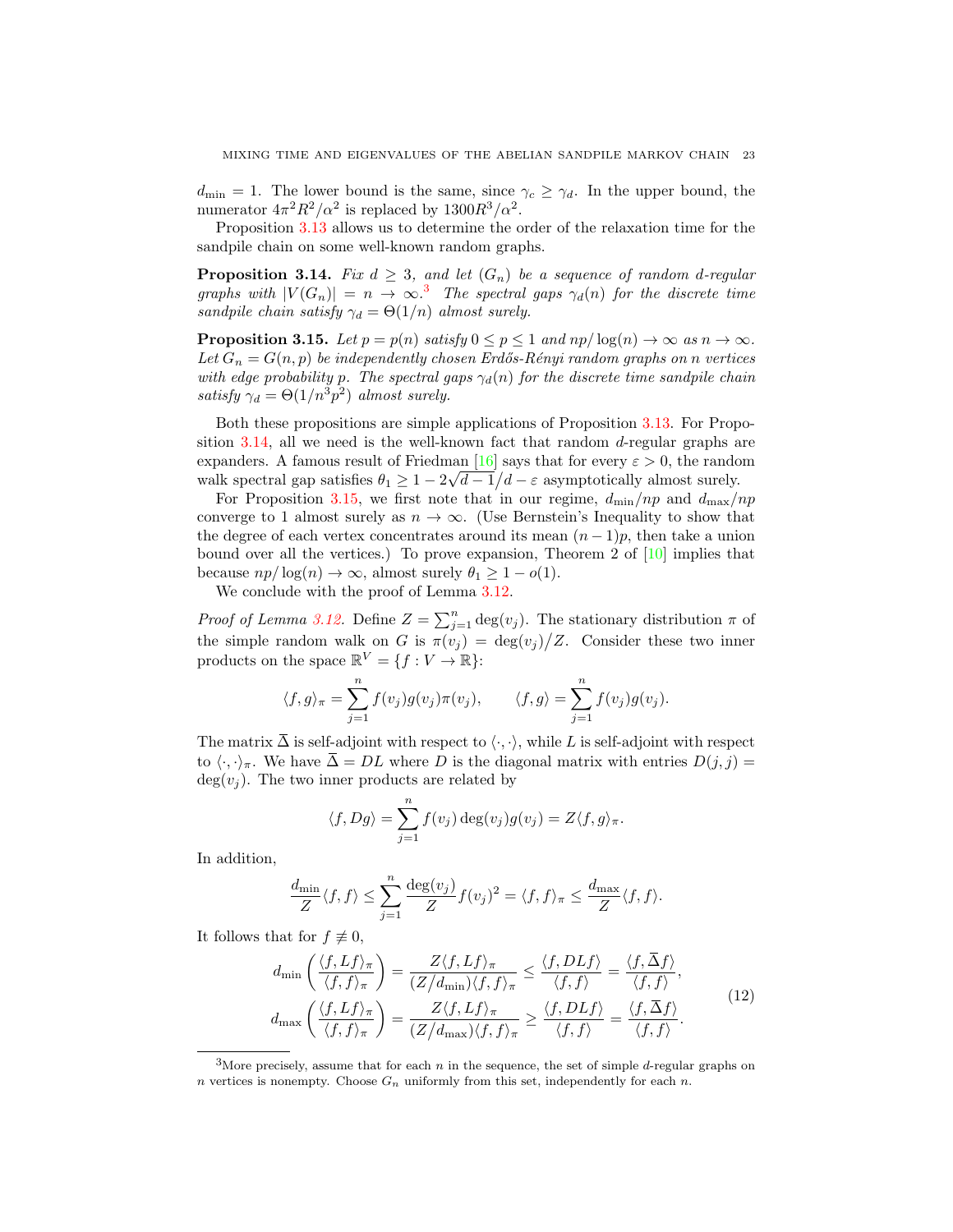Since  $\overline{\Delta}$  is symmetric, the variational characterization of eigenvalues (see [\[23\]](#page-37-14)) says that for each  $0 \leq i \leq n-1$ ,

<span id="page-23-1"></span>
$$
\beta_i = \min_{\substack{U \subseteq \mathbb{R}^V \\ \dim(\overline{U}) = i+1}} \max_{f \in U, f \neq 0} \frac{\langle f, \overline{\Delta} f \rangle}{\langle f, f \rangle}.
$$
\n(13)

Here the minimum is taken over all linear subspaces  $U \subseteq \mathbb{R}^V$  of dimension  $i + 1$ . Likewise, L is self-adjoint with respect to  $\langle \cdot, \cdot \rangle_{\pi}$ , so

<span id="page-23-2"></span>
$$
\theta_i = \min_{\substack{U \subseteq \mathbb{R}^V \\ \dim(U) = i+1}} \max_{f \in U, f \neq 0} \frac{\langle f, Lf \rangle_{\pi}}{\langle f, f \rangle_{\pi}}.
$$
\n(14)

Comparing the characterizations [\(13\)](#page-23-1) and [\(14\)](#page-23-2) and using the upper and lower bounds in [\(12\)](#page-22-3), we conclude that

$$
d_{\min}\theta_i \le \beta_i \le d_{\max}\theta_i.
$$

#### 4. The Smoothing Parameter

<span id="page-23-0"></span>This section discusses the relationship between the mixing time of the sandpile chain and a lattice invariant called the smoothing parameter, which was introduced by Micciancio and Regev [\[29\]](#page-37-7) in the context of lattice-based cryptography. Our main result, Theorem [4.1,](#page-24-0) is a slightly stronger version of Theorem [1.2.](#page-2-1) It provides an upper bound on the  $L^2$  mixing time in terms of the smoothing parameter for the Laplacian lattice.

The starting point of the proof is the relationship between lengths of dual lattice vectors and eigenvalues of the sandpile chain developed in Sections [3.2](#page-15-0) and [3.3.](#page-17-0) Previously we focused on the consequences for the spectral gap. Here we consider all the eigenvalues in order to control the  $L^2$  distance from stationarity.

With Theorem [4.1](#page-24-0) in hand, we can take advantage of existing results that relate the smoothing parameter to other lattice invariants. By this approach, we show that if  $d_*$  is the second-highest vertex degree in G, then the mixing times for both the discrete and continuous time sandpile chains are at most  $\frac{1}{16} d_*^2 n \log n$ . The precise statement is Theorem [4.3](#page-25-0) below.

We already knew from Theorem [2.11](#page-10-0) that the relaxation time is at most  $\frac{1}{8}d_*^2 n$ , so (by Proposition [2.10\)](#page-10-2) the mixing time is at most  $\frac{1}{16}(d_*^2 \log d_*)n^2$ . The new bound (by 1 roposition 2.10) the mixing time is at most  $\frac{1}{16}$ ( $a_*$   $\log a_*/n$ ). The new bound of  $\frac{1}{16}d_*^2n \log n$  is a significant improvement. When  $d_* \gg \sqrt{n}$ , Theorem [4.5](#page-26-0) further improves the leading constant from  $\frac{1}{16}$  to  $\frac{1}{4\pi^2}$ . We will see in Section [5](#page-29-0) that this bound is sharp for the discrete time sandpile chain on the complete graph.

Let us begin by recalling the definition of the smoothing parameter from Section [1.](#page-0-0) Let  $\Lambda$  be a lattice in  $\mathbb{R}^m$ , and let  $V = \text{Span}(\Lambda) \subseteq \mathbb{R}^m$ . For  $s > 0$ , the function

$$
f_{\Lambda}(s) = \sum_{x \in \Lambda^* \setminus \{\mathbf{0}\}} e^{-\pi s^2 ||x||_2^2}
$$

<span id="page-23-3"></span>is continuous and strictly decreasing, with a limit of  $\infty$  as  $s \to 0$  and a limit of 0 as  $s \to \infty$ . For  $\varepsilon > 0$ , the smoothing parameter of  $\Lambda$  is defined as  $\eta_{\varepsilon}(\Lambda) := f_{\Lambda}^{-1}(\varepsilon)$ . Therefore,

$$
\sum_{x \in \Lambda^* \setminus \{\mathbf{0}\}} e^{-\pi \eta_{\varepsilon}^2(\Lambda) \|x\|_2^2} = \varepsilon.
$$
 (15)

In [\[29\]](#page-37-7) the smoothing parameter was defined only for lattices of full rank. The definition given above is a natural generalization. Indeed, suppose  $\Lambda$  has rank  $k <$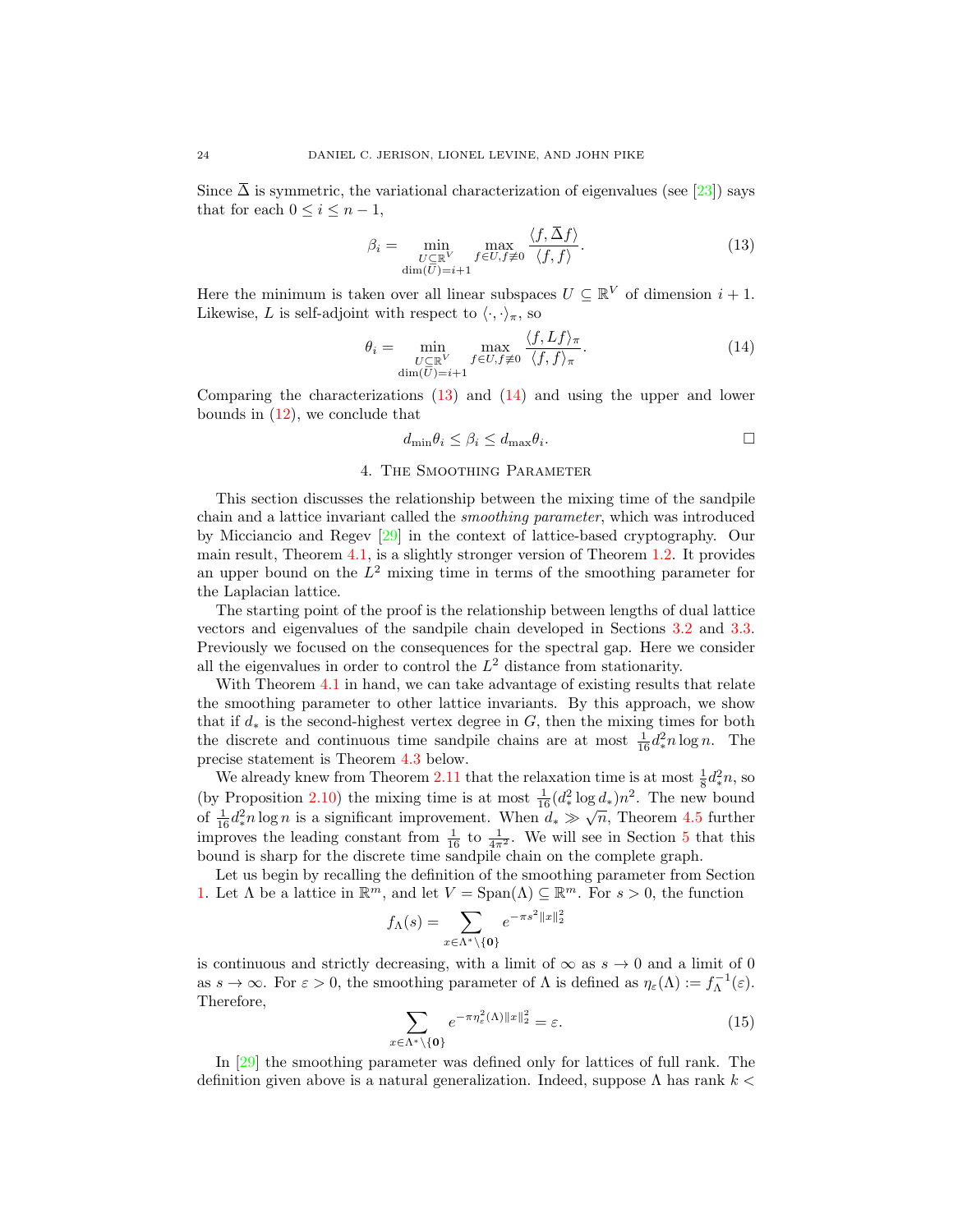m. Fix a vector space isomorphism  $\Phi: V \to \mathbb{R}^k$  that preserves the standard inner product. We see that  $\Phi(\Lambda^*) = (\Phi(\Lambda))^*$ , so  $f_{\Lambda}(s) = f_{\Phi(\Lambda)}(s)$  and  $\eta_{\varepsilon}(\Lambda) = \eta_{\varepsilon}(\Phi(\Lambda))$ . Results that relate the smoothing parameter to other values invariant under Φ, such as lengths of vectors, carry over without change to the general setting.

The reason for the name 'smoothing parameter' is an alternative characterization that we will not use in our proofs. Let  $\Lambda \subseteq \mathbb{R}^k$  be a full-rank lattice. Given  $c \in \mathbb{R}^k$  and  $r > 0$ , push forward the density for a Gaussian on  $\mathbb{R}^k$  with mean c and covariance matrix  $\frac{r^2}{2\pi}$  $\frac{r^2}{2\pi}$ Id by the quotient map  $\mathbb{R}^k \to \mathcal{D} := \mathbb{R}^k/\Lambda$ . It is shown in [\[29\]](#page-37-7) that the  $L^{\infty}$  distance between this density and the uniform density on  $\mathcal{D}$  is independent of c, and equals  $\varepsilon$  precisely when  $r = \eta_{\varepsilon}(\Lambda)$ . Thus  $\eta_{\varepsilon}(\Lambda)$  is the amount of scaling necessary for a Gaussian to be nearly uniformly distributed over  $D$ , with an  $L^{\infty}$  error of  $\varepsilon$ .

<span id="page-24-0"></span>**Theorem 4.1.** Let  $H_{id}^t$  and  $P_{id}^t$  denote the distributions at time t of the continuous and discrete time sandpile chains, respectively, started from the identity, and let U denote the uniform distribution on  $\mathcal G$ . For any  $\varepsilon > 0$ ,

<span id="page-24-2"></span><span id="page-24-1"></span>
$$
||H_{id}^t - U||_2^2 \le \varepsilon \text{ for all } t \ge \frac{\pi}{16}n \cdot \eta_{\varepsilon}^2(\Delta \mathbb{Z}^{n-1}),
$$
 (16)

$$
\max\left\{\|H_{id}^t - U\|_2^2, \|P_{id}^t - U\|_2^2\right\} \le \varepsilon \text{ for all } t \ge \frac{\pi}{16}n \cdot \eta_\varepsilon^2(\overline{\Delta}\mathbb{Z}^n). \tag{17}
$$

Since  $\|H^t_\sigma-U\|_2^2 = \|H^t_{id}-U\|_2^2$  and  $\|P^t_\sigma-U\|_2^2 = \|P^t_{id}-U\|_2^2$  for any  $\sigma \in \mathcal{G}$ , Theorem [4.1](#page-24-0) implies Theorem [1.2.](#page-2-1) The only difference is that the bound [\(17\)](#page-24-1) applies to both the continuous and discrete time sandpile chains.

*Proof of Theorem [4.1.](#page-24-0)* The proofs of  $(16)$  and  $(17)$  are almost identical. For  $(16)$ , start with the formula

$$
||H_{id}^t - U||_2^2 = \sum_{h \in \mathcal{H} \setminus \{1\}} e^{-2t(1 - \text{Re}(\lambda_h))}.
$$

In Section [3.2](#page-15-0) we saw that each  $h \in \mathcal{H}$  corresponds to an equivalence class of vectors in the dual lattice  $\Delta^{-1}\mathbb{Z}^{n-1}$ . Let  $x_h$  be a member of the equivalence class corresponding to  $h$ , chosen to have minimal Euclidean length. By Theorem [3.4,](#page-16-0)

$$
1 - \text{Re}(\lambda_h) \ge 8 \frac{\|x_h\|_2^2}{n}.
$$

Let  $W = \{x_h : h \in \mathcal{H}\} \subseteq \Delta^{-1}\mathbb{Z}^{n-1}$ . Since  $h \equiv 1$  corresponds to  $x_h = 0$ ,

$$
\|H^t_{id}-U\|_2^2\leq \sum_{x\in W\backslash\{{\bf 0}\}}e^{-\frac{16t}{n}\|x\|_2^2}\leq \sum_{x\in \Delta^{-1}\mathbb{Z}^{n-1}\backslash\{{\bf 0}\}}e^{-\frac{16t}{n}\|x\|_2^2}.
$$

Now using the lower bound on t in  $(16)$  along with  $(15)$ ,

$$
\sum_{x \in \Delta^{-1} \mathbb{Z}^{n-1} \setminus \{\mathbf{0}\}} e^{-\frac{16t}{n} ||x||_2^2} \leq \sum_{x \in \Delta^{-1} \mathbb{Z}^{n-1} \setminus \{\mathbf{0}\}} e^{-\pi \eta_{\varepsilon}^2 (\Delta \mathbb{Z}^{n-1}) ||x||_2^2} = \varepsilon.
$$

This proves  $(16)$ .

To show [\(17\)](#page-24-1), we have

$$
||H_{id}^t - U||_2^2 = \sum_{h \in \mathcal{H} \setminus \{1\}} e^{-2t(1 - \text{Re}(\lambda_h))} \le \sum_{h \in \mathcal{H} \setminus \{1\}} e^{-2t(1 - |\lambda_h|)},
$$
  

$$
||P_{id}^t - U||_2^2 = \sum_{h \in \mathcal{H} \setminus \{1\}} |\lambda_h|^{2t} = \sum_{h \in \mathcal{H} \setminus \{1\}} e^{2t \log |\lambda_h|} \le \sum_{h \in \mathcal{H} \setminus \{1\}} e^{-2t(1 - |\lambda_h|)}.
$$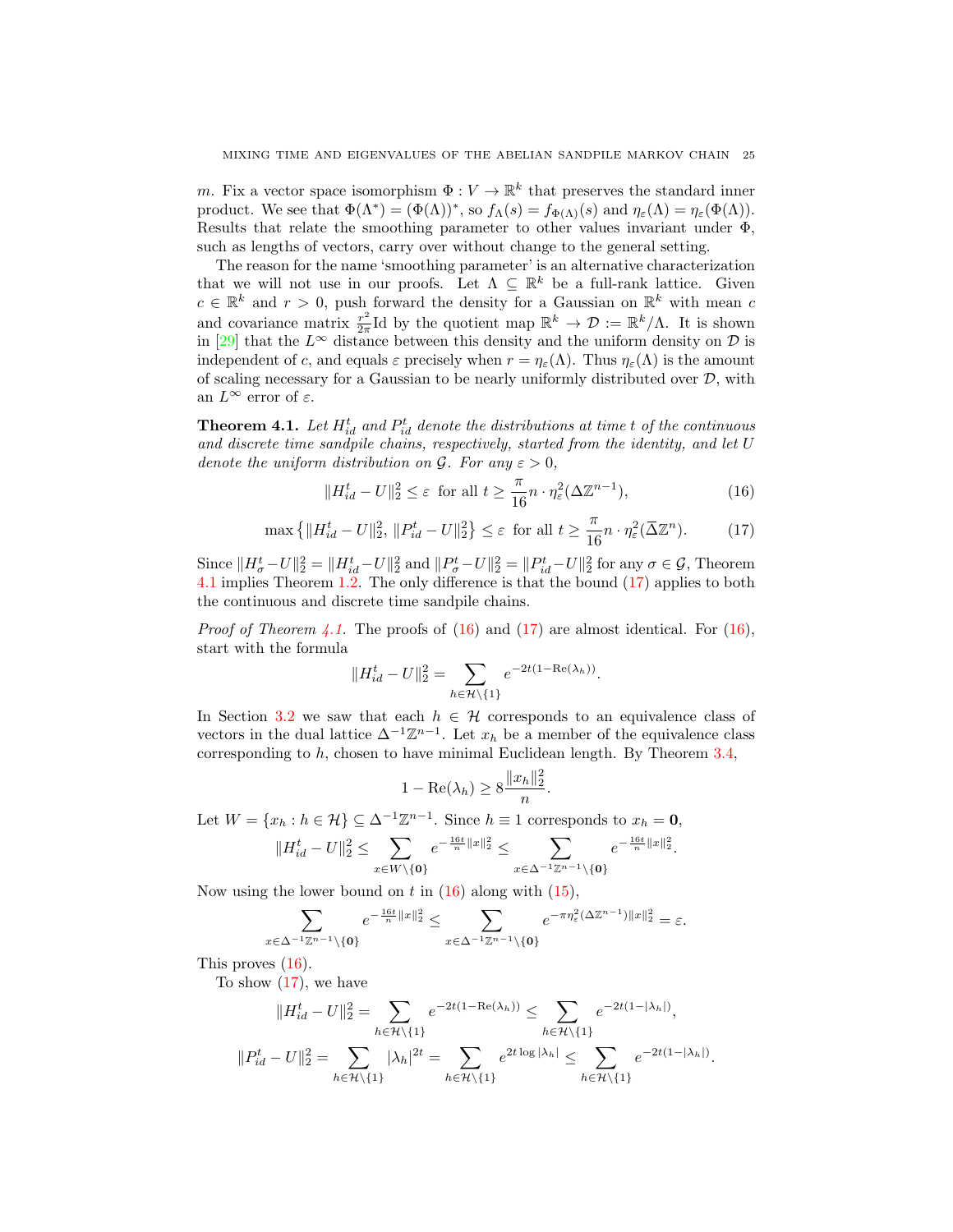From there the proof is the same as above, using the dual lattice  $\bar{\Delta}^+ \mathbb{Z}_0^n$  in place of  $\Delta^{-1}\mathbb{Z}^{n-1}$  and Theorem [3.8](#page-19-0) in place of Theorem [3.4.](#page-16-0)

Theorem [4.4](#page-25-1) will show that the leading constant  $\pi/16$  in Theorem [4.1](#page-24-0) can be improved under certain conditions.

To apply Theorem [4.1,](#page-24-0) we need to bound the smoothing parameter in terms of other lattice invariants. There are several such bounds in the literature. We will use the following result of [\[29\]](#page-37-7).

<span id="page-25-2"></span>**Lemma 4.2** ([\[29\]](#page-37-7), Lemma 3.3). For any lattice  $\Lambda$  of rank k and any  $\varepsilon > 0$ .

$$
\eta_{\varepsilon}(\Lambda) \le \sqrt{\frac{\log(2k(1+1/\varepsilon))}{\pi}} \cdot \lambda_k(\Lambda),
$$

where  $\lambda_k(\Lambda)$  is the least real number r such that the closed Euclidean ball of radius r about the origin contains at least k linearly independent vectors in  $\Lambda$ .

(In [\[29\]](#page-37-7) the lemma is stated for lattices of full rank. It extends to the general case by the previous remark about the isomorphism  $\Phi$ .)

If we combine Theorem [4.1](#page-24-0) with Lemma [4.2](#page-25-2) and bound  $\lambda_k(\Lambda)$  using the entries of the Laplacian matrix, we obtain the following bound on mixing time.

<span id="page-25-0"></span>**Theorem 4.3.** Let  $d_*$  be the second-highest vertex degree in G. For any  $\varepsilon > 0$ ,

$$
\max\left\{\|H_{id}^t - U\|_2^2, \|P_{id}^t - U\|_2^2\right\} \le \varepsilon \text{ for all } t \ge \frac{1}{16}(d_*^2 + d_*)n\log[2(n-1)(1+1/\varepsilon)].
$$

*Proof.* To bound  $\lambda_{n-1}(\bar{\Delta}\mathbb{Z}^n)$ , observe that  $\bar{\Delta}\mathbb{Z}^n$  is generated by any  $n-1$  columns of  $\overline{\Delta}$ . We omit the column corresponding to the highest-degree vertex. All the other columns satisfy  $||x||_2^2 \le d_*^2 + d_*$ , implying that  $\lambda_{n-1}^2(\overline{\Delta} \mathbb{Z}^n) \le d_*^2 + d_*$ .

Lemma [4.2](#page-25-2) yields

<span id="page-25-3"></span>
$$
\eta_{\varepsilon}^{2}(\overline{\Delta}\mathbb{Z}^{n}) \leq \frac{1}{\pi}(d_{*}^{2} + d_{*})\log[2(n-1)(1+1/\varepsilon)].
$$
\n(18)

The proof is finished by plugging this bound into  $(17)$ .

Theorem  $4.3$  shows that every sandpile chain on a graph  $G$  with second-highest vertex degree  $d_*$  has  $L^2$  mixing time at most  $\frac{1}{16} d_*^2 n \log n$  plus lower-order terms. When G is the complete graph, we will see below that the order  $d_*^2 n \log n$  is correct but the constant  $\frac{1}{16}$  is not sharp. By contrast, when G is the cycle graph or the 'triangle with tail' (see Section [5\)](#page-34-0), the order  $d_*^2 n \log n$  is not sharp.

We now state a modified version of Theorem [4.1](#page-24-0) which improves the leading constant from  $\pi/16$  to  $1/4\pi$  at the cost of an extra term. As usual,  $\eta_{\varepsilon}$  denotes the smoothing parameter, and  $|\mathcal{G}|$  the order of the sandpile group.

<span id="page-25-1"></span>**Theorem 4.4.** For any  $\varepsilon > 0$ ,

$$
||H_{id}^t - U||_2^2 \le 2\varepsilon \text{ for all } t \ge \frac{1}{4\pi}n \cdot \eta_{\varepsilon}^2(\Delta \mathbb{Z}^{n-1}) + \frac{\pi^2}{48}n \log\left(\frac{|\mathcal{G}|}{\varepsilon}\right),
$$
  

$$
\max \left\{||H_{id}^t - U||_2^2, ||P_{id}^t - U||_2^2\right\} \le 2\varepsilon \text{ for all } t \ge \frac{1}{4\pi}n \cdot \eta_{\varepsilon}^2(\overline{\Delta}\mathbb{Z}^n) + \frac{\pi^2}{48}n \log\left(\frac{|\mathcal{G}|}{\varepsilon}\right).
$$

When we combine the second statement of Theorem [4.4](#page-25-1) with [\(18\)](#page-25-3) and the inequality  $\log(|\mathcal{G}|) \leq (n-1) \log(d_*)$ , we obtain the following result.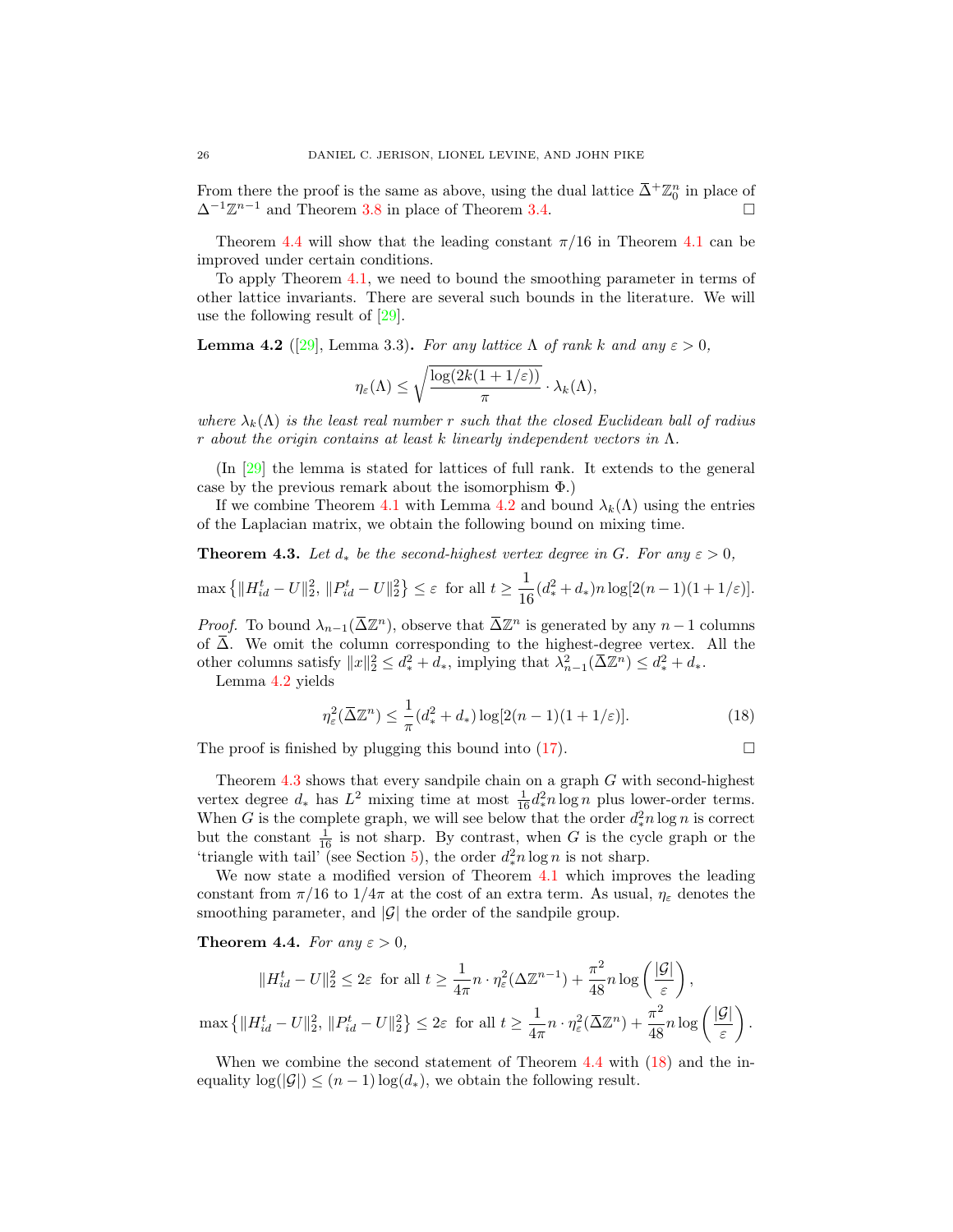<span id="page-26-0"></span>**Theorem 4.5.** Let  $d_*$  be as in Theorem [4.3.](#page-25-0) For any  $c \geq 1$ ,

$$
\max\left\{\|H_{id}^t - U\|_2^2, \|P_{id}^t - U\|_2^2\right\} \le e^{-c} \text{ for all } t \ge \frac{1}{4\pi^2} d_*^2 n \log(n) + \frac{n^2}{4} \log(d_*) + cd_*^2 n.
$$

We will show in Section [5](#page-29-0) that the leading term  $\frac{1}{4\pi^2} d_*^2 n \log n$  is sharp for the discrete time sandpile chain on the complete graph. In general, Theorem [4.5](#page-26-0) is better than Theorem [4.3](#page-25-0) when  $d_* \gg \sqrt{n}$  and worse when  $d_* \ll \sqrt{n}$ .

Proof of Theorem [4.4.](#page-25-1) We start by proving the second statement of the theorem.

Fix  $b > 0$ ; we will specify its value later. We partition the set H of multiplicative harmonic functions into two subsets  $\mathcal{H}_1, \mathcal{H}_2$  as follows. Given  $h \in \mathcal{H}$ , write  $\lambda_h =$  $re^{2\pi i\theta}$  with  $r \geq 0$ . (If  $r = 0$  then let  $\theta = 0$ .) Choose  $y \in \mathbb{R}^n$  such that for all j,  $h(v_j) = e^{2\pi i y_j}$  and  $|y_j - \theta| \leq 1/2$ . As in the proof of Theorem [3.8,](#page-19-0)

$$
|\lambda_h| = \frac{1}{n} \sum_{j=1}^n \cos(2\pi(y_j - \theta)).
$$

Now define

$$
\mathcal{H}_1 = \{ h \in \mathcal{H} : \max_{1 \le j \le n} 2\pi |y_j - \theta| \le b \},
$$
  

$$
\mathcal{H}_2 = \{ h \in \mathcal{H} : \max_{1 \le j \le n} 2\pi |y_j - \theta| > b \}.
$$

Note that  $\mathcal{H}_2$  is empty if  $b \geq \pi$ . The reason for the partition is that when  $h \in \mathcal{H}_1$ , the cosine approximation from Lemma [2.12](#page-10-1) is improved; and when  $h \in \mathcal{H}_2$ , the existence of j for which  $2\pi|y_i - \theta| > b$  makes  $|\lambda_h|$  relatively far from 1.

For  $h \in \mathcal{H}_1$ , Lemma [2.12](#page-10-1) yields

$$
|\lambda_h| \leq \frac{1}{n} \sum_{j=1}^n \left[ 1 - \frac{1 - \cos(b)}{b^2} \cdot 4\pi^2 (y_j - \theta)^2 \right] \leq 1 - \frac{4\pi^2}{n} \left( \frac{1}{2} - \frac{b^2}{24} \right) \sum_{j=1}^n (y_j - \theta)^2,
$$

using that  $1 - \cos(b) \ge b^2/2 - b^4/24$  in the second inequality. Compare with [\(11\)](#page-19-2). Let  $x_h \in \overline{\Delta}^+ \mathbb{Z}_0^n$  be a dual lattice vector of minimal Euclidean length corresponding to h. Arguing as in the proof of Theorem [3.8,](#page-19-0) we conclude that

$$
1 - |\lambda_h| \ge \frac{4\pi^2}{n} \left(\frac{1}{2} - \frac{b^2}{24}\right) \|x_h\|_2^2.
$$
 (19)

For  $h \in \mathcal{H}_2$ , there exists j such that  $b < 2\pi |y_j - \theta| \leq \pi$ , which gives the bound

<span id="page-26-1"></span>
$$
|\lambda_h| \le 1 - \frac{1}{n} + \frac{1}{n} \cos(b).
$$

Since  $b < \pi$ , Lemma [2.12](#page-10-1) says that  $cos(b) \leq 1 - 2b^2/\pi^2$ , so

<span id="page-26-2"></span>
$$
1 - |\lambda_h| \ge \frac{1}{n} \cdot \frac{2b^2}{\pi^2}.\tag{20}
$$

We are now ready to bound  $\max \{ ||H_{id}^t - U||_2^2, ||P_{id}^t - U||_2^2 \}$ . To begin,

$$
\max \left\{ \|H_{id}^t - U\|_2^2, \|P_{id}^t - U\|_2^2 \right\} \le \sum_{h \in \mathcal{H} \setminus \{1\}} e^{-2t(1 - |\lambda_h|)} \\
= \sum_{h \in \mathcal{H}_1 \setminus \{1\}} e^{-2t(1 - |\lambda_h|)} + \sum_{h \in \mathcal{H}_2} e^{-2t(1 - |\lambda_h|)}.
$$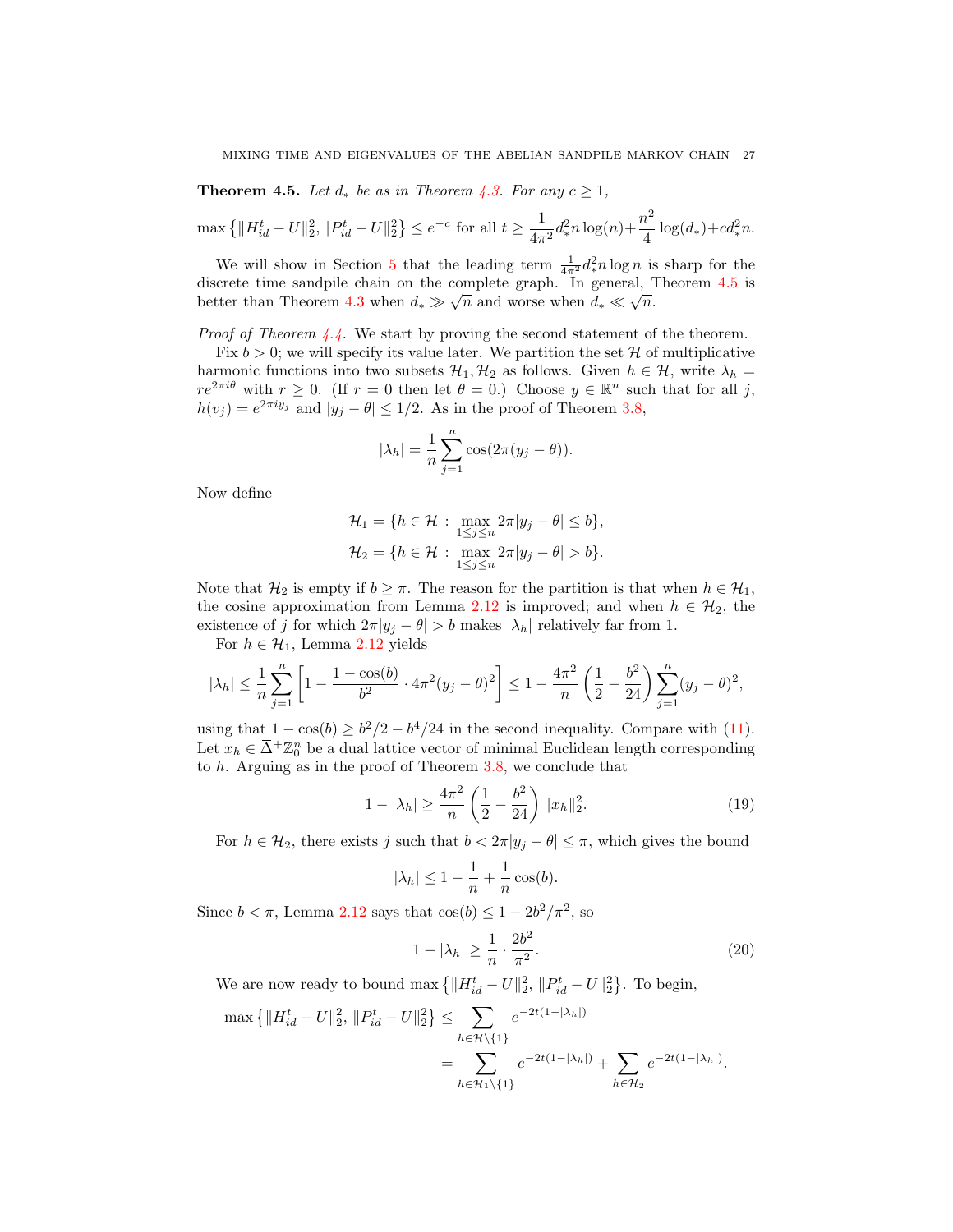For the first sum, let  $W_1 = \{x_h : h \in \mathcal{H}_1\} \subseteq \overline{\Delta}^+\mathbb{Z}_0^n$ . By [\(19\)](#page-26-1),

$$
\sum_{h \in \mathcal{H}_1 \setminus \{1\}} e^{-2t(1-|\lambda_h|)} \leq \sum_{x \in W_1 \setminus \{\mathbf{0}\}} e^{-2t \cdot \frac{4\pi^2}{n} \left(\frac{1}{2} - \frac{b^2}{24}\right) ||x||_2^2}.
$$

If we choose  $b$  so that

<span id="page-27-0"></span>
$$
2t \cdot \frac{4\pi^2}{n} \left(\frac{1}{2} - \frac{b^2}{24}\right) \ge \pi \eta_{\varepsilon}^2 (\bar{\Delta} \mathbb{Z}^n),\tag{21}
$$

then this sum will be at most  $\varepsilon$  by the definition of the smoothing parameter.

The second sum is zero when  $b \geq \pi$ . When  $b < \pi$ , we use [\(20\)](#page-26-2) and the inequality  $|\mathcal{H}_2| \leq |\mathcal{G}|$  to obtain

$$
\sum_{h \in \mathcal{H}_2} e^{-2t(1-|\lambda_h|)} \leq |\mathcal{G}| e^{-\frac{4tb^2}{\pi^2 n}} = e^{\log(|\mathcal{G}|) - \frac{4tb^2}{\pi^2 n}}.
$$

This quantity will be at most  $\varepsilon$  provided that

<span id="page-27-1"></span>
$$
\log|\mathcal{G}| - \frac{4tb^2}{\pi^2 n} \le \log \varepsilon. \tag{22}
$$

,

To prove the theorem, we find a value of  $b$  that satisfies both  $(21)$  and  $(22)$ . Set

$$
b = \left[\frac{\pi^2 n}{4t} \log \left(\frac{|\mathcal{G}|}{\varepsilon}\right)\right]^{1/2}
$$

so that equality holds in  $(22)$ . Then  $(21)$  holds if and only if t satisfies the lower bound in the second statement of Theorem [4.4.](#page-25-1) This completes the proof.

For the first statement of Theorem [4.4,](#page-25-1) we retain the same value of b. Given  $h \in \mathcal{H}$ , choose  $x \in \Delta^{-1}\mathbb{Z}^{n-1}$  such that  $h(v_j) = e^{2\pi ix_j}$  and  $|x_j| \leq 1/2$  for all j. Define

$$
\mathcal{H}_1 = \{ h \in \mathcal{H} : \max_{1 \le j \le n-1} 2\pi |x_j| \le b \},\newline \mathcal{H}_2 = \{ h \in \mathcal{H} : \max_{1 \le j \le n-1} 2\pi |x_j| > b \}.
$$

Since

$$
1 - \text{Re}(\lambda_h) = \frac{1}{n} \sum_{j=1}^{n-1} [1 - \cos(2\pi x_j)],
$$

for any  $h \in \mathcal{H}_1$  we can apply Lemma [2.12](#page-10-1) to get

$$
1 - \text{Re}(\lambda_h) \ge \frac{4\pi^2}{n} \left(\frac{1}{2} - \frac{b^2}{24}\right) ||x||_2^2
$$

as in the previous argument. Likewise, for any  $h \in \mathcal{H}_2$  we have

$$
1 - \text{Re}(\lambda_h) \ge \frac{1}{n} [1 - \cos(b)] \ge \frac{1}{n} \cdot \frac{2b^2}{\pi^2},
$$

keeping in mind that  $\mathcal{H}_2$  can only be nonempty when  $b < \pi$ .

With this preparation, we decompose

$$
||H_{id}^t - U||_2^2 = \sum_{h \in \mathcal{H}_1 \backslash \{1\}} e^{-2t(1 - \text{Re}(\lambda_h))} + \sum_{h \in \mathcal{H}_2} e^{-2t(1 - \text{Re}(\lambda_h))}.
$$

From here the proof is the same as before, substituting  $\Delta \mathbb{Z}^{n-1}$  for  $\overline{\Delta} \mathbb{Z}^n$ .  $\Box$ 

The proof of Theorem [4.5](#page-26-0) is elementary. No effort has been made to optimize the constants in the non-leading terms.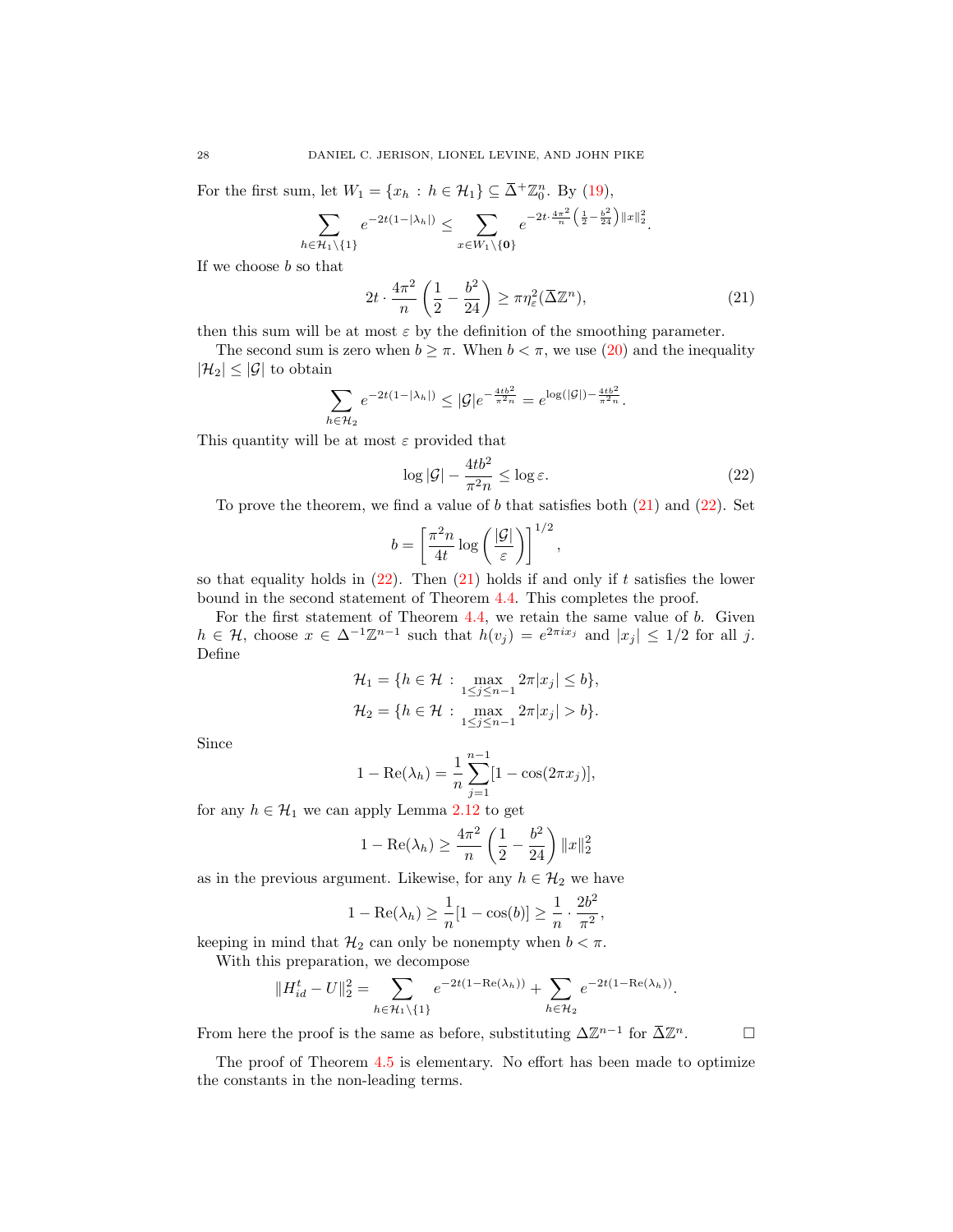*Proof of Theorem [4.5.](#page-26-0)* The only graph on 3 vertices with nontrivial sandpile group is the cycle  $C_3$ , for which the result can be checked directly. Therefore we may assume that  $n \geq 4$ .

Starting from the second statement of Theorem [4.4,](#page-25-1) we use [\(18\)](#page-25-3) along with the inequality  $\log |\mathcal{G}| \leq (n-1) \log(d_*)$ . For any  $\varepsilon > 0$ , if

$$
t \ge \frac{1}{4\pi^2} (d_*^2 + d_*) n \log[2(n-1)(1+1/\varepsilon)] + \frac{\pi^2}{48} n[(n-1)\log(d_*) + \log(1/\varepsilon)], \tag{23}
$$

then  $\max \left\{ ||H_{id}^t - U||_2^2, ||P_{id}^t - U||_2^2 \right\} \leq 2\varepsilon$ . Since  $\log(1/\varepsilon) < d_*^2 \log(2 + 2/\varepsilon)$ , the right side of [\(23\)](#page-28-2) is less than

<span id="page-28-3"></span>
$$
\frac{1}{4\pi^2} (d_*^2 + d_*) n[\log(n) + \log(2 + 2/\varepsilon)] + \frac{\pi^2}{48} [n^2 \log(d_*) + d_*^2 n \log(2 + 2/\varepsilon)]. \tag{24}
$$

Using the bound  $d_* \log(n) \leq n \log(d_*)$  (since  $2 \leq d_* < n$  and  $n \geq 4$ ) along with  $d_*^2 + d_* < 2d_*^2$ , [\(24\)](#page-28-3) is less than

$$
\frac{1}{4\pi^2} d_*^2 n \log(n) + \left[ \frac{1}{4\pi^2} + \frac{\pi^2}{48} \right] n^2 \log(d_*) + \left[ \frac{2}{4\pi^2} + \frac{\pi^2}{48} \right] d_*^2 n \log(2 + 2/\varepsilon). \tag{25}
$$

Since

<span id="page-28-5"></span><span id="page-28-4"></span><span id="page-28-2"></span>
$$
\frac{1}{4\pi^2} + \frac{\pi^2}{48} < \frac{1}{4},
$$

any  $t \geq \frac{1}{4\pi^2} d_*^2 n \log(n) + \frac{1}{4} n^2 \log(d_*) + cd_*^2 n$  will be greater than  $(25)$  as long as

$$
c \ge \left(\frac{2}{4\pi^2} + \frac{\pi^2}{48}\right) \log(2 + 2/\varepsilon). \tag{26}
$$

It remains to show that [\(26\)](#page-28-5) holds for  $\varepsilon = \frac{1}{2}e^{-2c}$  whenever  $c \ge 1$ , as this implies that max  $\{||H_{id}^t - U||_2, ||P_{id}^t - U||_2\} \leq \sqrt{2\varepsilon} = e^{-c}$ . Using  $e^{-2c} \leq 1$  followed by  $c \geq 1$ , we have

$$
\log(2 + 2/\varepsilon) = \log\left(\frac{e^{-2c} + 2}{\frac{1}{2}e^{-2c}}\right) \le \log(6) + 2c \le \left(\frac{2}{4\pi^2} + \frac{\pi^2}{48}\right)^{-1}c,
$$

and the proof is complete.

### 5. Examples

<span id="page-28-0"></span>We conclude by illustrating our results in a variety of specific examples. We will use the notation  $[n] = \{1, \ldots, n\}.$ 

<span id="page-28-1"></span>Cycle graph. If  $G = C_n$  is an n-cycle with successive vertices  $v_1, \ldots, v_{n-1}, v_n = s$ , then for each nth root of unity  $\omega$ , the function defined by  $h_{\omega}(v_k) = \omega^k$  is easily seen to be multiplicative harmonic. As there are  $n$  spanning trees in an  $n$ -cycle, this completely accounts for the characters of  $\mathcal{G}(C_n)$ . Moreover, this shows that  $\mathcal{G}(C_n) \cong \mathcal{H}(C_n) \cong \mathbb{Z}/n\mathbb{Z}.$ 

Since  $\sum_{k=1}^{n} \omega^k = 0$  whenever  $\omega$  is a nontrivial *nth* root of unity, we see that  $\lambda = 0$  is an eigenvalue of the discrete time sandpile chain with multiplicity  $n - 1$ . Thus [\(8\)](#page-9-1) shows that the chain is stationary after a single step.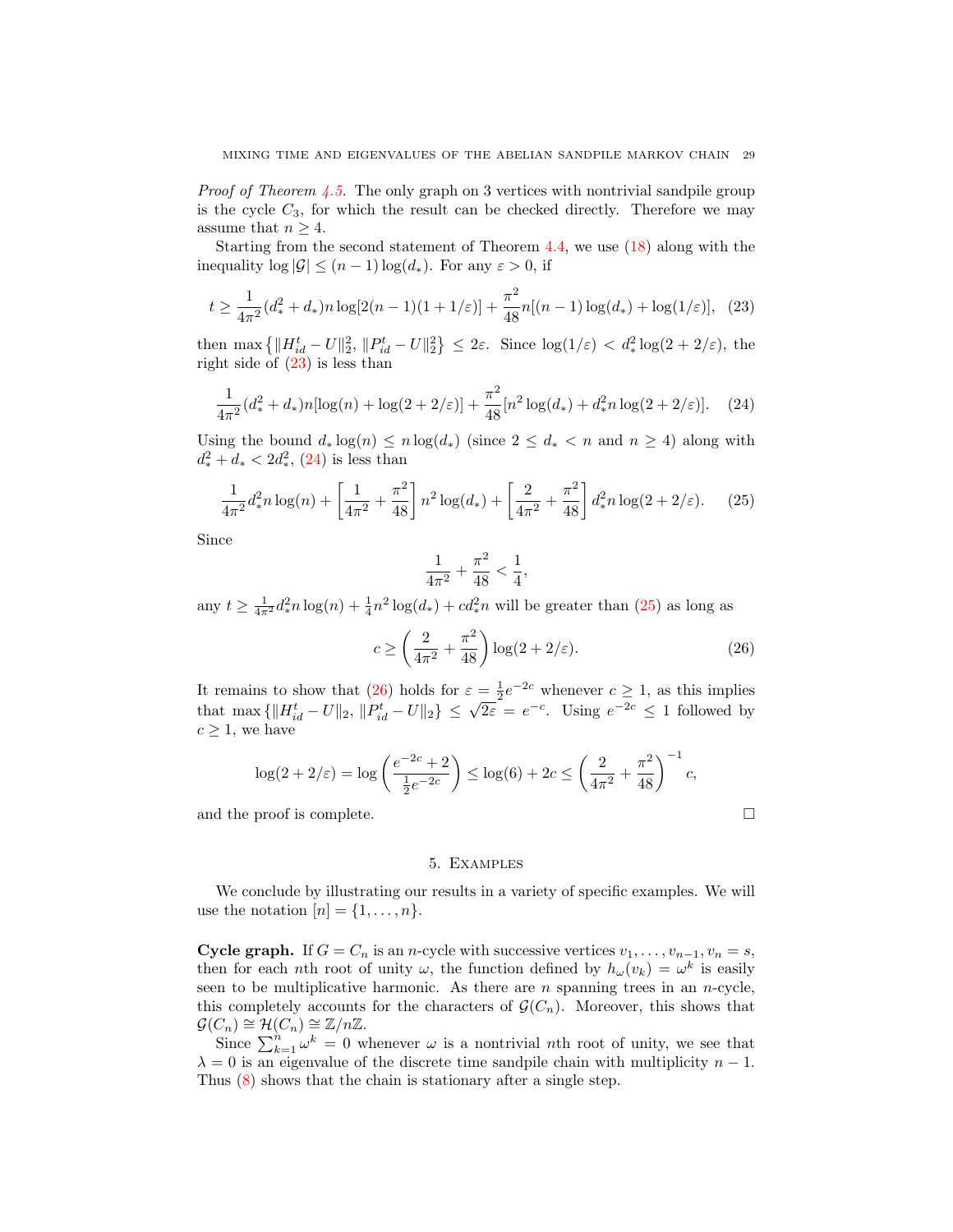<span id="page-29-0"></span>**Complete graph.** Let  $G = K_n$  be the complete graph on  $n \geq 3$  vertices,  $v_1, \ldots,$  $v_{n-1}, v_n = s$ . Set  $M = \left\{ z \in (\mathbb{Z}/n\mathbb{Z})^n : \sum_{j=1}^{n-1} z_j = z_n = 0 \right\}$  and  $\omega = e^{2\pi i/n}$ . For every  $z \in M$ , the function  $h_z$  defined by  $h_z(v_j) = \omega^{z_j}$  is multiplicative harmonic since

$$
\prod_{j=1}^{n} h_z(v_j) = \omega^{\sum_{j=1}^{n} z_j} = 1
$$

and thus

$$
\prod_{j \neq k} h_z(v_j) = h_z(v_k)^{-1} = h_z(v_k)^{n-1}
$$

for all  $k = 1, \ldots, n$ . Every element of M is uniquely determined by specifying the first  $n-2$  coordinates, so  $|M| = n^{n-2}$ . As this is equal to the number of spanning trees of  $K_n$  by Cayley's formula [\[25\]](#page-37-17), we have  $\mathcal{H} = \{h_z\}_{z \in M}$ , so the eigenvalues of the discrete time sandpile chain on G are  $\lambda_z = \frac{1}{n} \sum_{j=1}^n \omega^{z_j}$  as z ranges over M. This characterization of H shows that  $K_n$  has sandpile group  $(\mathbb{Z}/n\mathbb{Z})^{n-2}$ .

By construction, no  $z \in M \setminus \{0\}$  can have all coordinates in  $\{0, 1\}$  or  $\{0, -1\}$ , so  $z_* = (1, -1, 0, \ldots, 0)$  gives the maximum modulus of a nontrivial eigenvalue. (Any permutation of the first  $n-1$  coordinates of  $z_*$  or of  $\pm (2,1,\ldots,1,0)$  also gives a nontrivial eigenvalue of maximum modulus.) The inequality  $cos(x) \leq 1 - \frac{27}{8\pi^2}x^2$  for  $|x| \leq 2\pi/3$  (Lemma [2.12\)](#page-10-1) gives

$$
\lambda_{z_*} = \frac{1}{n} \left( n - 2 + \omega + \omega^{-1} \right) = 1 - \frac{2}{n} \left( 1 - \cos \left( \frac{2\pi}{n} \right) \right) \le 1 - \frac{27}{n^3}.
$$

Using  $\cos(x) \geq 1 - x^2/2$ , we see that the relaxation time of the sandpile chain is

$$
t_{\rm rel}(K_n) = \Theta(n^3).
$$

Now the standard bounds relating relaxation and mixing times (Proposition [2.10\)](#page-10-2) imply the order of  $t_{\text{mix}}(K_n)$  is between  $n^3$  and  $n^4 \log n$ . Our next goal is to prove Theorem [1.3,](#page-2-2) which says that the truth is in between:  $t_{\text{mix}}(K_n)$  has order  $n^3 \log n$ , and moreover the sandpile chain on  $K_n$  exhibits cutoff at time  $\frac{1}{4\pi^2} n^3 \log n$ . The upper bound follows easily from Theorem [4.5,](#page-26-0) which gives:

<span id="page-29-1"></span>**Proposition 5.1.** Let  $P$  be the transition operator for the discrete time sandpile *chain on*  $K_n$  and U the stationary distribution. For any  $c \geq 5/4$ , if  $t \geq \frac{1}{4\pi^2} n^3 \log n +$ cn<sup>3</sup>, then  $||P_{id}^t - U||_{TV} \le e^{-c}$ .

To obtain a matching lower bound, we turn to the eigenfunctions. The basic idea is to find a *distinguishing statistic*  $\varphi$  for which the distance between the pushforward measures  $P_{id}^t \circ \varphi^{-1}$  and  $U \circ \varphi^{-1}$  can be bounded from below using moment methods. Specifically, we appeal to Proposition 7.8 in [\[26\]](#page-37-13), which shows that for any  $\varphi : \mathcal{G} \to$ R,

<span id="page-29-2"></span>
$$
||P_{id}^t - U||_{\text{TV}} \ge 1 - \frac{4}{4 + R(t)} \text{ whenever } R(t) \le \frac{2\left(\mathbb{E}_{P_{id}^t}[\varphi] - \mathbb{E}_U[\varphi]\right)^2}{\text{Var}_{P_{id}^t}(\varphi) + \text{Var}_U(\varphi)}.
$$
 (27)

Natural candidates for  $\varphi$  are eigenfunctions of P corresponding to a large real eigenvalue  $\lambda$ . The reason for using such eigenfunctions is that if  $X_t$  is distributed as  $P_{id}^{t}$  and Y has the uniform distribution, then  $\mathbb{E}[\varphi(X_t)] = \lambda^t \varphi(id)$  and  $\mathbb{E}[\varphi(Y)] = 0$ , so their difference is relatively large when t is not too big. When  $\lambda$  has high multiplicity, we can average over a basis of eigenfunctions to reduce the variances of  $\varphi(X_t)$  and  $\varphi(Y)$ .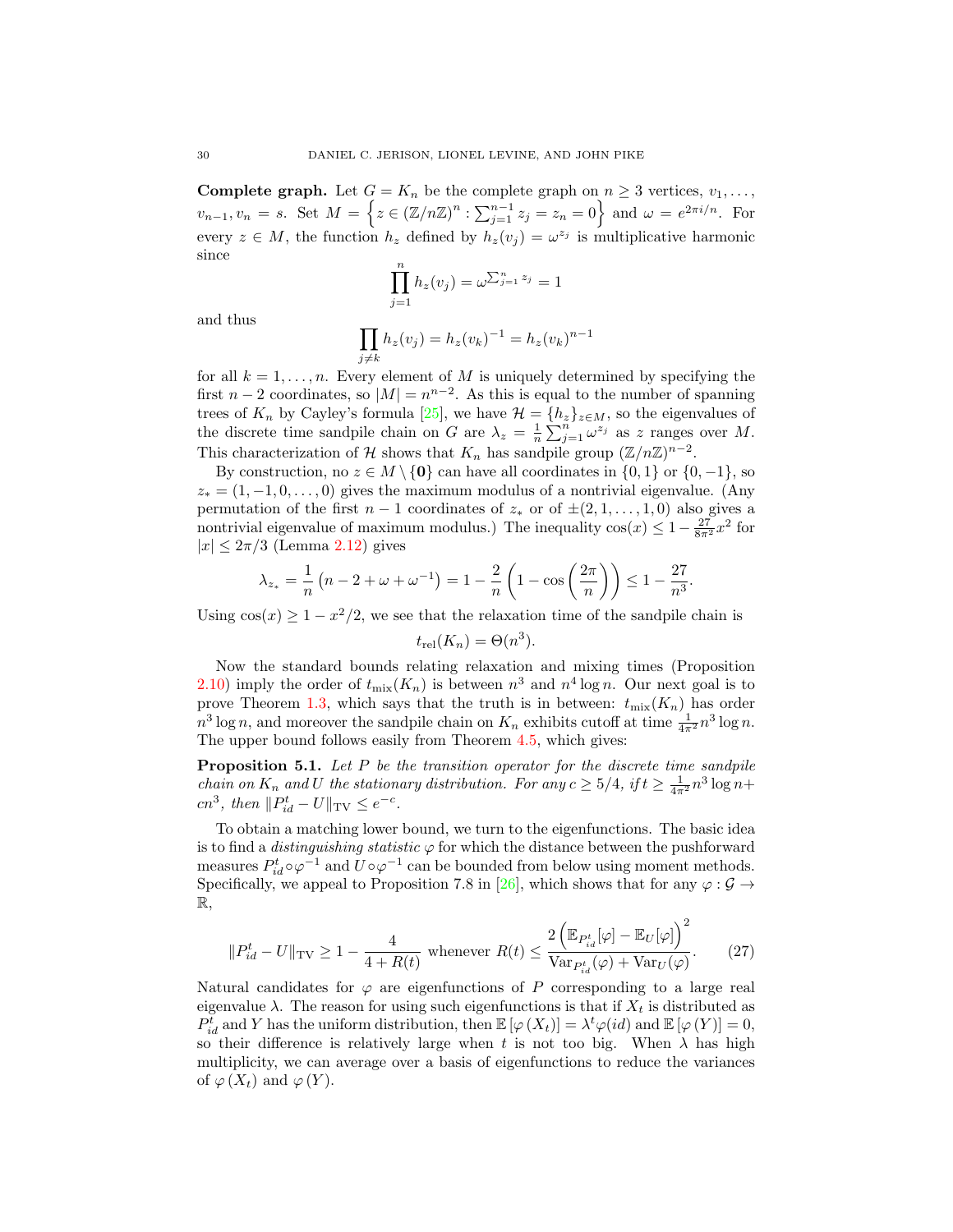<span id="page-30-0"></span>**Proposition 5.2.** Let P and U be as in Proposition [5.1.](#page-29-1) For any  $c \geq 0$ , we have

$$
||P_{id}^t - U||_{TV} \ge 1 - \frac{100}{100 + e^{4\pi^2 c}}
$$
 for all  $0 \le t \le \frac{1}{4\pi^2} n^3 \log n - cn^3$ .

Taken together, Propositions [5.1](#page-29-1) and [5.2](#page-30-0) show that the discrete time sandpile chain on  $K_n$  exhibits cutoff at time  $\frac{1}{4\pi^2} n^3 \log n$  with cutoff window of size  $O(n^3)$ . Also, Proposition [5.2](#page-30-0) implies the lower bound in Theorem [1.3](#page-2-2) since for all  $c \geq 5/4$ ,

$$
\frac{100}{100 + e^{4\pi^2 c}} \le \frac{100}{e^{4\pi^2 c}} \le e^{-35c}.
$$

*Proof of Proposition [5.2.](#page-30-0)* First note that the statement is true when  $n = 3$  since the only integer t in the allowed range is  $t = 0$ , where the inequality can be checked directly. Therefore we may assume that  $n \geq 4$ .

To describe our choice of  $\varphi$ , write  $D_n = \{(j,k) \in [n-1]^2 : j \neq k\}$  and set  $\omega =$  $e^{2\pi i/n}$ . For  $(j,k) \in D_n$ , define

$$
h_{j,k}(v) = \begin{cases} \omega, & v = v_j \\ \omega^{-1}, & v = v_k \\ 1, & \text{else} \end{cases}.
$$

It is clear that  $h_{j,k} \in \mathcal{H}$ , so the function  $f_{j,k} : \mathcal{G} \to \mathbb{T}$  given by

$$
f_{j,k}(\eta) = \prod_{v \in V} h_{j,k}(v)^{\eta(v)} = \omega^{\eta(v_j) - \eta(v_k)}
$$

is an eigenfunction for the sandpile chain with eigenvalue

$$
\lambda_1 = \frac{1}{n} \sum_{v \in V} h(v) = 1 - \frac{1}{n} \left[ 2 - 2 \cos \left( \frac{2\pi}{n} \right) \right].
$$

As  $\lambda_1$  does not depend on  $(j, k)$ , the function

$$
\varphi(\eta) := \frac{1}{(n-1)(n-2)} \sum_{(j,k) \in D_n} f_{j,k}(\eta)
$$

is also in the  $\lambda_1$ -eigenspace. Moreover,  $\varphi$  is R-valued because  $f_{j,k} = \overline{f_{k,j}}$ . To apply [\(27\)](#page-29-2), we first observe that since  $\varphi(id) = 1$  and  $P\varphi = \lambda_1\varphi$ ,

$$
\mathbb{E}_{P_{id}^t}[\varphi] = \lambda_1^t \text{ and } \mathbb{E}_U[\varphi] = 0.
$$

(The latter expectation used the fact that  $U$  is a left eigenfunction with eigenvalue  $1 \neq \lambda_1$ , so  $\mathbb{E}_U[\varphi] = \langle U, \varphi \rangle = 0.$  So the numerator of  $(27)$  is

$$
2\left(\mathbb{E}_{P_{id}^t}[\varphi] - \mathbb{E}_U[\varphi]\right)^2 = 2\lambda_1^{2t}.
$$

Next we need an upper bound on the denominator  $Var_{P_{id}^t}(\varphi) + Var_U(\varphi)$ . Since H is closed under pointwise multiplication, we have  $h_{j,k}h_{l,m} \in \mathcal{H}$  for all pairs  $(j, k), (l, m) \in D_n$ . The corresponding eigenfunction is

$$
f_{j,k,l,m}(\eta) := \prod_{v \in V} h_{j,k}(v)^{\eta(v)} h_{l,m}(v)^{\eta(v)} = f_{j,k}(\eta) f_{l,m}(\eta).
$$

The associated eigenvalue depends on the 4-tuple  $(j, k, l, m)$ . For example, when  $(j,k) = (l,m)$ , the product  $h_{j,k}h_{l,m}$  sends  $v_j$  to  $\omega^2$  and  $v_k$  to  $\omega^{-2}$  and all other vertices to 1, giving an eigenvalue of  $1 - \frac{1}{n} \left[ 2 - 2 \cos\left(\frac{4\pi}{n}\right) \right]$ . If  $(k, j) = (l, m)$ , then  $h_{j,k}h_{l,m} \equiv 1$ . If j, k, l are distinct and  $k = m$ , then  $h_{j,k}h_{l,m}$  sends  $v_j$  and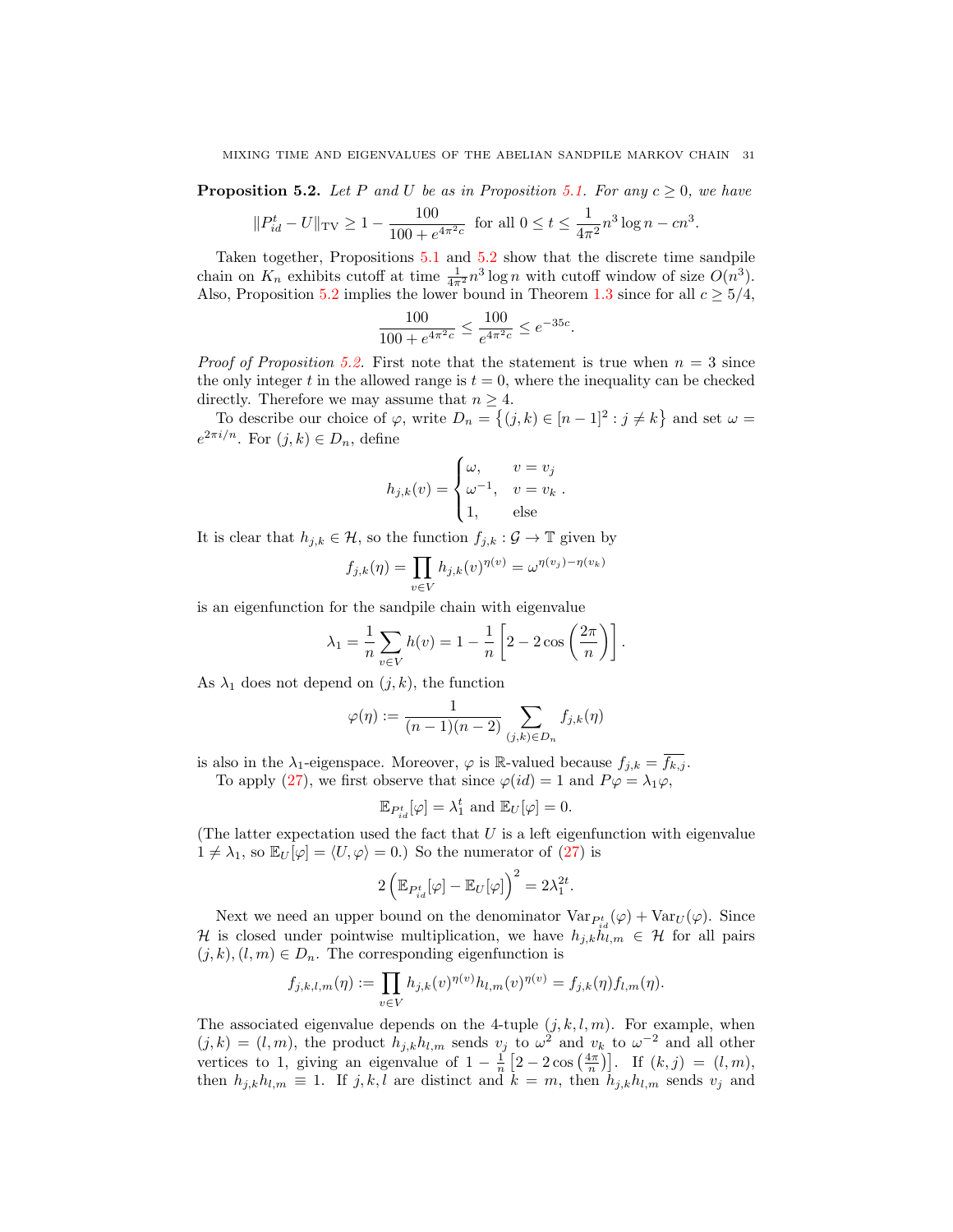$v_l$  to  $\omega$  and  $v_k$  to  $\omega^{-2}$  and all other vertices to 1, so the resulting eigenvalue is  $1 - \frac{1}{n} [3 - 2\omega - \omega^{-2}].$ 

Writing

$$
(n-1)^{2}(n-2)^{2}\varphi^{2} = \sum_{(j,k),(l,m)\in D_{n}} f_{j,k,l,m}
$$

as a linear combination of eigenfunctions, we can count the number of  $f_{j,k,l,m}$ corresponding to each eigenvalue. This information is given in Table [1.](#page-31-0)

It follows that

$$
\begin{split} \text{Var}_{P_{id}^{t}}(\varphi) + \text{Var}_{U}(\varphi) &= \mathbb{E}_{P_{id}^{t}}\left[\varphi^{2}\right] + \mathbb{E}_{U}\left[\varphi^{2}\right] - \mathbb{E}_{P_{id}^{t}}\left[\varphi\right]^{2} - \mathbb{E}_{U}\left[\varphi\right]^{2} \\ &= \frac{2}{(n-1)(n-2)} + \frac{2(n-3)}{(n-1)(n-2)}\lambda_{1}^{t} + \frac{1}{(n-1)(n-2)}\lambda_{2}^{t} \\ &+ \frac{(n-3)(n-4)}{(n-1)(n-2)}\lambda_{3}^{t} + \frac{2(n-3)}{(n-1)(n-2)}\text{Re}\left(\lambda_{4}^{t}\right) - \lambda_{1}^{2t} .\end{split}
$$

To simplify, we note that  $\lambda_3 \leq \lambda_1^2$ . Thus

$$
\frac{(n-3)(n-4)}{(n-1)(n-2)}\lambda_3^t - \lambda_1^{2t} \le 0.
$$

In addition,  $|\lambda_4| \leq \lambda_1$ , so  $\text{Re}(\lambda_4^t) \leq |\lambda_4|^t \leq \lambda_1^t$ . This follows from the computation

$$
\lambda_1^2 - |\lambda_4|^2 = \frac{2}{n} \left( 1 - \frac{4}{n} \right) \left[ 1 - \cos\left(\frac{4\pi}{n}\right) \right] + \frac{4}{n^2} \left[ \cos\left(\frac{2\pi}{n}\right) - \cos\left(\frac{6\pi}{n}\right) \right],
$$

where all of the terms are nonnegative since  $n \geq 4$ . Finally,  $\lambda_2 < \lambda_1$ . Therefore

$$
\text{Var}_{P_{id}^t}(\varphi) + \text{Var}_U(\varphi) \le \frac{2}{(n-1)(n-2)} + \frac{4n-11}{(n-1)(n-2)}\lambda_1^t \le \frac{6}{n^2} + \frac{5}{n}\lambda_1^t,
$$

again using  $n \geq 4$  in the final inequality. The function

$$
R(t) = \frac{2\lambda_1^{2t}}{\frac{6}{n^2} + \frac{5}{n}\lambda_1^t}
$$

thus satisfies the condition in [\(27\)](#page-29-2).

| Eigenvalue                                                                            | Multiplicity in $(n-1)^2(n-2)^2\varphi^2$ |
|---------------------------------------------------------------------------------------|-------------------------------------------|
| $\lambda_0=1$                                                                         | $(n-1)(n-2)$                              |
| $\lambda_1 = 1 - \frac{1}{n} \left[ 2 - 2 \cos \left( \frac{2\pi}{n} \right) \right]$ | $2(n-1)(n-2)(n-3)$                        |
| $\lambda_2 = 1 - \frac{1}{n} \left[ 2 - 2 \cos \left( \frac{4\pi}{n} \right) \right]$ | $(n-1)(n-2)$                              |
| $\lambda_3 = 1 - \frac{1}{n} \left[ 4 - 4 \cos \left( \frac{2\pi}{n} \right) \right]$ | $(n-1)(n-2)(n-3)(n-4)$                    |
| $\lambda_4 = 1 - \frac{1}{n} \left[ 3 - 2\omega - \omega^{-2} \right]$                | $(n-1)(n-2)(n-3)$                         |
| $\overline{\lambda_4} = 1 - \frac{1}{n} \left[ 3 - 2\omega^{-1} - \omega^2 \right]$   | $(n-1)(n-2)(n-3)$                         |

<span id="page-31-0"></span>TABLE 1. Expansion of  $(n-1)^2(n-2)^2\varphi^2$  in the eigenbasis for P.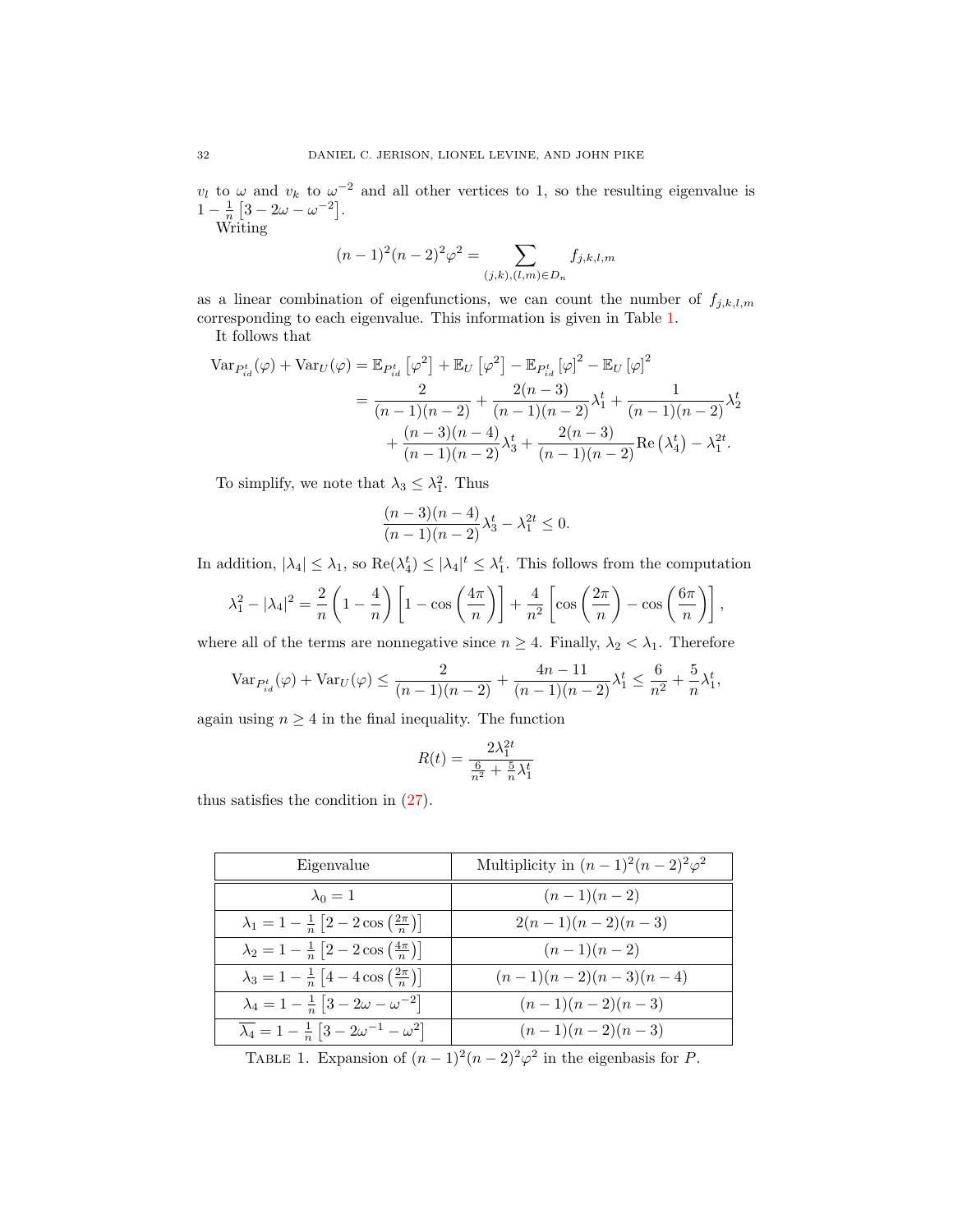Next we find a lower bound on  $\lambda_1^t$ . Since  $\cos(x) \geq 1 - x^2/2$ , we have  $\lambda_1 \geq$  $1 - 4\pi^2/n^3$ . Therefore

$$
t \log(\lambda_1) \ge \left(\frac{1}{4\pi^2} n^3 \log(n) - cn^3\right) \log\left(1 - \frac{4\pi^2}{n^3}\right).
$$

Since  $n \geq 4$ ,  $4\pi^2/n^3 \in [0, \pi^2/16]$ . Now we use that  $\log(1-x) \geq -x - x^2$  for  $0 \leq x \leq \pi^2/16$ . This is because the function  $f(x) = x + x^2 + \log(1 - x)$  satisfies  $f(0) = 0, f(\pi^2/16) > 0$ , and  $f'(x) = \frac{x(1-2x)}{(1-x)}$ , implying that f is increasing on  $[0, 1/2]$  and decreasing on  $[1/2, \pi^2/16]$ . This yields

$$
t \log(\lambda_1) \ge \left(\frac{1}{4\pi^2} n^3 \log(n) - cn^3\right) \left(-\frac{4\pi^2}{n^3} - \frac{16\pi^4}{n^6}\right)
$$
  
 
$$
\ge -\log(n) + 4\pi^2 c - \frac{4\pi^2}{n^3} \log(n).
$$

Thus

$$
n\lambda_1^t = e^{\log(n) + t \log(\lambda_1)} \ge e^{-4\pi^2 \log(n)/n^3} e^{4\pi^2 c} \ge \alpha e^{4\pi^2 c},
$$

where  $\alpha = e^{-4\pi^2 \log(4)/4^3}$ . It follows that

$$
R(t) = \frac{2(n\lambda_1^t)^2}{6 + 5(n\lambda_1^t)} \ge \frac{2(\alpha e^{4\pi^2 c})^2}{6 + 5(\alpha e^{4\pi^2 c})} \ge \frac{2\alpha^2 e^{8\pi^2 c}}{(6 + 5\alpha)e^{4\pi^2 c}} = \left(\frac{2\alpha^2}{6 + 5\alpha}\right)e^{4\pi^2 c},
$$

where the first inequality used that the function  $x \mapsto 2x^2/(6+5x)$  is increasing for  $x \geq 0$ . Since  $2\alpha^2/(6+5\alpha) > 0.04$ , we conclude from [\(27\)](#page-29-2) that

$$
||P_{id}^t - U||_{\text{TV}} \ge 1 - \frac{4}{4 + 0.04e^{4\pi^2 c}} = 1 - \frac{100}{100 + e^{4\pi^2 c}}.
$$

**Complete bipartite graph.** Suppose that  $G = K_{m,n}$  is the complete bipartite graph having vertices  $\{u_1, \ldots, u_m, v_1, \ldots, v_n\}$  and edges  $\{\{u_j, v_k\}\}_{j \in [m], k \in [n]}$ . In this case, there are essentially two possible choices for the sink,  $u_m$  or  $v_n$ . We will assume the former as the other case then follows by interchanging the  $u$ 's and  $v$ 's (or appealing to Proposition [2.5\)](#page-8-2). Any  $h \in \mathcal{H}$  must satisfy  $h(u_m) = 1$  and thus  $1 = h(u_m)^n = \prod_{k=1}^n h(v_k) = h(u_j)^n$  for all  $j = 1, \ldots, m$ . If we let  $h(u_j)$  be arbitrary nth roots of unity for  $j = 1, ..., m-1$ , then, writing  $\rho = \prod_{j=1}^{m} h(u_j)$ , we must have  $h(v_k)^m = \rho$  for each  $k = 1, ..., n$ . Letting  $h(v_1), ..., h(v_{n-1})$  be arbitrary mth roots of  $\rho$ ,  $h(v_n)$  is then determined by the condition  $1 = \prod_{k=1}^{n} h(v_k)$ . Any such function is multiplicative harmonic by construction, and there are  $n^{m-1}m^{n-1}$  such functions corresponding to the different choices of nth roots of 1 for  $h(u_1), \ldots, h(u_{m-1})$  and mth roots of  $\rho$  for  $h(v_1), \ldots, h(v_{n-1})$ . Since this is the number of spanning trees in  $K_{m,n}$  [\[25\]](#page-37-17), we have found all possible choices for h.

When  $3 \leq m \leq n$ , we claim that the discrete time sandpile chain has relaxation time  $t_{rel} = \Theta(n^3)$ . (The  $m = 2$  case will be discussed shortly.) To see that this is so, observe that  $d_* = n$ , so Theorem [2.11](#page-10-0) implies that  $\gamma_d \geq 8/[n^2(m+n)] \geq 4/n^3$ .

Conversely, the function

$$
h(v) = \begin{cases} e^{\frac{2\pi i}{n}}, & v = u_1 \\ e^{-\frac{2\pi i}{n}}, & v = u_2 \\ 1, & \text{else} \end{cases}
$$

is multiplicative harmonic and the corresponding eigenvalue has modulus

$$
|\lambda_h| = \frac{1}{m+n} \left[ m+n-2+2 \cos\left(\frac{2\pi}{n}\right) \right] = 1 - \frac{2}{m+n} \left( 1 - \cos\left(\frac{2\pi}{n}\right) \right),
$$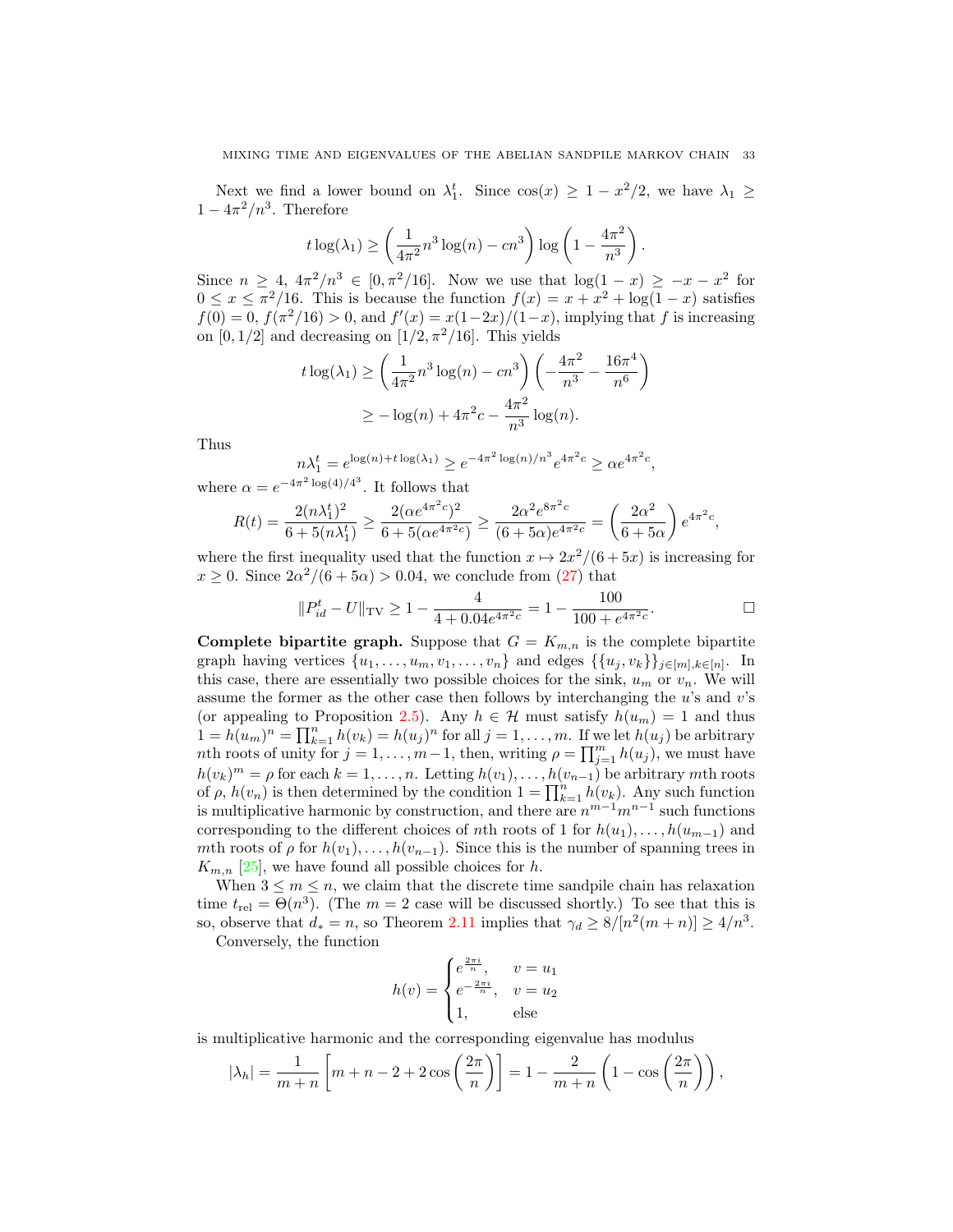hence

$$
\gamma_d \le \frac{2}{m+n} \left( 1 - \cos\left(\frac{2\pi}{n}\right) \right) \le \frac{4\pi^2}{(m+n)n^2} \le \frac{4\pi^2}{n^3}.
$$

**Torus.** Let  $G = \mathbb{Z}_m \times \mathbb{Z}_m$  be the m-by-m discrete torus (square grid with periodic boundary). Since G is 4-regular, each eigenvalue  $\beta$  of the full Laplacian  $\overline{\Delta}$  arises from an eigenvalue  $\lambda$  of the transition matrix K for simple random walk on G, with  $\beta = 4(1 - \lambda)$ . Since K is a tensor product of transition matrices for random walks on cycles, the eigenvalues of K are  $\lambda_{j,k} = \frac{1}{2} \left[ \cos \left( \frac{2\pi j}{m} \right) + \cos \left( \frac{2\pi k}{m} \right) \right]$  for  $j,k \in [m]$ , so the matrix-tree theorem gives

$$
|\mathcal{G}| = \frac{1}{m^2} \prod_{(j,k)\in[m]^2\setminus(m,m)} \left(4 - 2\cos\left(\frac{2\pi j}{m}\right) - 2\cos\left(\frac{2\pi k}{m}\right)\right).
$$

Interpreting the log of the product as a Riemann sum shows that

$$
\frac{1}{m^2} \log \left( \left| \mathcal{G}(\mathbb{Z}_m \times \mathbb{Z}_m) \right| \right) \to \frac{4\beta(2)}{\pi} \approx 1.1662 \quad \text{as } m \to \infty
$$

where  $\beta(2)$  is the Catalan constant [\[18\]](#page-37-18).

At this point, it is convenient to state the following simple bound for random walks on abelian groups.

<span id="page-33-0"></span>**Lemma 5.3.** Suppose that A is an abelian group of order N which is generated by a set  $S = \{s_1, \ldots, s_n\}$ , let  $\pi$  be the uniform distribution on A, and let  $Q_a^t$  be the distribution of the random walk driven by the uniform measure on S after t steps started at a. For any initial state a and any  $\varepsilon > 0$ ,

$$
||Q_a^t - \pi||_{\text{TV}} \ge 1 - \varepsilon \text{ whenever } t \le \log_2(\varepsilon N) - n.
$$

*Proof.* Since  $A$  is abelian, the random walk at time  $t$  must be at an element of the form  $as_1^{x_1}\cdots s_n^{x_n}$  where  $x_1,\ldots,x_n\in\mathbb{N}$  with  $x_1+\cdots+x_n=t$ . Letting  $S_t$  denote the set of all elements of this form, we have  $|S_t| \leq {t+n-1 \choose t} \leq 2^{t+n-1}$ . Since  $Q_a^t$  is supported on  $S_t$ ,

$$
||Q_a^t - \pi||_{\text{TV}} \ge |Q_a^t(S_t) - \pi(S_t)| \ge 1 - \frac{2^{t+n-1}}{N} \ge 1 - \varepsilon
$$

whenever  $t \leq \log_2(\varepsilon N) - n$ .

We can now estimate the mixing time for the sandpile chain on the torus.

**Proposition 5.4.** Let  $P$  be the transition operator for the discrete time sandpile chain on  $\mathbb{Z}_m \times \mathbb{Z}_m$  and U the stationary distribution. For any  $c \geq 2$ ,

$$
||P_{id}^t - U||_{TV} \le e^{-\frac{2}{5}c}
$$
 for all  $t \ge \frac{5}{2}m^2 \log(m) + cm^2$ .

There exists  $m_0 > 0$  such that if  $m \ge m_0$ , then for any  $c \ge 0$ ,

$$
||P_{id}^t - U||_{TV} \ge 1 - 2^{-c}
$$
 for all  $t \le 0.68m^2 - c$ .

Proof. The upper bound follows from Theorem [4.3](#page-25-0) and the lower bound from Lemma [5.3](#page-33-0) along with the fact that  $|\mathcal{G}(\mathbb{Z}_m \times \mathbb{Z}_m)| \geq e^{1.166m^2}$  for m sufficiently  $\Box$ 

Note that the preceding estimate gives bounds which differ only by a log factor of the number of vertices, and it did not require computing any of the approximately  $e^{1.166m^2}$  multiplicative harmonic functions.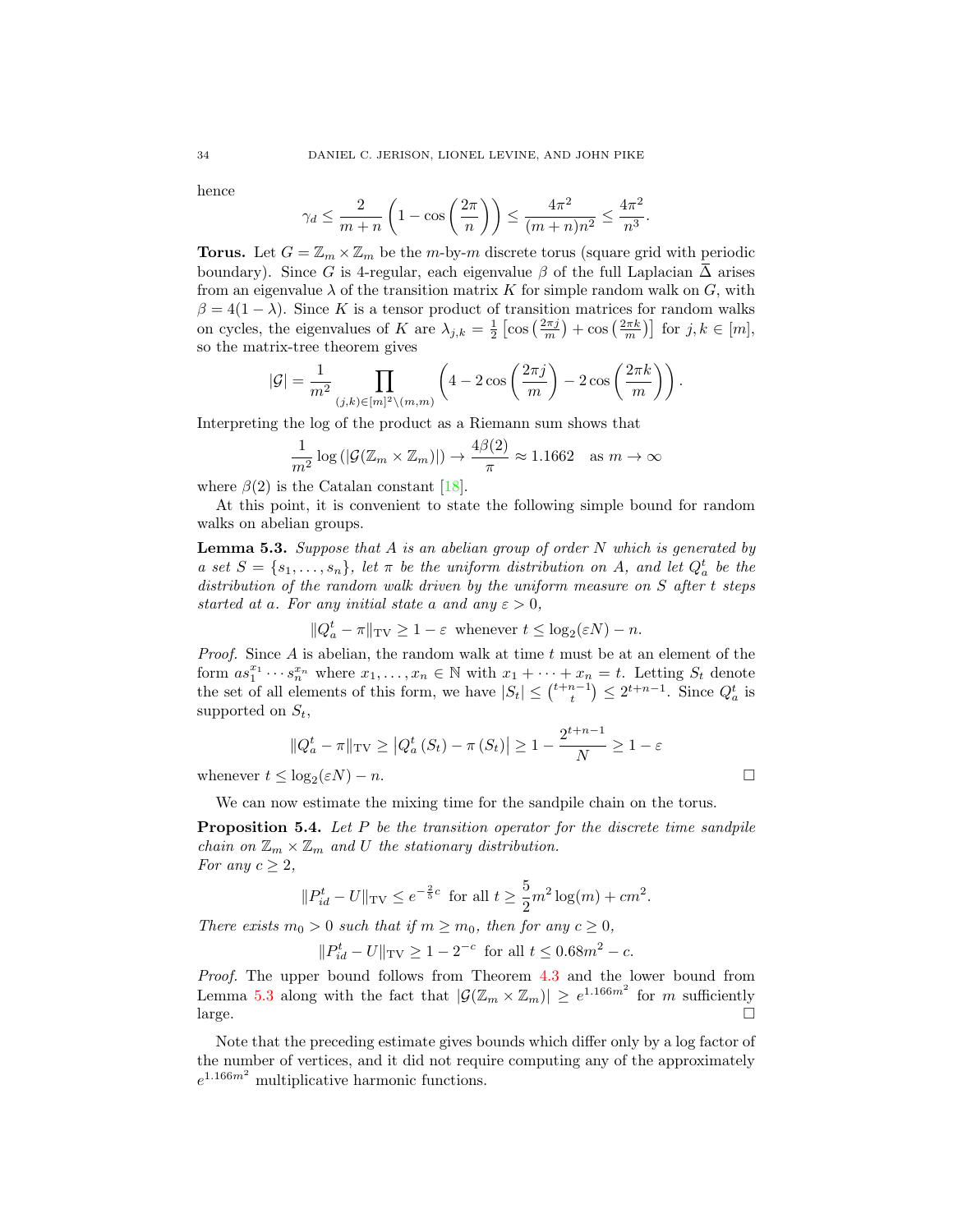<span id="page-34-0"></span>Continuous time; Location of the sink. So far in this section, all our examples have been in discrete time. Recall from Section [3.1](#page-14-1) that the moduli of the eigenvalues (and thus the  $L^2$  mixing time) of the discrete time sandpile chain do not depend on the location of the sink. However, changing the sink does affect the arguments of the eigenvalues and thus the  $L^2$  mixing time for the continuous time sandpile chain. The next two examples illustrate this dependence.

*Example* (Triangle with tail). Let  $G = (V, E)$ , where  $V = \{u, v, w, w_1, \ldots, w_m\}$  and

$$
E = \{\{u, v\}, \{u, w\}, \{v, w\}, \{w, w_1\}, \{w_1, w_2\}, \dots, \{w_{m-1}, w_m\}\}.
$$

This graph is a triangle with a long 'tail' attached and has  $n = m + 3$  vertices. Any multiplicative harmonic function h on G must satisfy  $h(w) = h(w_1) = \cdots = h(w_m)$ . This can be seen by starting from  $w_m$  and working backwards.

Let  $\mathcal{H}_u$  be the group of multiplicative harmonic functions on G with the sink placed at u. Since G has three spanning trees,  $|\mathcal{H}_u| = 3$ . For  $z \in \{1, e^{2\pi i/3}, e^{4\pi i/3}\},$ we define  $h_z \in \mathcal{H}_u$  by  $h_z(u) = 1$ ,  $h_z(w) = h_z(w_1) = \cdots = h_z(w_m) = z$ , and  $h_z(v) = z^2$ . If  $z = 1$  then  $h_1 \equiv 1$  and the associated eigenvalue is 1. If z is one of the other cube roots of unity, the eigenvalue is  $\lambda_{h_z} = (1 - \frac{3}{n})z$ . Therefore the spectral gaps of the discrete and continuous time sandpile chains have different orders:  $\gamma_d = \frac{3}{n}$  while  $\gamma_c = \frac{3}{2}(1 - \frac{1}{n}) = \frac{n-1}{2}\gamma_d$ . The  $L^2$  distances from stationarity are also different:

$$
\begin{aligned} &\|P_{id}^t-U\|_2^2=2\left(1-\frac{3}{n}\right)^{2t},\\ &\|H_{id}^t-U\|_2^2\leq 2e^{-2t}. \end{aligned}
$$

If the sink is placed at v, then the eigenvalues are the same as when the sink is at u. By contrast, if the sink is placed at w or any of the  $w_j$ , then the multiplicative harmonic functions  $\{h'_z : z^3 = 1\}$  are given by  $h'_z(w) = h'_z(w_1) = \cdots = h'_z(w_m) = 1$ ,  $h'_z(v) = z$ , and  $h'_z(u) = z^2$ . The associated eigenvalues are 1 and  $1 - \frac{3}{n}$  with multiplicity 2. Hence  $\gamma_c = \gamma_d = \frac{3}{n}$ .

For intuition on this example, suppose  $\eta$  is a recurrent chip configuration on G. We take one step in the discrete time chain by adding a chip at a uniformly chosen vertex and then stabilizing. It can be shown that adding a chip at any of  $w, w_1, \ldots, w_m$  leads to the same configuration  $\eta'$ , so  $P(\eta, \eta') = \frac{n-2}{n}$ . When the sink is at  $u$  or  $v$ , the transition matrix can be written as

$$
P^{(u)} = P^{(v)} = \frac{1}{n} \begin{bmatrix} 1 & n-2 & 1 \\ 1 & 1 & n-2 \\ n-2 & 1 & 1 \end{bmatrix},
$$

which is nearly periodic. When the sink is at w or one of the  $w_j$ , the transition matrix is

$$
P^{(w)} = P^{(w_j)} = \frac{1}{n} \begin{bmatrix} n-2 & 1 & 1 \\ 1 & n-2 & 1 \\ 1 & 1 & n-2 \end{bmatrix}.
$$

Both discrete time chains converge to stationarity at the same rate, but the continuous time chain associated with  $P^{(u)} = P^{(v)}$  converges much faster than the continuous time chain associated with  $P^{(w)} = P^{(w_j)}$ .

*Example* (Unbalanced complete bipartite graph). Let  $G = K_{2,m}$  be the complete bipartite graph where one part has two vertices. Here  $V = \{u_1, u_2, v_1, \ldots, v_m\}$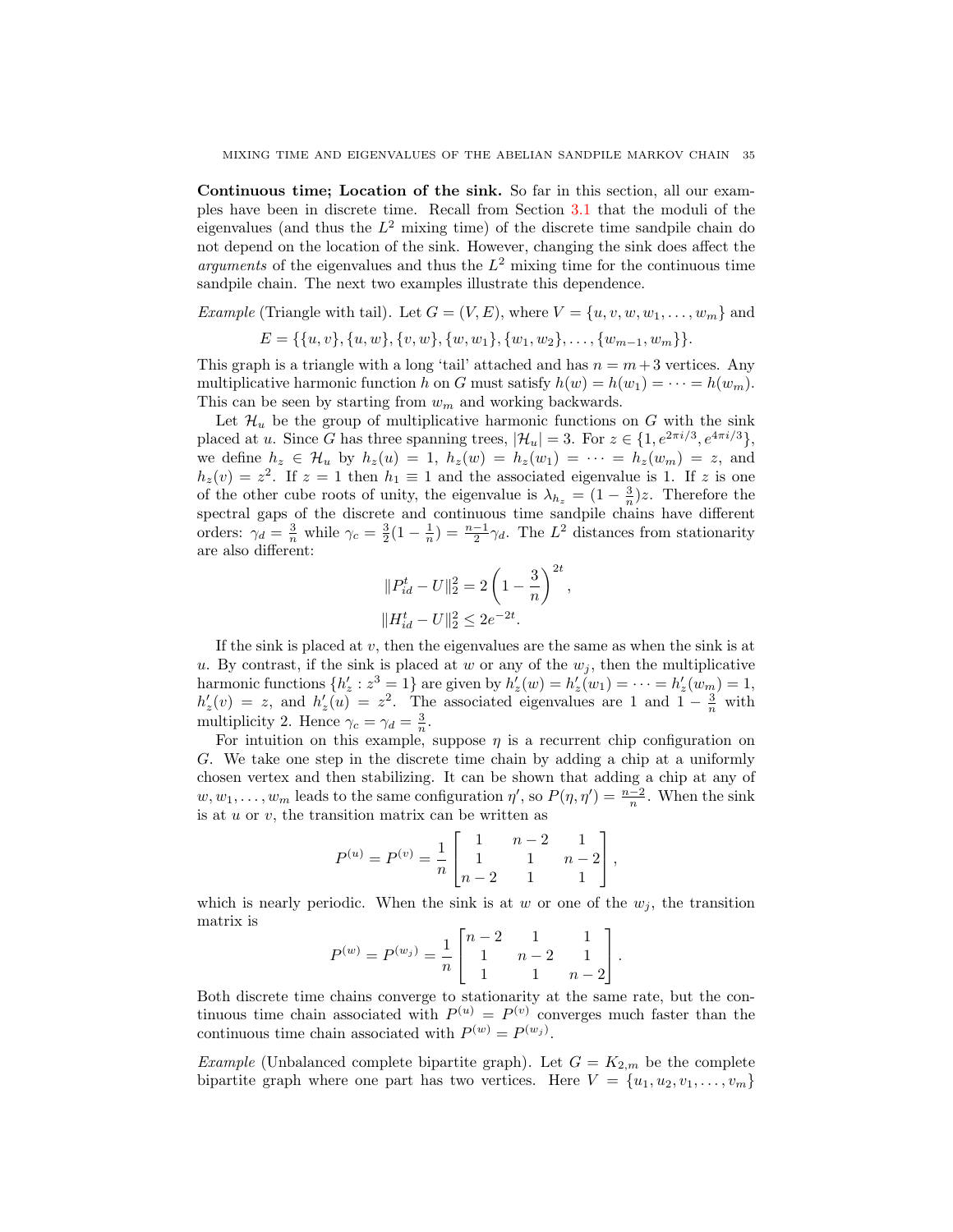and  $E = \{\{u_i, v_j\} : 1 \leq i \leq 2, 1 \leq j \leq m\}$ . A full characterization of all the multiplicative harmonic functions was given previously.

When the sink is placed at  $u_1$ , the multiplicative harmonic function  $h \in \mathcal{H}_{u_1}$ given by  $h(u_1) = 1$ ,  $h(u_2) = e^{2\pi i(2/m)}$ , and  $h(v_j) = e^{2\pi i/m}$  for all j maximizes both  $|\lambda_h|$  and  $\text{Re}(\lambda_h)$  over all  $h \neq 1$ . Writing  $n = m + 2$ , we compute

$$
\gamma_d = 1 - |\lambda_h| = \frac{2}{n} \left[ 1 - \cos\left(\frac{2\pi}{n-2}\right) \right] \approx \frac{4\pi^2}{n^3},
$$
  

$$
\gamma_c = 1 - \text{Re}(\lambda_h) = \left[ 1 + \frac{2}{n} \cos\left(\frac{2\pi}{n-2}\right) \right] \left[ 1 - \cos\left(\frac{2\pi}{n-2}\right) \right] \approx \frac{2\pi^2}{n^2},
$$
  

$$
\frac{\gamma_c}{\gamma_d} = \frac{n}{2} + \cos\left(\frac{2\pi}{n-2}\right) \approx \frac{n}{2}.
$$

If instead the sink is placed at  $v_1$ , then the function  $h' \in \mathcal{H}_{v_1}$  given by  $h'(u_1) =$  $e^{-2\pi i/m}$ ,  $h'(u_2) = e^{2\pi i/m}$ , and  $h'(v_j) = 1$  for all j maximizes both  $|\lambda_{h'}|$  and  $\text{Re}(\lambda_{h'})$ over all  $h' \neq 1$ . In this case,  $\lambda_{h'}$  is a positive real number and

$$
\gamma_d = \gamma_c = \frac{2}{n} \left[ 1 - \cos \left( \frac{2\pi}{n-2} \right) \right] \approx \frac{4\pi^2}{n^3}.
$$

**Rooted sums.** Let  $G_1 = (V_1, E_1), \ldots, G_k = (V_k, E_k)$  be simple connected graphs with distinguished vertices  $s_1, \ldots, s_k$ , and let  $G = (V, E)$  be any simple connected graph with  $V = \{v_1, \ldots, v_k\}$ . Construct a new graph G' from the  $G_j$ 's by identifying each  $s_j \in V_j$  with  $v_j \in V$ . That is,  $G' = (V', E')$  with  $V' = \bigcup_{j=1}^k V_j$  and  $E' = \left(\bigcup_{j=1}^k E_k\right) \bigcup \left\{\{s_i,s_j\} : \{v_i,v_j\} \in E\right\}$ . Let  $\mathcal{H}_j$  denote the group of multiplicative harmonic functions on  $G_j$  with sink vertex  $s_j$ , H the multiplicative harmonic functions on G with sink vertex  $v_k$ , and H' those on G' with sink  $s_k$ .

Define the map  $\psi : \mathcal{H} \times \mathcal{H}_1 \times \cdots \times \mathcal{H}_k \to \mathcal{H}'$  by  $\psi(h, h_1, \ldots, h_k) = h'$  where  $h': V' \to \mathbb{T}$  is given by  $h'(v) = h(v_j)h_j(v)$  for  $v \in V_j$ . One easily checks that  $\psi$  is an isomorphism: It is a well-defined injective homomorphism by routine verification, and it is surjective because every spanning tree in  $G'$  is formed by choosing a spanning tree from each of  $G, G_1, \ldots, G_k$ . Writing  $n_j = |V_j|$ ,  $n = |V'| = \sum_{j=1}^k n_j$ , we see that the eigenvalue for the discrete time sandpile chain on  $G'$  associated with  $h' = \psi(h, h_1, \ldots, h_k)$  is

$$
\lambda_{h'} = \frac{1}{n} \sum_{v \in V'} h'(v) = \frac{1}{n} \sum_{j=1}^{k} h(v_j) \sum_{w \in V_j} h_j(w) = \frac{1}{n} \sum_{j=1}^{k} n_j h(v_j) \lambda_{h_j}.
$$

Is a large spectral gap compatible with a large sandpile group? Our last example is a graph whose sandpile chain mixes relatively quickly. It is an instance of the rooted sum construction above: Let  $G = P_k$  be a path on k vertices, and for  $j \in [k]$  let  $G_j$  be a cycle on  $m_j$  vertices, with  $2 < m_1 \leq \cdots \leq m_k$ . Since  $\mathcal{H}(P_k)$ is trivial, the multiplicative harmonic functions on the rooted sum  $G'$  are given by  $h'(v) = h_j(v)$  for  $v \in G_j$  with  $h_j \in \mathcal{H}(G_j)$ . The sandpile group of G' is isomorphic to  $(\mathbb{Z}/m_1\mathbb{Z}) \times \cdots \times (\mathbb{Z}/m_k\mathbb{Z})$ , and the largest nontrivial eigenvalue of the sandpile chain is

$$
\lambda_* = 1 - \frac{m_1}{m_1 + \dots + m_k},
$$

corresponding to choosing any nontrivial multiplicative harmonic function  $h_1$  on the smallest cycle  $G_1$ , and  $h_2 \equiv \cdots \equiv h_k \equiv 1$ .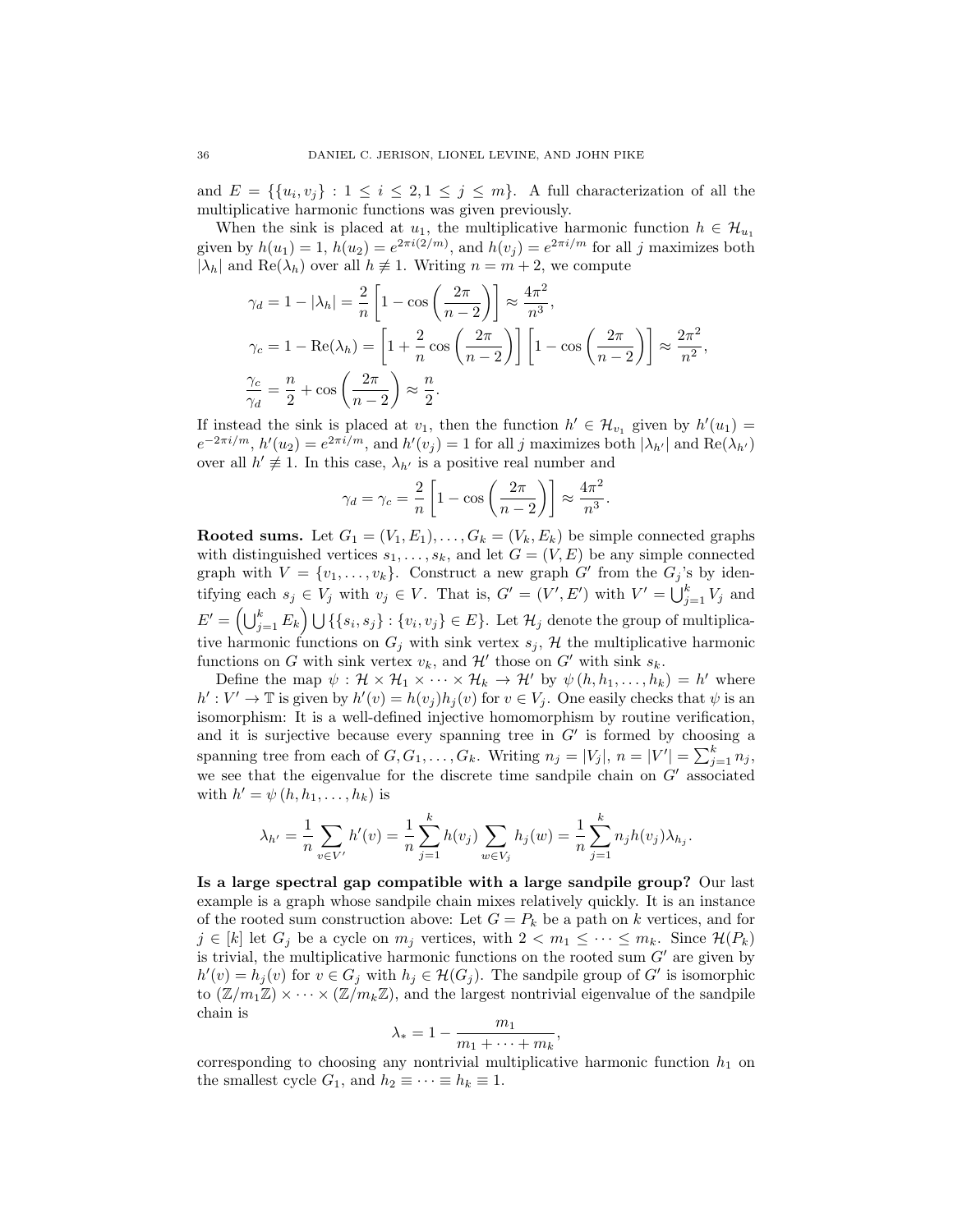When  $m_1 = \cdots = m_k = m$  the rooted sum G' has mk vertices, sandpile group of order  $m^k$ , and sandpile spectral gap  $\gamma_c = \gamma_d = 1/k$ . Fixing k gives a sequence of graphs, indexed by  $m$ , with gap uniformly bounded away from  $0$ .

The same construction with  $k = n^{\alpha}$  and  $m = n^{1-\alpha}$  for fixed  $0 < \alpha < 1$  gives a graph with *n* vertices, sandpile group of order  $e^{(1-\alpha)n^{\alpha}\log(n)}$ , and sandpile spectral gap  $1/n^{\alpha} \gg 1/d_*^2 n$ . We conclude with two questions.

- 1. Does there exist a graph sequence  $G_n$  with  $\gamma_d(G_n) > c > 0$  such that the size of the sandpile group  $|\mathcal{G}(G_n)|$  grows faster than any power of n?
- 2. Does there exist a graph sequence  $G_n$  with  $\log |\mathcal{G}(G_n)| = \Omega(n \log d_*)$  such that  $\gamma_d(G_n) \gg 1/d_*^2 n$ ?

### **ACKNOWLEDGMENTS**

We thank Spencer Backman, Shirshendu Ganguly, Alexander Holroyd, Yuval Peres and Farbod Shokrieh for inspiring conversations.

#### **REFERENCES**

- <span id="page-36-7"></span>1. Omid Amini and Madhusudan Manjunath, Riemann-Roch for sub-lattices of the root lattice  $A_n$ , Electron. J. Combin. 17 (2010), no. 1, Research Paper 124, 50, [MR2729373.](http://www.ams.org/mathscinet-getitem?mr=2729373)
- <span id="page-36-11"></span>2. László Babai and Evelin Toumpakari, A structure theory of the sandpile monoid for directed graphs, (2010).
- <span id="page-36-5"></span>3. Roland Bacher, Pierre de la Harpe, and Tatiana Nagnibeda, The lattice of integral flows and the lattice of integral cuts on a finite graph, Bull. Soc. Math. France 125 (1997), no. 2, 167–198, [MR1478029.](http://www.ams.org/mathscinet-getitem?mr=1478029)
- <span id="page-36-0"></span>4. Per Bak, Chao Tang, and Kurt Wiesenfeld, Self-organized criticality, Phys. Rev. A (3) 38 (1988), no. 1, 364–374, [MR949160.](http://www.ams.org/mathscinet-getitem?mr=949160)
- <span id="page-36-8"></span>5. Matthew Baker and Serguei Norine, Riemann-Roch and Abel-Jacobi theory on a finite graph, Adv. Math. 215 (2007), no. 2, 766–788, [MR2355607.](http://www.ams.org/mathscinet-getitem?mr=2355607)
- <span id="page-36-9"></span>6. Matthew Baker and Farbod Shokrieh, Chip-firing games, potential theory on graphs, and spanning trees, J. Combin. Theory Ser. A 120 (2013), no. 1, 164-182, [MR2971705.](http://www.ams.org/mathscinet-getitem?mr=2971705)
- <span id="page-36-6"></span>7. N. L. Biggs, Chip-firing and the critical group of a graph, J. Algebraic Combin. 9 (1999), no. 1, 25–45, [MR1676732.](http://www.ams.org/mathscinet-getitem?mr=1676732)
- <span id="page-36-4"></span>8. Anders Björner, László Lovász, and Peter W. Shor, Chip-firing games on graphs, European J. Combin. 12 (1991), no. 4, 283–291, [MR1120415.](http://www.ams.org/mathscinet-getitem?mr=1120415)
- <span id="page-36-14"></span>9. Shu-Chiuan Chang, Lung-Chi Chen, and Wei-Shih Yang, Spanning trees on the Sierpinski gasket, J. Stat. Phys. 126 (2007), no. 3, 649–667, [MR2294471.](http://www.ams.org/mathscinet-getitem?mr=2294471)
- <span id="page-36-16"></span>10. Fan Chung and Mary Radcliffe, On the spectra of general random graphs, Electron. J. Combin. 18 (2011), no. 1, Paper 215, 14, [MR2853072.](http://www.ams.org/mathscinet-getitem?mr=2853072)
- <span id="page-36-3"></span>11. D. Dhar, P. Ruelle, S. Sen, and D.-N. Verma, Algebraic aspects of abelian sandpile models, J. Phys. A 28 (1995), no. 4, 805–831, [MR1326322.](http://www.ams.org/mathscinet-getitem?mr=1326322)
- <span id="page-36-1"></span>12. Deepak Dhar, Self-organized critical state of sandpile automaton models, Phys. Rev. Lett. 64 (1990), no. 14, 1613–1616, [MR1044086.](http://www.ams.org/mathscinet-getitem?mr=1044086)
- <span id="page-36-12"></span>13. Persi Diaconis, Group representations in probability and statistics, Institute of Mathematical Statistics Lecture Notes—Monograph Series, 11, Institute of Mathematical Statistics, Hayward, CA, 1988, [MR964069.](http://www.ams.org/mathscinet-getitem?mr=964069)
- <span id="page-36-13"></span>14. Matthew Farrell and Lionel Levine, Coeulerian graphs, Proc. Amer. Math. Soc. 144 (2016), no. 7, 2847–2860, [MR3487219.](http://www.ams.org/mathscinet-getitem?mr=3487219)
- <span id="page-36-2"></span>15. Anne Fey, Lionel Levine, and David B. Wilson, Driving sandpiles to criticality and beyond, Phys. Rev. Lett. 104 (2010), 145703, [arXiv:0912.3206.](http://arxiv.org/abs/0912.3206)
- <span id="page-36-15"></span>16. Joel Friedman, A proof of Alon's second eigenvalue conjecture and related problems, Mem. Amer. Math. Soc. 195 (2008), no. 910, viii+100, [MR2437174.](http://www.ams.org/mathscinet-getitem?mr=2437174)
- <span id="page-36-10"></span>17. Craig Gentry, Chris Peikert, and Vinod Vaikuntanathan, Trapdoors for hard lattices and new cryptographic constructions, Proceedings of the fortieth annual ACM symposium on Theory of computing, ACM, 2008, pp. 197–206.